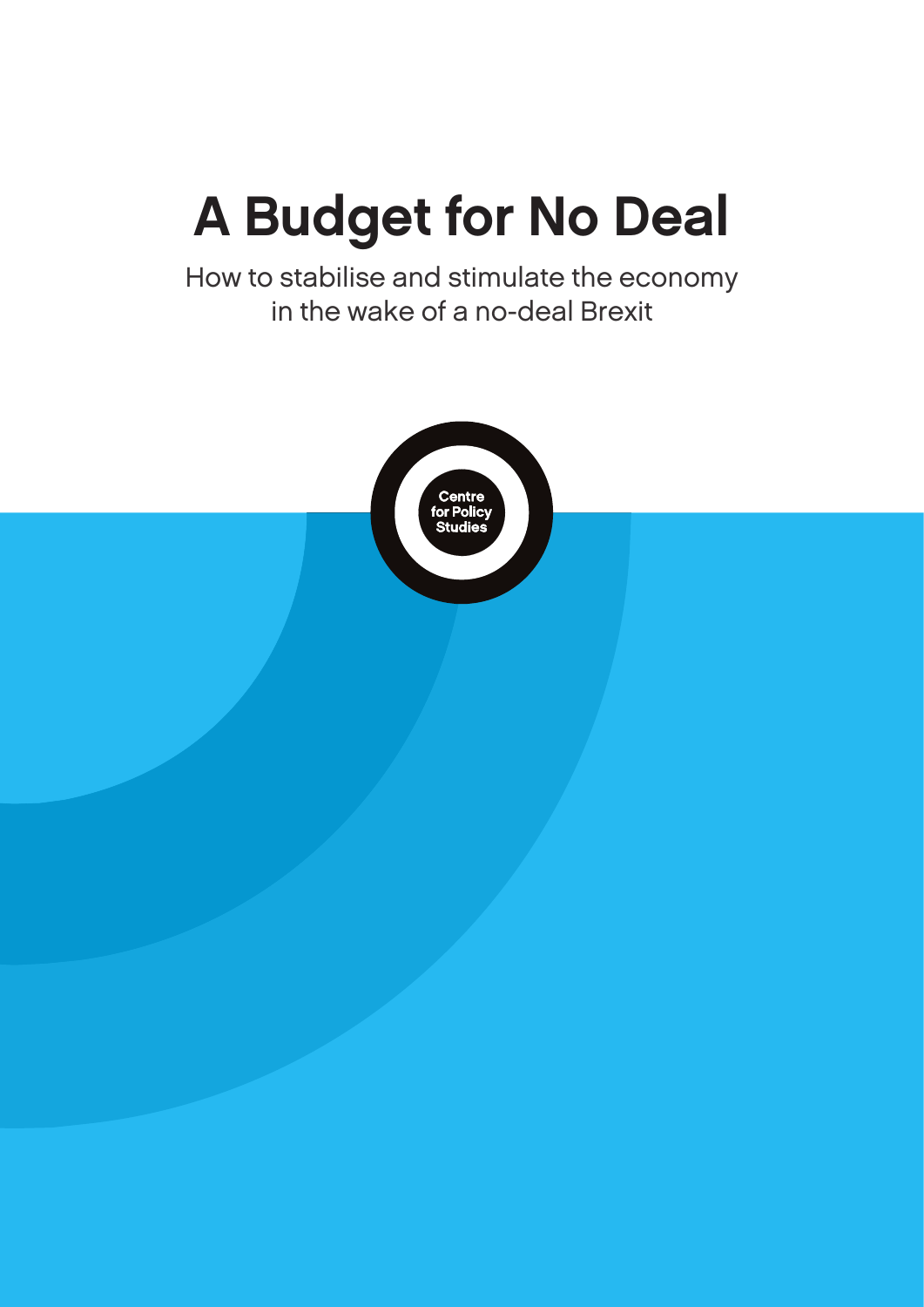## About the Authors

This report was researched, written and edited by the staff of the Centre for Policy Studies. It includes contributions from Tom Clougherty, Robert Colvile, Lucky Dube, Jethro Elsden, Caroline Elsom, James Heywood, Archie Hill, Eamonn Ives, Alex Morton and Conor Walsh.

## About the CPS

The Centre for Policy Studies is the home of a new generation of conservative thinking. Its mission is to develop policies that widen enterprise, ownership and opportunity, with a particular focus on its core priorities of housing, tax, business and welfare.

As an independent non-profit think tank, the CPS seeks like-minded individuals and companies to support its work, but retains editorial control of all of its output to ensure that it is rigorous, accurate and unbiased.

Founded in 1974 by Sir Keith Joseph and Margaret Thatcher, the CPS has a world-class track record in turning ideas into practical policy. As well as developing the bulk of the Thatcher reform agenda, it is responsible for proposing the raising of the personal allowance, the Enterprise Allowance, the ISA, transferable pensions, synthetic phonics, free ports and many other successful policy innovations.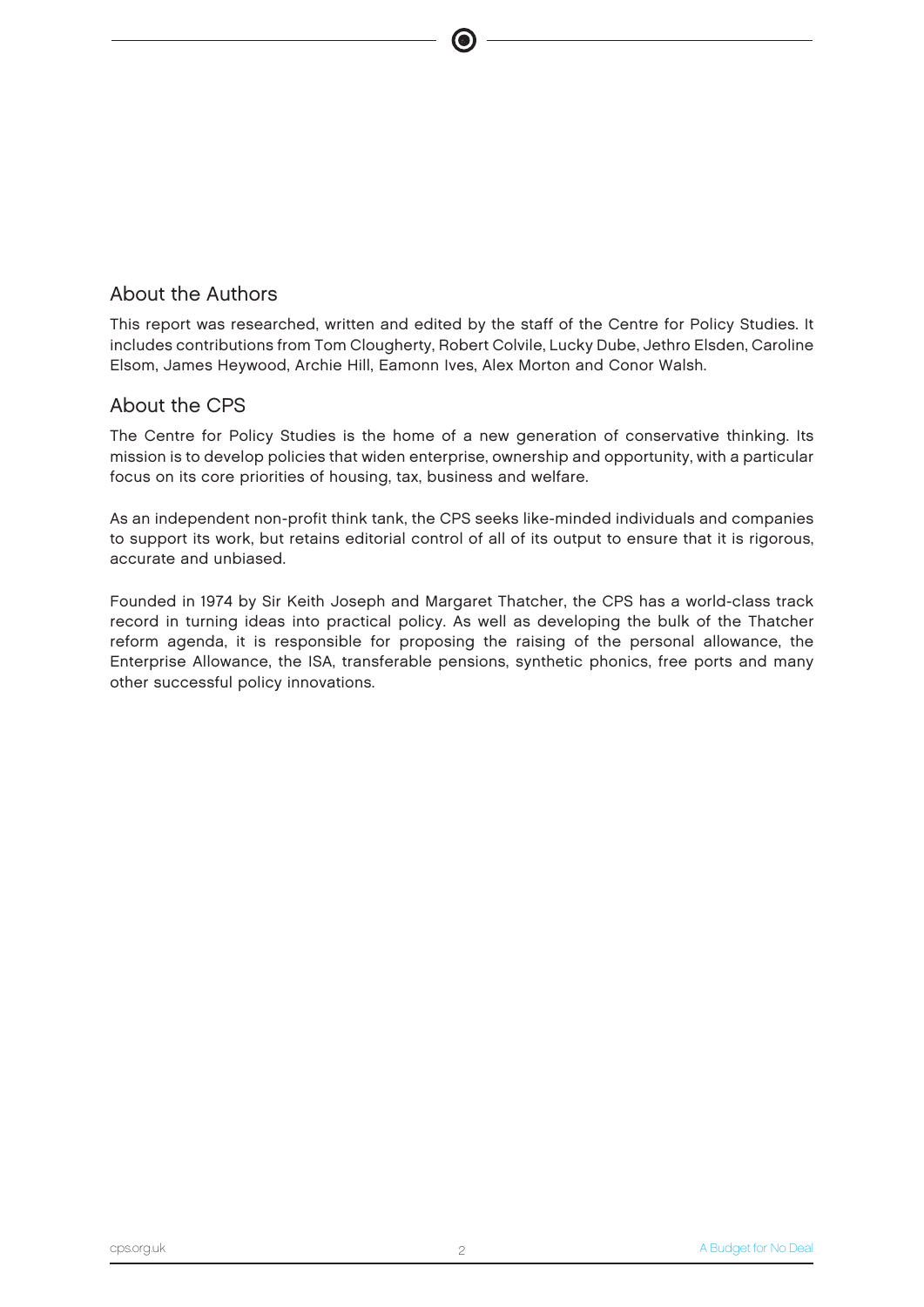# **Contents**

| <b>Executive Summary</b>                                                     | 05 |
|------------------------------------------------------------------------------|----|
| <b>Introduction</b>                                                          | 08 |
| The economic situation                                                       | 09 |
| The fiscal envelope                                                          | 10 |
| The UK-EU divorce settlement                                                 | 11 |
| The policy response to a no-deal Brexit                                      | 11 |
| Part 1 - Boosting Business After a No-Deal Brexit                            | 14 |
| Reform corporate taxes to stimulate investment                               | 16 |
| Temporarily slash the tax burden on small business                           | 18 |
| Bring forward cost-effective infrastructure projects and boost housebuilding | 21 |
| Cut the burden of red tape to make British business more competitive         | 23 |
| Part 2 - Supporting Consumers After a No-Deal Brexit                         | 27 |
| Resist calls to temporarily cut VAT                                          | 28 |
| Increase take-home pay by implementing the Universal Working Income          | 29 |
| Freeze council tax and increase the Local Government Finance Settlement      | 31 |
| End the benefits freeze and top up the state pension                         | 33 |
| Part 3 - Keeping Britain Open After a No-Deal Brexit                         | 36 |
| Reduce or abolish tariffs on imports                                         | 37 |
| Wave through low-risk imports from the European Union                        | 42 |
| Support exporters and develop the best customs system in the world           | 43 |
| Move ahead with a new generation of free ports                               | 47 |
| Ensure that Britain continues to attract the world's best and brightest      | 48 |
| <b>Conclusion</b>                                                            | 50 |
| <b>Notes</b>                                                                 | 51 |

 $\bullet$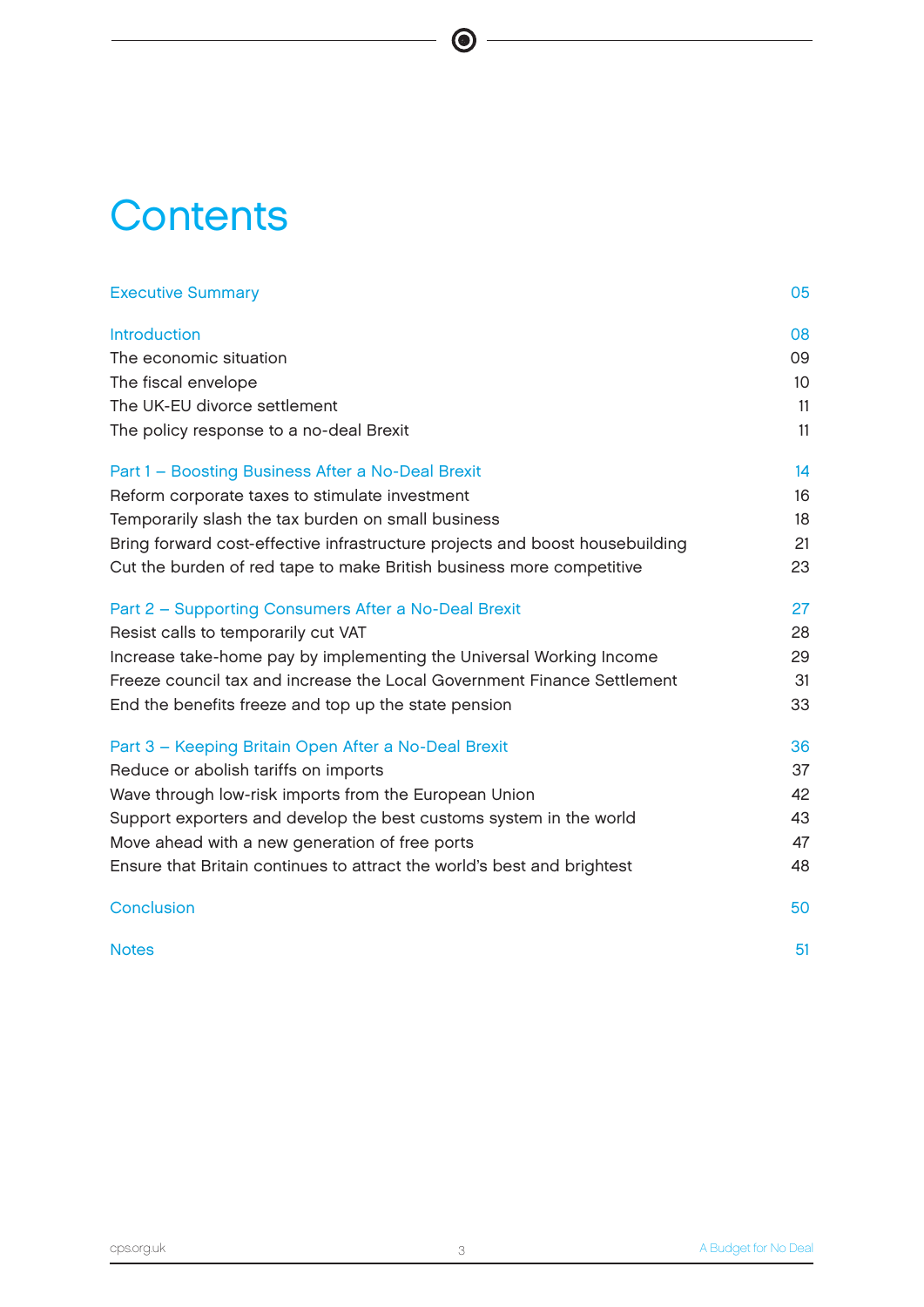# Our Plan for a No-Deal Brexit

- 1. Cut corporation tax and massively strengthen incentives to invest
- 2. Give every small business 25 per cent off business rates and employers' NICs
- 3. Boost infrastructure investment and housebuilding
- 4. Freeze red tape and then cut it
- 5. Implement a £465 tax cut for ordinary workers
- 6. Freeze council tax
- 7. Top up the state pension
- 8. End the benefits freeze
- 9. Reduce almost all tariffs to zero while helping sectors hit by no deal
- 10. Commit to having the best customs system in the world
- 11. Greenlight a new generation of free ports to boost trade
- 12. Bring high earners and profitable businesses to Britain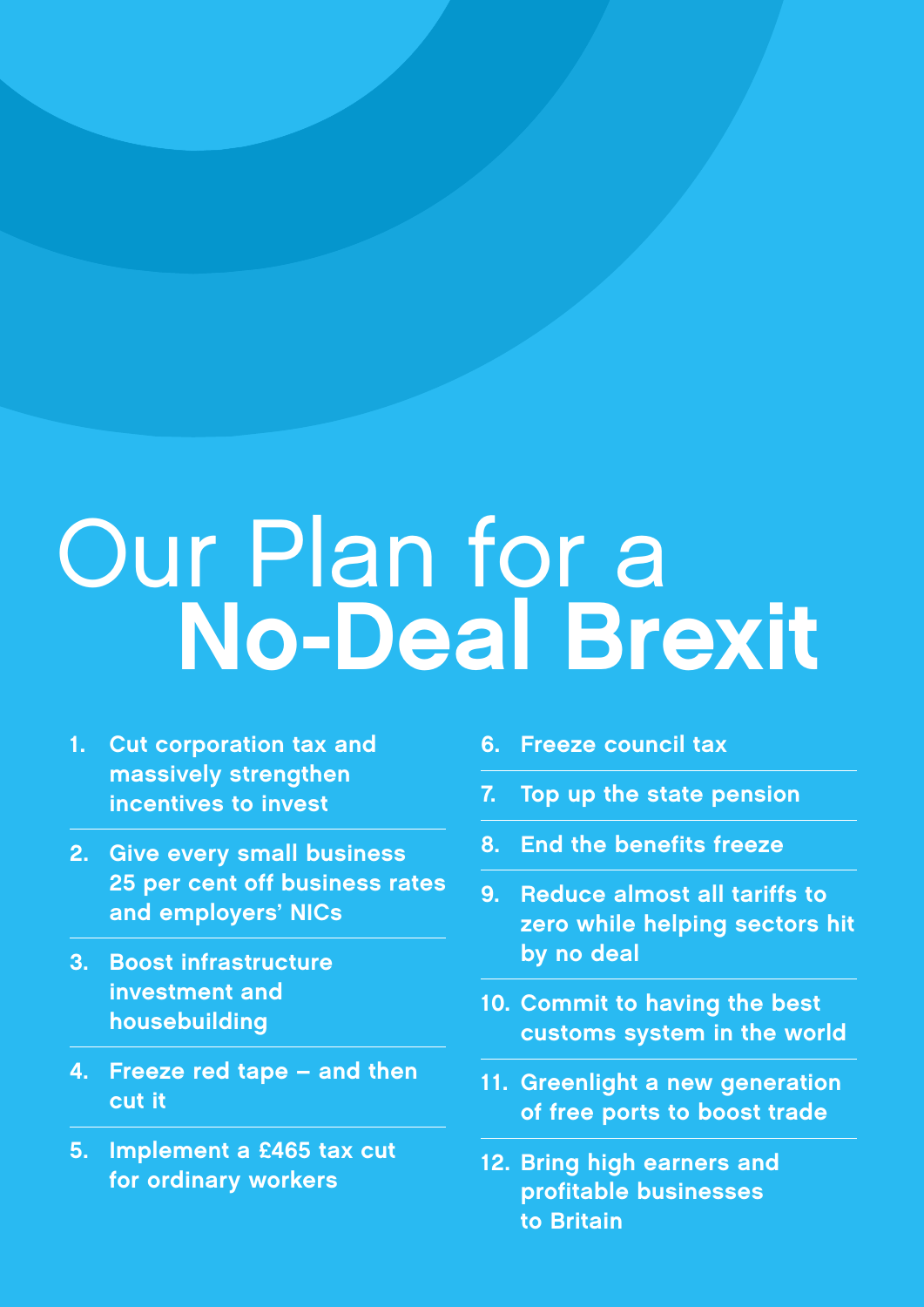# Executive Summary

# Background and Context

- This report is not an endorsement of a nodeal Brexit. Nor does it seek to minimise the economic challenges that such a departure from the European Union would pose.
- Instead, the purpose of this report is to address the potential consequences of a no-deal Brexit, and come up with practical policy proposals that the Government could pursue in response.
- The exact consequences of no deal are hard to measure. But based on realistic assumptions about monetary policy, fiscal policy, and economic growth, a Chancellor delivering a "Budget for No Deal" could announce a £44 billion fiscal stimulus without the deficit exceeding 4.5 per cent of GDP. The specific recommendations we make in this report are slightly more conservative, with a total cost of around £35 billion in 2019/20.

# Boosting Business

- A no-deal Brexit means continued uncertainty. This is likely to hit business investment, which is already a longstanding weak spot for the British economy.
- We therefore propose a series of measures designed to encourage investment, while also making the British economy more internationally competitive, and laying the groundwork for stronger growth in the long run.
- The centrepiece of our proposals to bolster British business is a £13 billion corporation tax cut. We suggest that the headline corporation tax rate is cut to 17 per cent, effective this April. This should be combined with an unlimited Annual Investment Allowance, so that companies can immediately write-off qualifying new capital expenditures against their tax bill. The up-front cost of this proposal is high. but it diminishes over time. The reform should also have a strong impact on growth.
- Our next recommendation is aimed squarely at small and family businesses. whose needs must be prioritised in the wake of a no-deal Brexit – not only as the most vulnerable to any disruption, but as the engines of future prosperity and employment growth. In order to help such businesses in the immediate term, we propose to give them 25 per cent off both business rates and employer's National Insurance Contributions in 2019/20. This would apply to all companies with a 2018/19 turnover below £5 million – some 98 per cent of businesses registered for VAT and/or PAYE.
- The Government should also take steps to boost construction. First, they should fast-track infrastructure schemes that promise good returns, especially where they will improve freight movement into and across the country. Second, the Government should boost housebuilding through streamlined planning approvals, construction guarantees, and an additional £1.5 billion for new or expanded shared ownership schemes.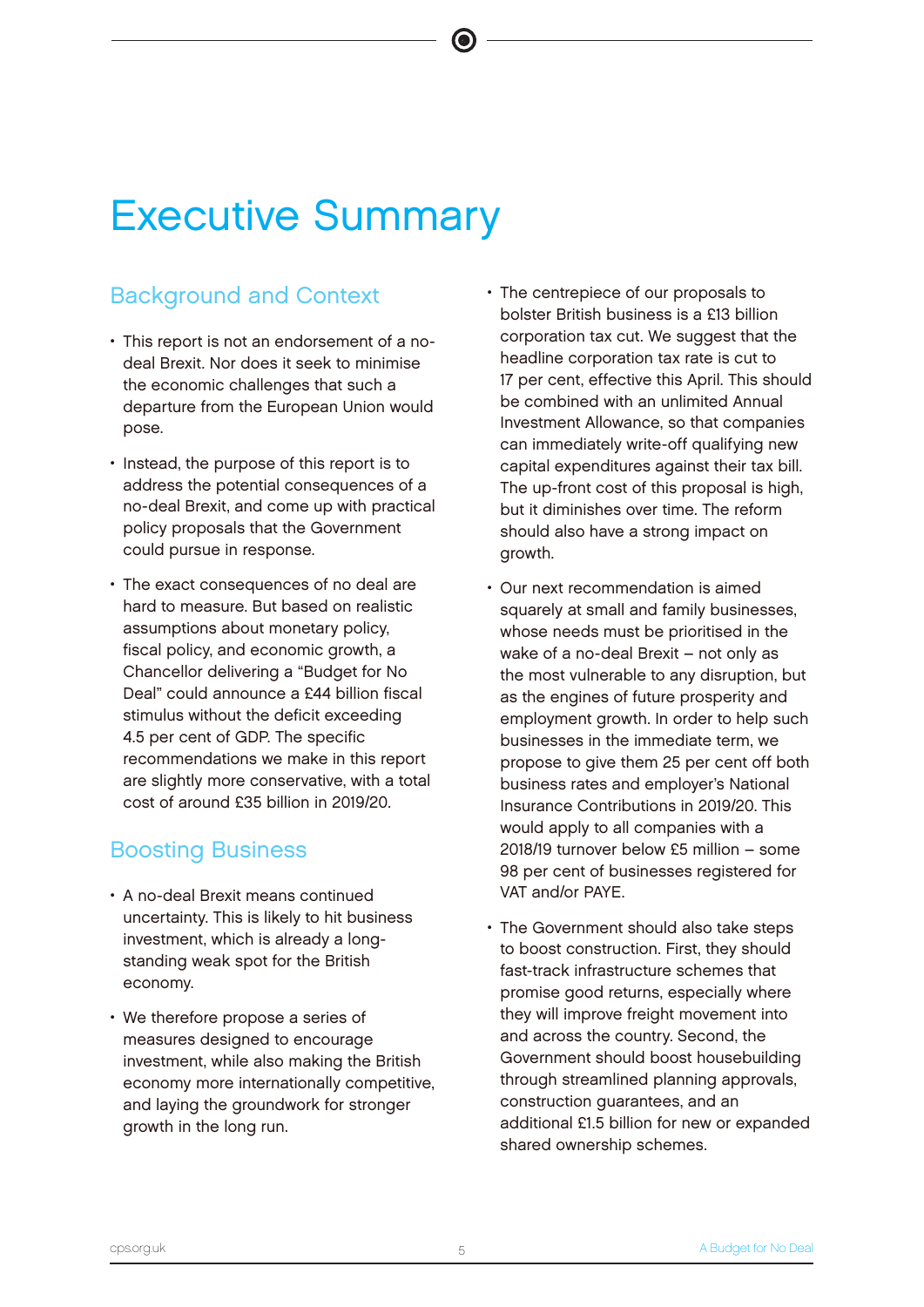• Finally, the Government should improve the general business environment via regulatory reform. In the short term, the most important thing is stability. To that end, the Government should announce an 18-month moratorium on all new burdens affecting business. It should also beef up its existing "one-in, threeout" deregulatory agenda, and begin a consultation exercise with businesses large and small on stripping away the most burdensome EU regulations that will be transferred into British law after Brexit.

# Supporting Consumers

- One major risk of a no-deal Brexit is that it leads to rising prices. This could dent consumer confidence and make it hard for "just about managing" households to get by.
- We therefore propose a series of tax and benefit reforms designed boost disposable incomes and support consumer spending.
- The employee National Insurance threshold should be raised significantly, ideally to the same level as the income tax personal allowance – £12,500 for 2019/20. This would increase the average worker's take-home pay by £620 per year compared with today, without them having to earn a penny more before tax. This policy would cost £11 billion. (We also consider a more modest variation on this policy, which would cost a little under £7 billion.)
- To help protect British households against rising fixed costs, we suggest that Council Tax – including the social care precept – be frozen at its 2018/19 level throughout 2019/20. This would save the occupants of an average Band D home around £80 per year. To compensate councils for any consequent revenue shortfalls, we would give them an extra £1.5 billion of central government funding via the Local Government Finance Settlement.

• The Government also needs to protect the incomes and living standards of those who earn little, or don't pay much tax to begin with. It should therefore end the working-age benefits freeze one year early, so that those benefits rise by 2.4 per cent for 2019/20, and top up the planned increase in the state pension, so that it rises by a total of 4 per cent in April. The combined cost of this policy is £3.1 billion.

 $\bullet$ 

We reject calls for an immediate, temporary cut to the VAT rate – one of the tools the last Labour Government used in the aftermath of the financial crisis. For now, we believe such a policy would be too expensive to justify its uncertain economic impact.

# Keeping Britain Open

- Whatever else it does, the Government will inevitably have to answer serious questions on trade and migration after Brexit. If it comes up with the right solutions, it could limit the supply shock a no-deal Brexit might entail, while also sending an important message about the kind of country Britain wants to be after it leaves the European Union.
- On trade, Britain should unilaterally reduce tariffs to zero on the vast majority of goods, and move as quickly as possible towards widespread tariff elimination in other areas. Our general view is that tariffs are bad for consumers, bad for business, and bad for the economy as a whole.
- Nevertheless, we recognise that the complete and immediate adoption of unilateral free trade could cause serious problems for a minority of domestic producers, sectors, and regions. In some cases, schedules should be established for the gradual phasing-out of tariffs. In other cases, the Government may wish to provide targeted assistance – in the form of time-limited tax breaks – to those worst-affected by changing trade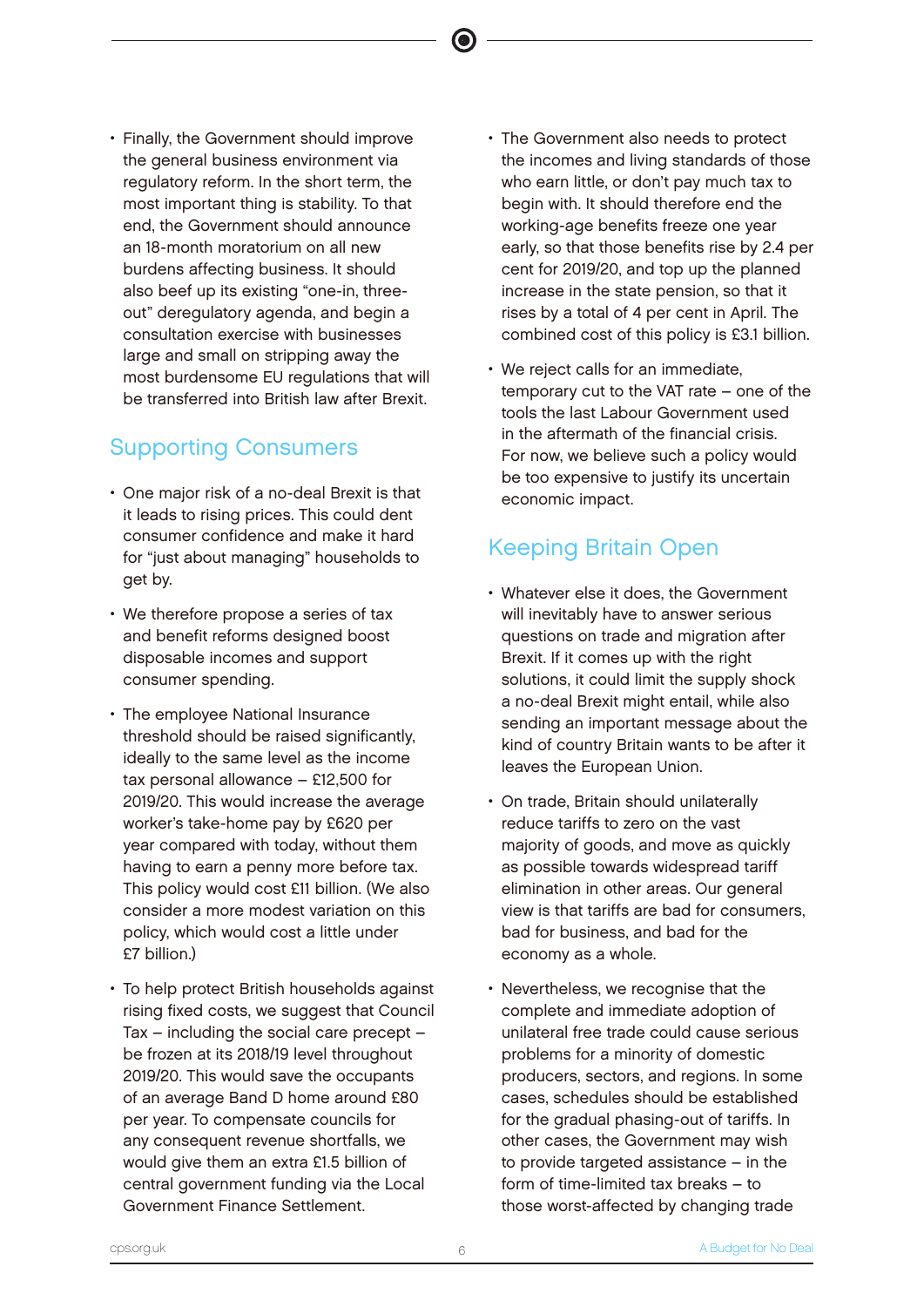conditions. Priority, however, should be given to people, not firms – with a particular emphasis on skills retraining.

- Minimising non-tariff barriers to trade is vitally important too. We should continue to welcome EU imports and avoid subjecting them to additional customs checks and bureaucracy.
- More broadly, we need to step up the recruitment and training of customs officials, and invest in streamlining and digitising our customs procedures. Britain can and should develop the most hightech, efficient customs system in the world.
- We are particularly concerned about the potential impact of complex new trade arrangements on small and family businesses exporting goods to the EU. To ensure such businesses are given every chance of continued success, the Government should establish a voucher

system enabling them to access legal and professional advice related to Brexit. It should also consider a new, SME-focused programme of export tax credits and finance support.

- In our view, free ports have an important role to play after Brexit. The Government should move ahead with establishing a new generation of UK free ports, using trade, tax, and regulatory incentives to increase economic activity and boost deprived areas.
- Finally, we must ensure that Britain continues to attract the world's top talent after Brexit. To that end, we suggest that the Government reforms the visa system for investors, entrepreneurs, and the highest-skilled workers. We also outline a special, time-limited tax incentive designed to encourage high-paid workers (and profitable businesses) to relocate to Britain in the immediate aftermath of a nodeal Brexit.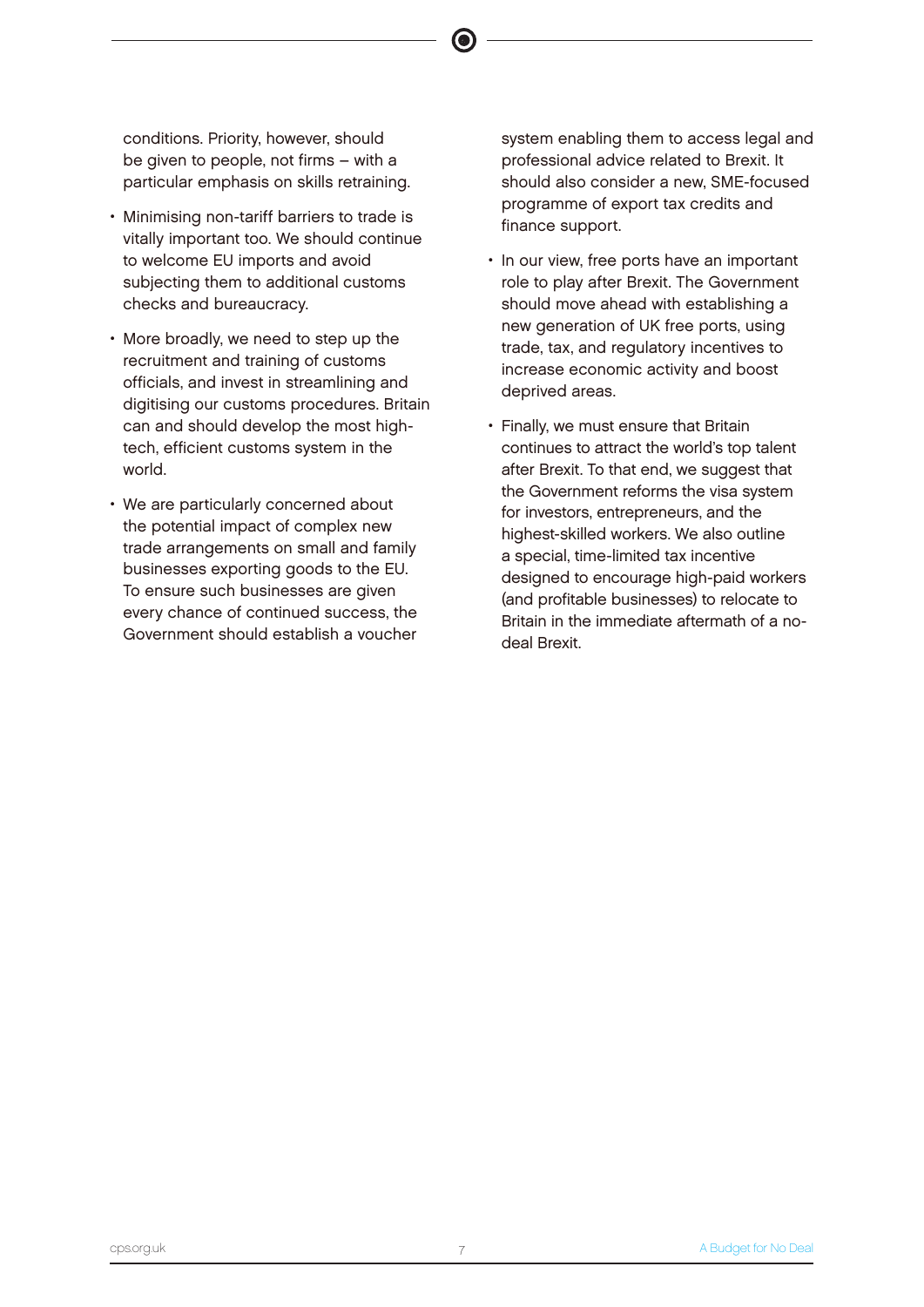# Introduction

A "no deal" Brexit would be an extraordinary and unprecedented moment for Britain – a decisive rupture with the European Union, and with many of the arrangements that have governed our economy for decades.

There have been multiple forecasts of the effects of no deal, with the majority ranging from the alarming to the apocalyptic. Yet most have focused either on the very short term or the very long: either on the immediate potential for disruption at Calais and Dover, whether shelves will be bare and medicines denied; or on the impact on GDP in a decade's time of a shift from a European Britain to a global one.

There has, by contrast, been much less analysis of what the Government can and should do in the wake of no deal to stabilise, and ultimately strengthen, the economy as a whole – to maintain consumer confidence, safeguard business investment, and prevent the supply shock of no deal turning into a demand shock, with far more debilitating consequences.

That is the gap this report attempts to fill. It is not intended as a "Year Zero" rethinking of the British economy. Nor is it a blueprint for how precisely we should manage customs at the border or redeploy manpower within Whitehall. It is intended to set out how, in the short and medium term, the Government can safeguard the economy and promote growth in the wake of a no-deal departure.

It is important to stress that we are not saying no deal is our preferred outcome: it would naturally be preferable for Britain to leave in good order with a good deal. At the same time, however, no deal remains a very real possibility – indeed, the default option. Even if MPs manage to delay our departure, it is unlikely the EU will permit endless extensions of Article 50 while the British political class reaches consensus among itself.

It would therefore be negligent not to think about, and prepare for, that scenario. Indeed, it is reported the Government is, behind the scenes, already engaged in such work.<sup>1</sup> And while much about a nodeal Brexit is unknowable, the extent of its impact in both the short and longer terms will inevitably be shaped by the actions the Government takes – in particular, on whether it does everything it can in the wake of our departure to maintain and intensify the dynamism and competitiveness of the British economy, and to support consumers and businesses.

**11 is important to stress**<br>that we are not saying no deal is our<br>proferred outcome: it would noturally that we are not saying no deal is our preferred outcome: it would naturally be preferable for Britain to leave in good order with a good deal. **11** 

We have therefore tried to answer the question of what measures a Chancellor standing in the Commons, delivering an emergency Budget to the nation, could and should adopt – both to address the shortterm consequences of a "no deal" Brexit, and to signal to consumers and businesses that Britain is still the best place in the medium and long term for them to spend and invest.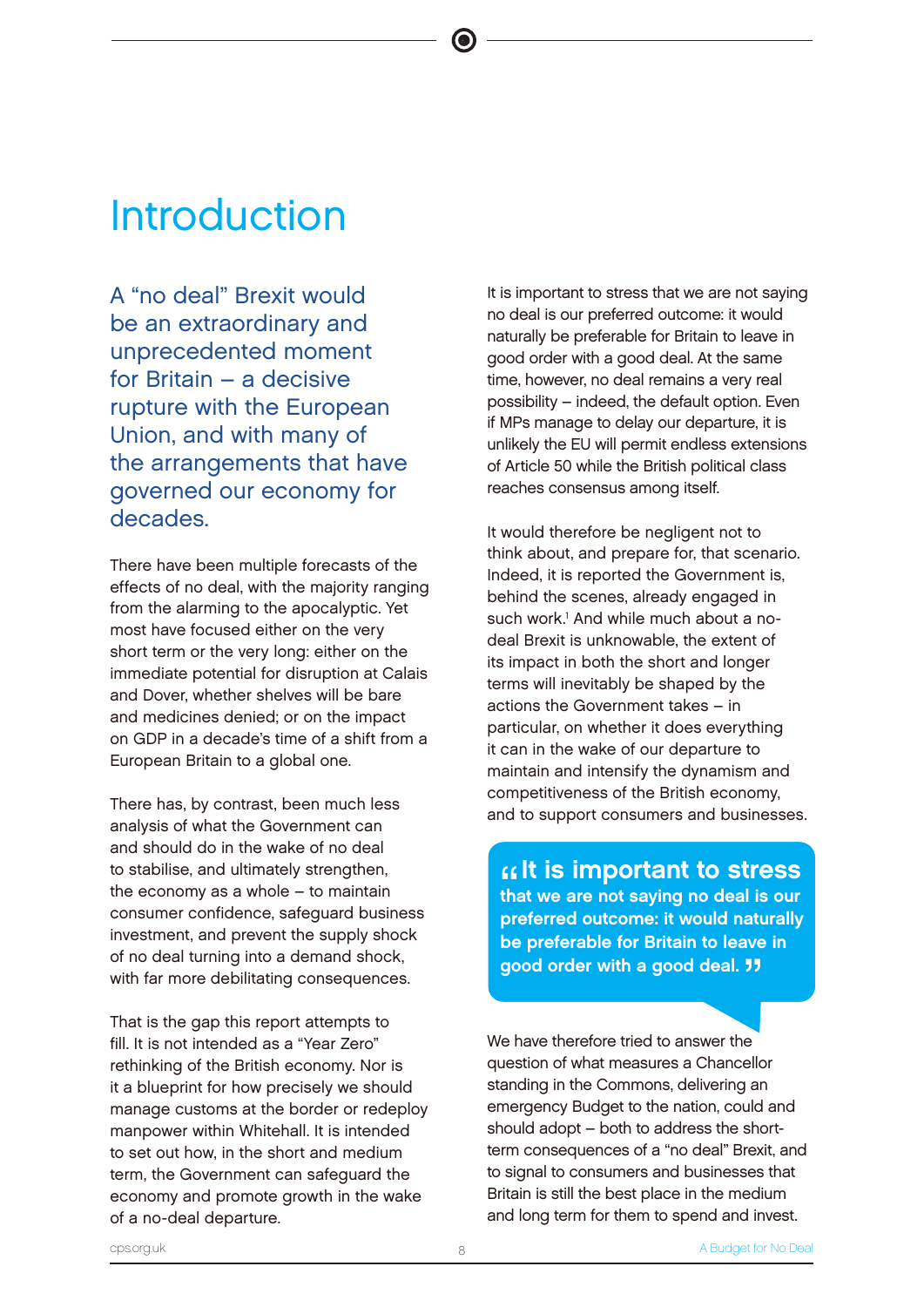Doing so is not only the best way to stabilise the economy over the initial months of Brexit, but will help us to ensure that we make the most of our new freedom in order to grow the economy in the long run.

# The economic situation

There will, self-evidently, be a role in a nodeal scenario for monetary policy.

In November 2018, the Bank of England published its "EU Withdrawal Scenarios", in response to a request from the Treasury Select Committee.<sup>2</sup> The Bank's "disruptive" no-deal Brexit scenario had GDP falling by 3 per cent, unemployment rising to 5.75 per cent, and inflation peaking at 4.25 per cent. Its "disorderly" scenario had GDP plummeting by 8 per cent, unemployment rising to 7.5 per cent, and inflation hitting 6.5 per cent. Bank Rate would peak at 5.5 per cent, house prices fall by nearly a third, and commercial property prices by almost half. This is terrifying stuff.

What a lot of people missed, though, was that the Bank wasn't forecasting such horrendous outcomes: it was war-gaming a "worst-case" scenario to see whether the financial system would be able to survive it. To that end, both scenarios assumed – among other things – that the Monetary Policy Committee (MPC) would respond to rising inflation (caused by new trade barriers and a weaker currency) by raising interest rates.

In reality, it is extremely unlikely that the MPC would respond to a no-deal Brexit by tightening monetary policy. In the wake of the original referendum result in 2016, the Bank pursued an expansionary policy designed to boost lending, cutting Bank Rate from 0.5 to 0.25 per cent, establishing a scheme to lend directly to banks to reinforce the pass-through of that cut to households and firms, and allocating £60 billion to purchase Government bonds

and £10 billion to purchase corporate bonds.<sup>3</sup>And there is scope for similarly dynamic responses to a no-deal scenario: in recent comments to the Treasury Select Committee, the Bank's Governor suggested that the lending capacity that could be put in play by unleashing excess and countercyclical capital reserves was four times total bank lending in the UK in 2018.<sup>4</sup>

But while the Bank will have a major part to play, that cannot be the end of the story. It is hard to see the Bank pushing interest rates below zero, for example, and its balance sheet is already bloated from years of post–financial crisis quantitative easing.

Given the widespread concern about no deal, the Chancellor will need to take decisive action in terms of fiscal policy as well, to maintain confidence and create the most attractive possible economic environment. The nature of that action is what this report is focused on.

So what is the context in which the Government will be operating? Already, the economy is suffering. The latest figures from the Office for National Statistics (ONS) suggest that GDP grew more slowly (at 1.4 per cent) in 2018 than in any year since 2012.<sup>5</sup> Monthly output appears to have dropped by 0.4 per cent in December; manufacturing has shrunk six months in a row; and business investment has fallen for four consecutive quarters. These are provisional figures and therefore subject to revision – but they still paint a worrying picture. Set against that are more encouraging signs: the UK's employment market is still extremely strong, while tax receipts are high and borrowing low.<sup>6</sup>

There is, however, a wider global pattern of faltering growth. Britain's economy has defied the most alarming pre-Brexit predictions, but it is certainly true that our economy, and the world's, is in a relatively frail state.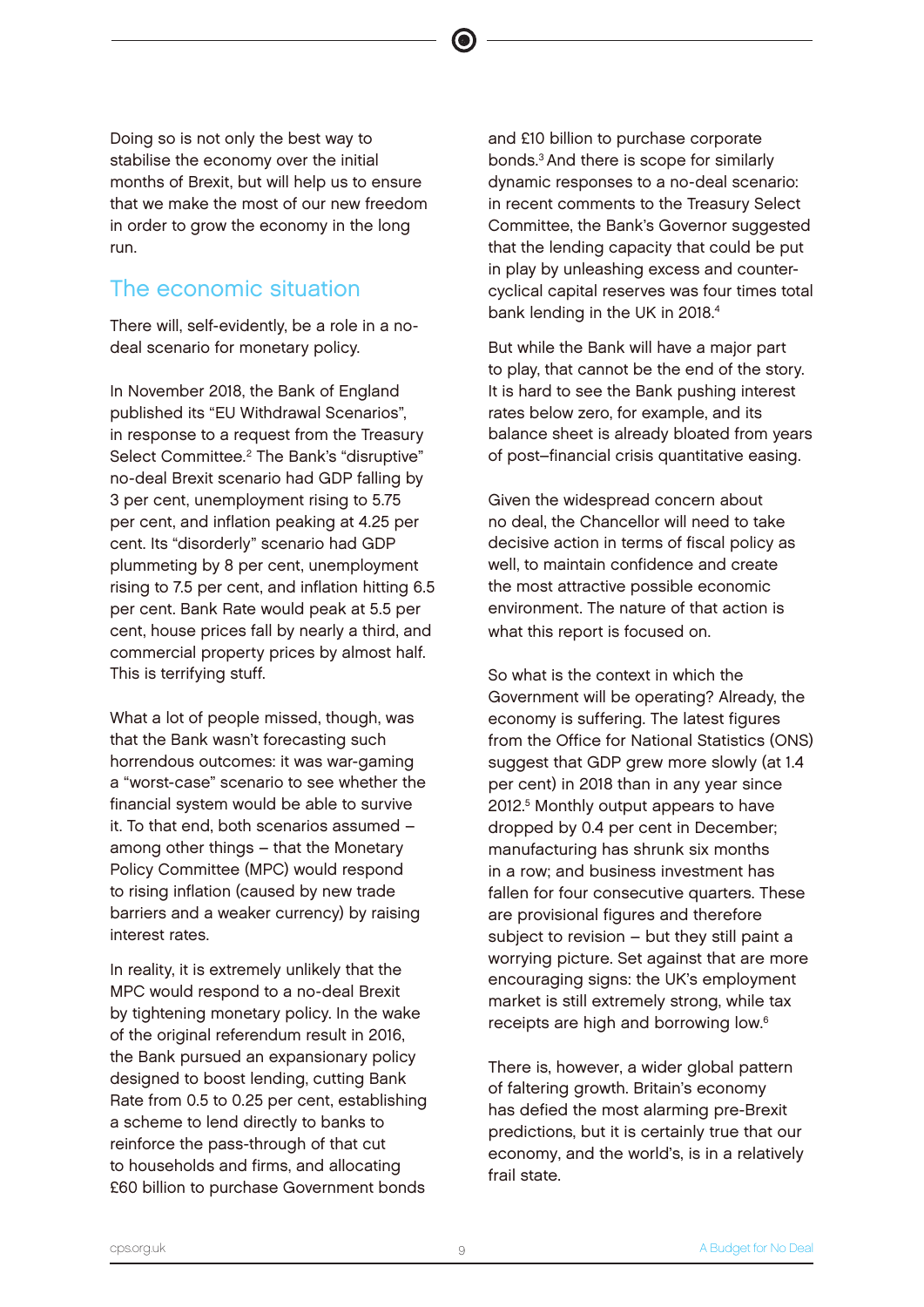The key task in a no-deal scenario, therefore, is to limit the impact of any supply shock – the sudden change in how we trade and with whom – and in particular to prevent it from turning into a demand shock, in which confidence among consumers and businesses falls alongside their willingness to spend.

In terms of the particulars, the most widely predicted consequence of a no-deal Brexit would be a further fall in the value of the pound. This would cause consumer prices to rise: the National Institute of Economic and Social Research (NIESR) estimates that in a no-deal scenario, the pound could fall by 5 per cent in the first year, and by 10 per cent within four years – as compared with the exchange rate after a "soft Brexit".<sup>7</sup> Lower consumer spending as a result of inflation, plus a general decline in consumer confidence, would act as a drag on GDP and drive up government borrowing.

The impact of sterling depreciation on consumer spending could be offset through a boost to UK exports and a decline in imports, lifting the trade balance. However, tariff and non-tariff barriers could further exacerbate the impact of no deal on prices for UK consumers.

The truth is that no one can predict precisely what will happen after a nodeal Brexit. And the magnitude of the Government's response will inevitably have to reflect the economic situation.

# The fiscal envelope

On the face of it, the government already has scope to respond to any downturn that follows a no-deal Brexit. The Office for Budget Responsibility (OBR) suggests that the Chancellor will have £15.4 billion of "headroom" against his 2 per cent structural deficit target in 2020/21.<sup>8</sup> And so far, public finance returns continue to exceed the OBR's expectations.<sup>9</sup>

Yet predictably enough, there are a couple of flies in the ointment. Firstly, the ONS is changing the way it treats student loans in the national accounts from September 2019 onwards. Secondly, the OBR's fiscal projections assume a smooth exit from the EU, including an initial transition period during which very little changes. If economic growth takes a hit in the immediate aftermath of a no-deal Brexit, the projections will necessarily be different.

Just how different is a difficult thing to gauge. For the purposes of this report, we have used as our starting point the version of NIESR's no-deal Brexit forecast that assumes an accommodative monetary policy. This shows the British economy grazing the line between standstill and recession in 2019/20, with annual growth averaging below the central "soft Brexit" forecast thereafter.<sup>10</sup>

Combining the fiscal impact of a smaller economy with the student loan revisions suggests public sector net borrowing equivalent to 2.5 per cent of GDP in 2019/20  $-$  without any further policy changes.<sup>11</sup>

It would not be unreasonable, in our view, for the Government to temporarily accept a rather higher budget deficit as it seeks to deal with the fallout from a no-deal Brexit – even if that means suspending its fiscal mandate in the short term. Of course, we mustn't go too far: there must be no return to the double-digit deficits that Britain ran a decade ago, let alone the kind of spending and borrowing spree proposed by the Labour Party in its most recent manifesto. The need to support and stimulate the economy in the short term must be underpinned by a long-run commitment to fiscal responsibility.

With that firmly in mind, this report is written on the basis that public sector net borrowing should not exceed 4.5 per cent of GDP. This is a little lower than the deficit in 2014/15, and would give a Chancellor delivering a no-deal Budget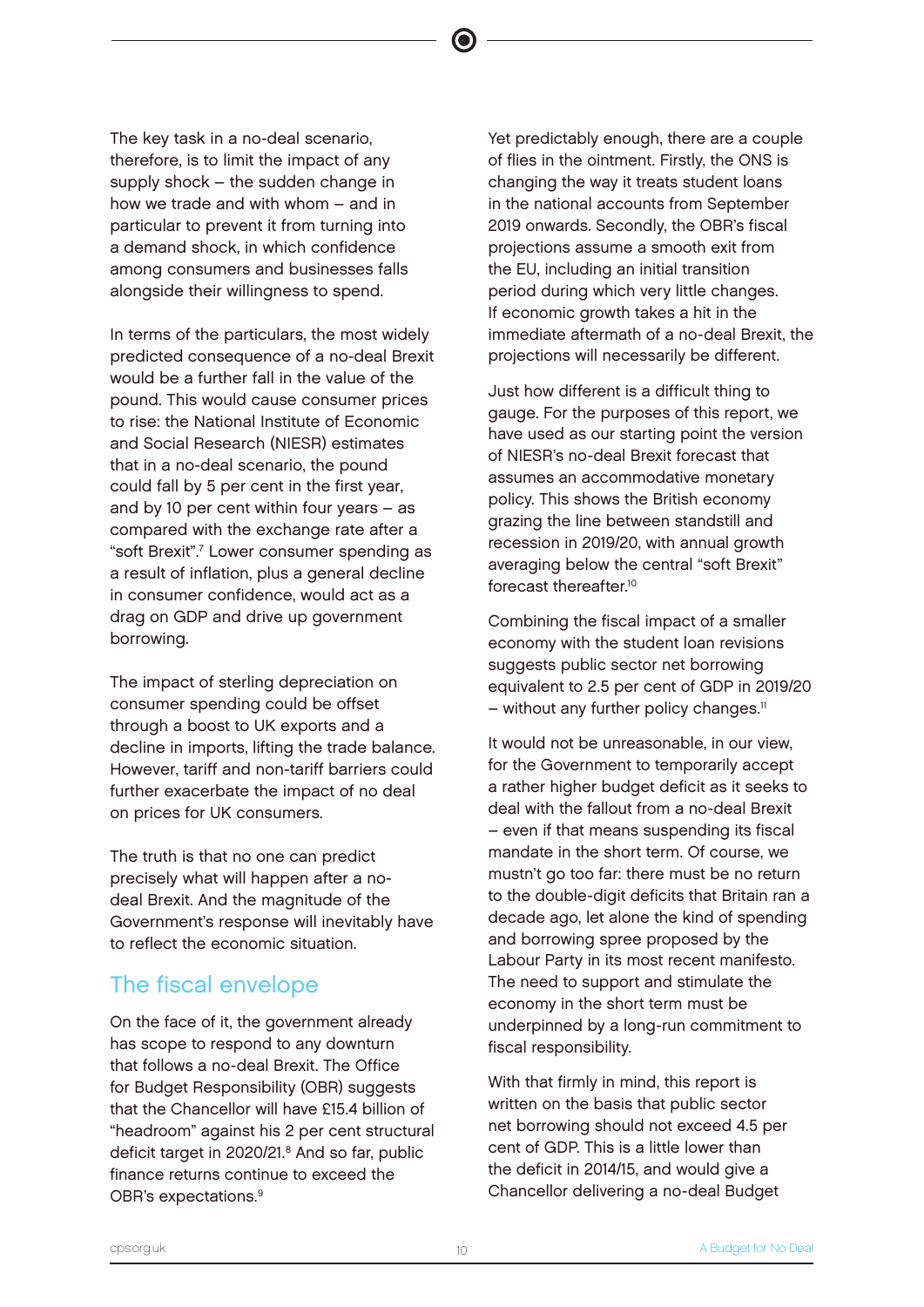around £44 billion to play with in 2019/20 – roughly 2 per cent of GDP. The specific recommendations we make in this report are slightly more conservative, with a total cost of around £35 billion in 2019/20.

# The UK-EU divorce settlement

For many people, there is an easy way to fund a post-Brexit stimulus package: the £39 billion "divorce settlement" that has been agreed between the EU and the UK as part of ongoing Brexit negotiations. This £39 billion would no longer have to be handed over to Brussels, and could instead be put towards domestic priorities. So how do we account for that possibility in this report?

Legally, the specific financial settlement contained in the text of the draft Withdrawal Agreement is null and void if we leave the EU without a deal. As a matter of EU law, we may not have to pay a penny – as the House of Lords European Union Committee has pointed out.<sup>12</sup> At the same time, there probably are certain liabilities that we could be pursued for under public international law, as Attorney General Geoffrey Cox admitted when outlining the Government's legal position in December 2018.<sup>13</sup>

**Solution** would not be unreasonable for<br>
the Government to **temporarily**<br> **ECCADE A bigher deficit** on i **If it would not be unreasonable for** accept a higher deficit as it seeks to deal with the fallout from a no-deal Brexit. <sup>11</sup>

Politically, refusing to pay any part of the "divorce settlement" would garner significant ill-will and damage the UK's position in any further talks that may be necessary. On the other hand, simply agreeing to pay up without any withdrawal agreement being concluded would mean giving up an important piece of negotiating leverage and, at least in some respects, shelling out taxpayers' money while getting absolutely nothing in return.

Ultimately, realpolitik would probably dictate some compromise – Britain agreeing to settle any legal obligations, but actually paying rather less than the proposed £39 billion.

The net fiscal result of this is not straightforward to calculate, since the payments are spread over years and UK funding may well replace EU in areas like agricultural support and regional development: the Budget in 2018 contained a provision for "Assumed spending in lieu of EU transfers", which rises as "Expenditure transfers to EU institutions" falls, from £3 billion in 2020–21 to £9.4 billion in 2023-24.<sup>14</sup> There is also money which the Government has already set aside for Brexit preparation and no-deal preparation in particular.

Compared with current plans, the UK could certainly redeploy some of the £39 billion under a no-deal scenario. Given the inherent political uncertainty involved, we have not relied on such savings. But they would help to bring down the deficit projected above – or, indeed, allow the Chancellor to further ease fiscal policy if it became necessary.

# The policy response to a no-deal Brexit

Ultimately, the impact of a no-deal Brexit on the public finances is impossible to estimate before it actually happens. There will doubtless be efforts made to agree transitional arrangements to minimise the impact on both sides of the Channel, an intensification of attempts to sign trade deals elsewhere, and so on.

In fiscal terms, there will inevitably be areas of government where spending will need to increase in the long-term – our borders and customs procedures, for example, or those areas such as agriculture or medicines regulation where we have ceded the relevant competence to the European Union.

There may be increased costs to the Government driven by higher inflation, or currency devaluation or non-tariff barriers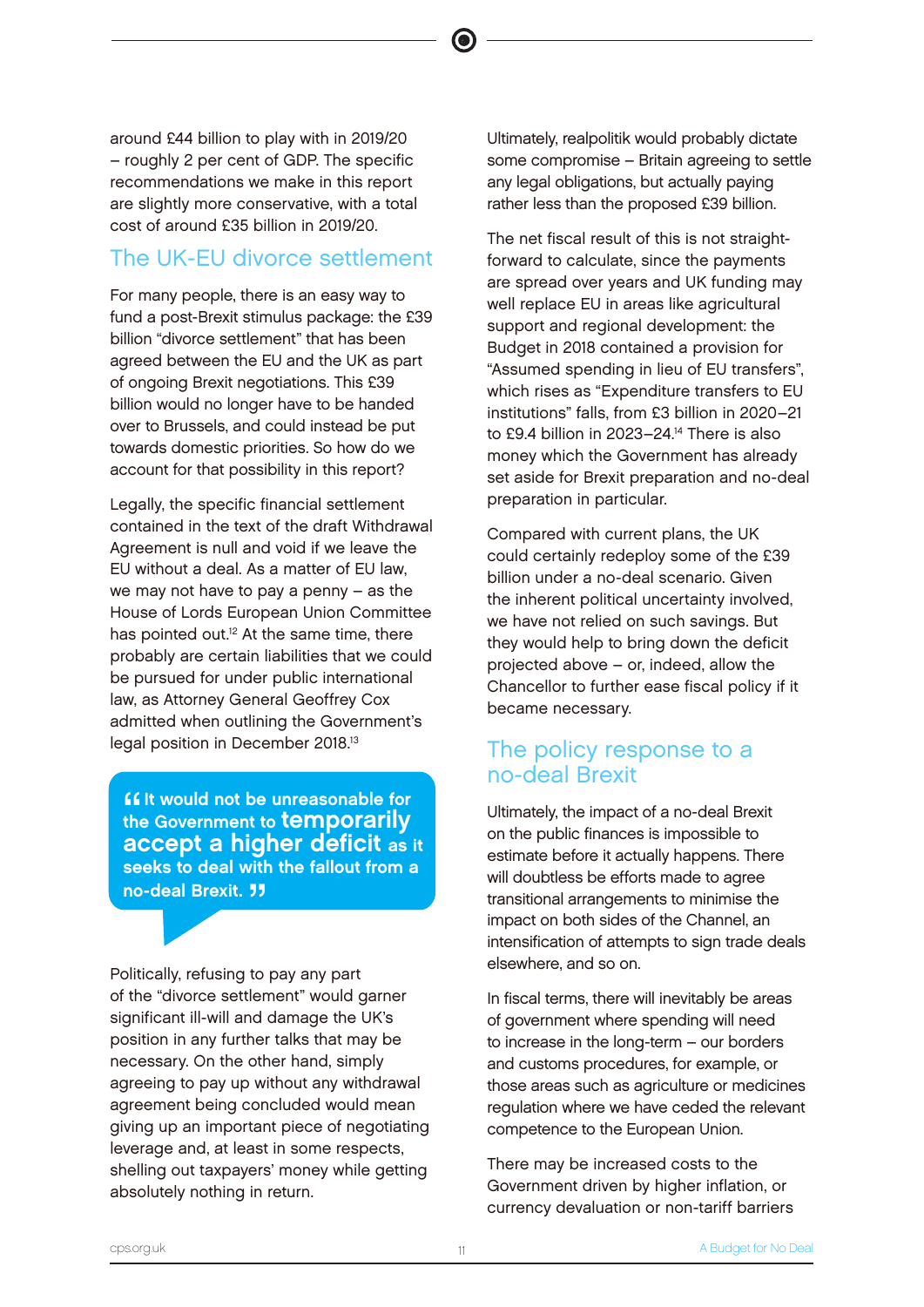making it more expensive to purchase certain products from overseas. There are also likely to be unanticipated short-term costs which only emerge as the no-deal scenario unfolds.

This report, therefore, does not contain an exact prescription: rather, we evaluate and propose a range of measures the Government could undertake to boost the economy in the event of a no-deal Brexit. Our primary concern has been to work with the grain of the economy, suggesting measures which will have the maximum short-term impact while moving the economy in a more pro-growth direction with minimal distortion to its operations – all within the fiscal framework set out above.

The focus of this report is on three things. The first is business investment. The slowdown in growth since the referendum decision is in significant part attributable to the fact that this has stagnated – making the UK economy's wider performance, in particular its continued job creation, all the more impressive.

In the wake of no deal, the Government will need to take bold action to reassure businesses that are thinking of moving overseas or scaling back their operations. It should particularly focus on supporting small and family businesses, which are not only more vulnerable to any disruption, or change in trading terms, but are and will remain the engine of job creation – and are often overlooked by Whitehall in favour of their larger cousins.

Similarly, given the UK's reliance on foreign direct investment – which it has an extraordinary track record in attracting – it will need to provide compelling reasons why firms should choose to invest here rather than in a country with easier access to the EU's larger market. The only way to do that is by making sure that Britain has the most welcoming business environment possible, in which investment is rewarded rather than penalised.

The second area is maintaining consumer confidence. How can we ensure that people keep spending – in particular, that already strained family budgets are not overly impacted if prices rise after no deal?

Our guiding principle has been to ensure that voters still have money in their pockets – that ministers do whatever they can to counter or mitigate any rising prices, but also that the public get to keep more of their own money to compensate. One of the key lessons from previous shocks is that any measures on this front have to be long-term rather than short-term, in order to provide certainty and confidence.

# **Example to the UK cannot<br>afford to turn in on itself** afford to turn in on itself in the wake of a no-deal Brexit. <sup>JJ</sup>

The final section of this report considers a third imperative: keeping Britain open. Put simply, the UK cannot afford to turn in on itself in the wake of a no-deal Brexit. We must avoid hastily throwing up barriers to trade, and instead focus on doing whatever we can unilaterally to maintain and even boost commerce across Britain's borders.

This agenda will not only be vitally important in the event of a no-deal Brexit – it is also one for which voters instinctively grasp the rationale, whatever the form of our departure from the EU.

In a December 2018 ComRes survey for the Daily Express, the public agreed by 65 per cent to 13 per cent that "After Brexit, the UK should position itself as the lowesttax, business-friendliest country in Europe, focused on building strong international trade links".<sup>15</sup> This was backed not just by Leave voters but also Remain voters, Labour voters, and across all age groups, regions, and class statuses.

Whatever the nature of the Brexit settlement, that is surely an enviable ambition.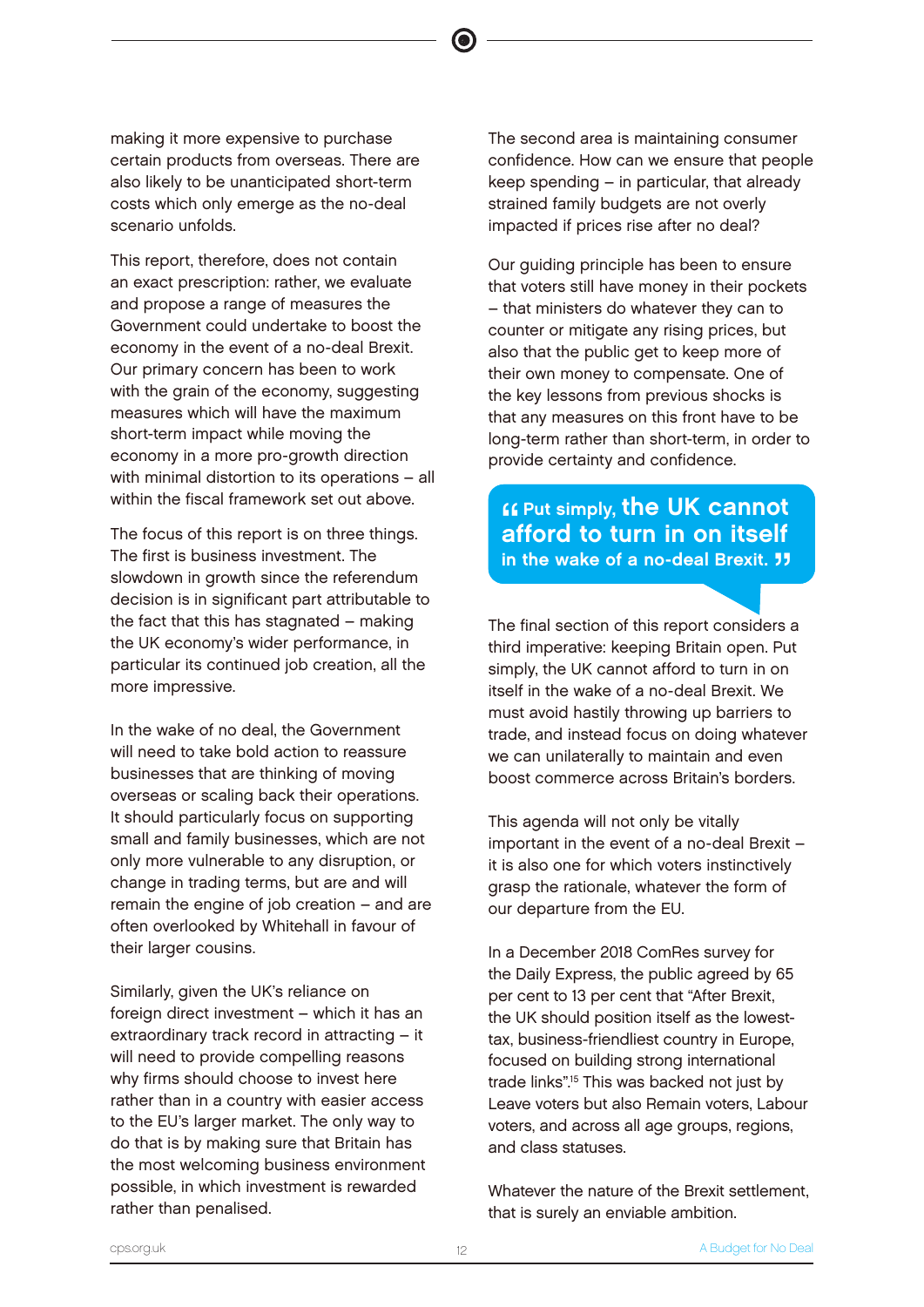# Our Plan to Boost Business 1

Cut corporation tax to  $17%$ 

Bring forward investment in cost-effective infrastructure projects

Prioritise small and family businesses

Impose an 18-month moratorium on new regulation, and then cut the burden of red tape

Support housebuilding and put £1.5 billion into new shared ownership schemes Let companies write off all investment in plant and machinery against tax

Give 98% of companies a quarter off business rates and employers' NICs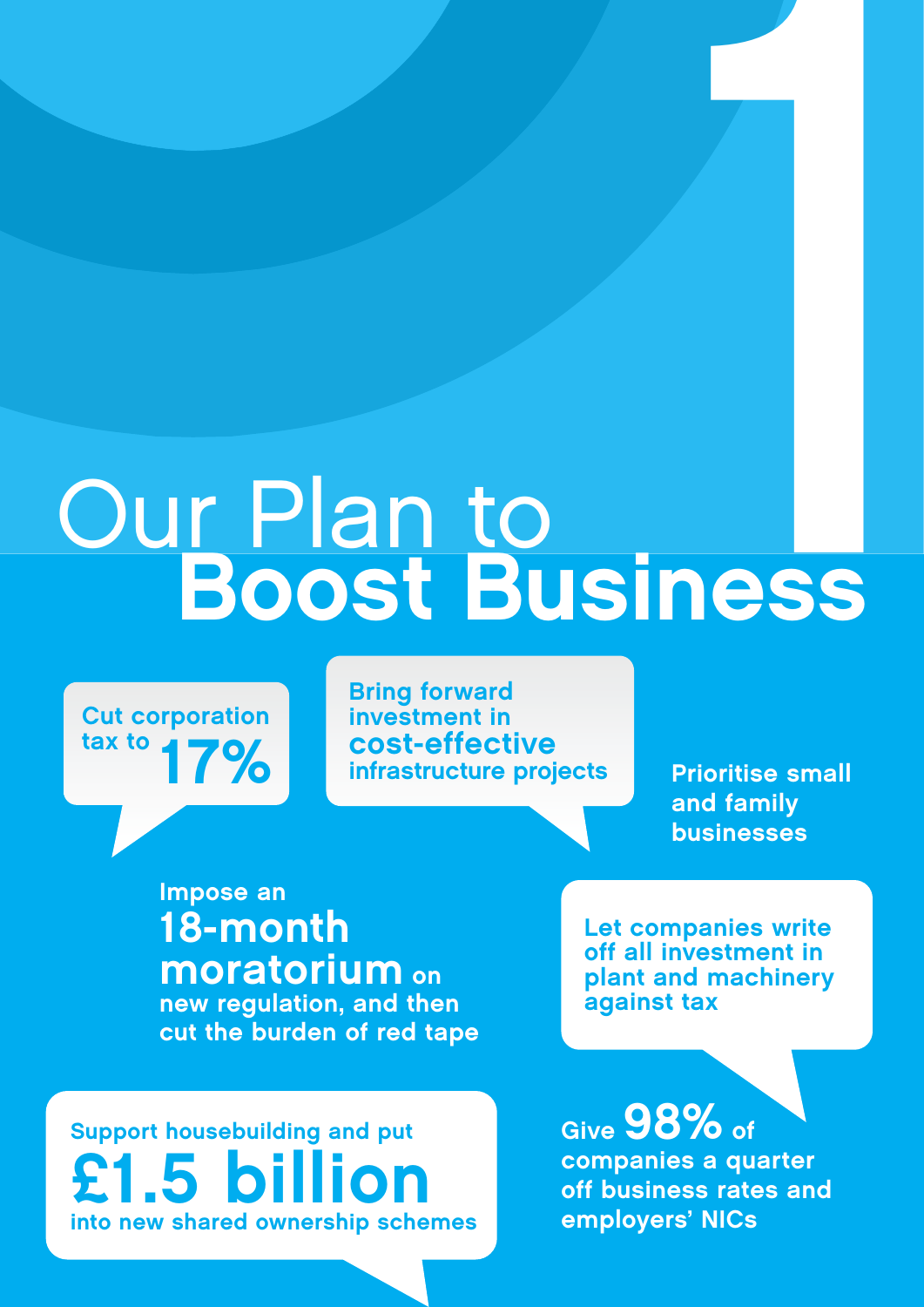# Part 1 – Boosting Business After a No-Deal Brexit

In the short term, one of the most pressing threats from a no-deal Brexit would be a fall in business confidence.

Businesses may respond to the uncertainty by putting off plans to hire, invest, or expand – or even by contracting and laying off staff. Standard & Poor's forecasts for a no-deal Brexit, for example, show fixed investment falling by 1.4 per cent in 2019 and 2.5 per cent in 2020.<sup>16</sup> The erection of barriers to the European market may lead some firms to move jobs and operations overseas, or deter international companies and investors from putting money into the UK.

""<br>""""<br>"" **If it is essential that the Government** responds to a no-deal Brexit by introducing a slate of policies designed to encourage companies to invest in the UK.  $11$ 

These challenges would be significant even at the best of times, but the fact is that Britain already has a longrunning issue with business investment. This predates the Brexit referendum, and is almost certainly a key contributor to our patchy record on productivity since the financial crisis (all things being equal, productivity rises when more capital is invested per hour worked).

How bad is the problem? Well, the ONS estimates that from 1995 to 2015, the UK had the lowest average business investment of all OECD nations.<sup>17</sup> In late 2017, business investment was only 5 per cent above its pre-financial crisis peak – compared with a 60 per cent increase

over the decade after the 1980s recession, and a 30 per cent increase following the 1990s slowdown.<sup>18</sup> Little wonder, then, that productivity had dropped more than 20 per cent below its pre–financial crisis trendline.

Lacklustre business investment has been even more of a weakness since the Brexit vote – probably reflecting widespread uncertainty about the future business environment. As the Institute for Fiscal Studies (IFS) pointed out in its October 2018 "Green Budget", the Bank of England expected, before the referendum, that business investment would add 1.8 per cent to GDP between 2015 and 2018, making up one-quarter of all economic growth.<sup>19</sup> In reality, business investment added only 0.3 per cent to GDP over that period. What's more, the rate of business investment growth in Britain fell significantly behind that of Germany and the United States. By contrast, consumer spending held up much better than expected.

Given this background, it is essential that the Government responds to a no-deal Brexit by introducing a slate of policies designed to encourage companies to invest in the UK. We need to send a clear message to the corporate world that, whatever form Brexit takes, Britain is open for business – that Government will do all it can to help you create jobs, build or expand factories, or start and grow a company. Free access to European markets did much to attract businesses to Britain – in its absence, we need to ensure that we retain our competitive advantage by making this country as receptive to business of all stripes as possible.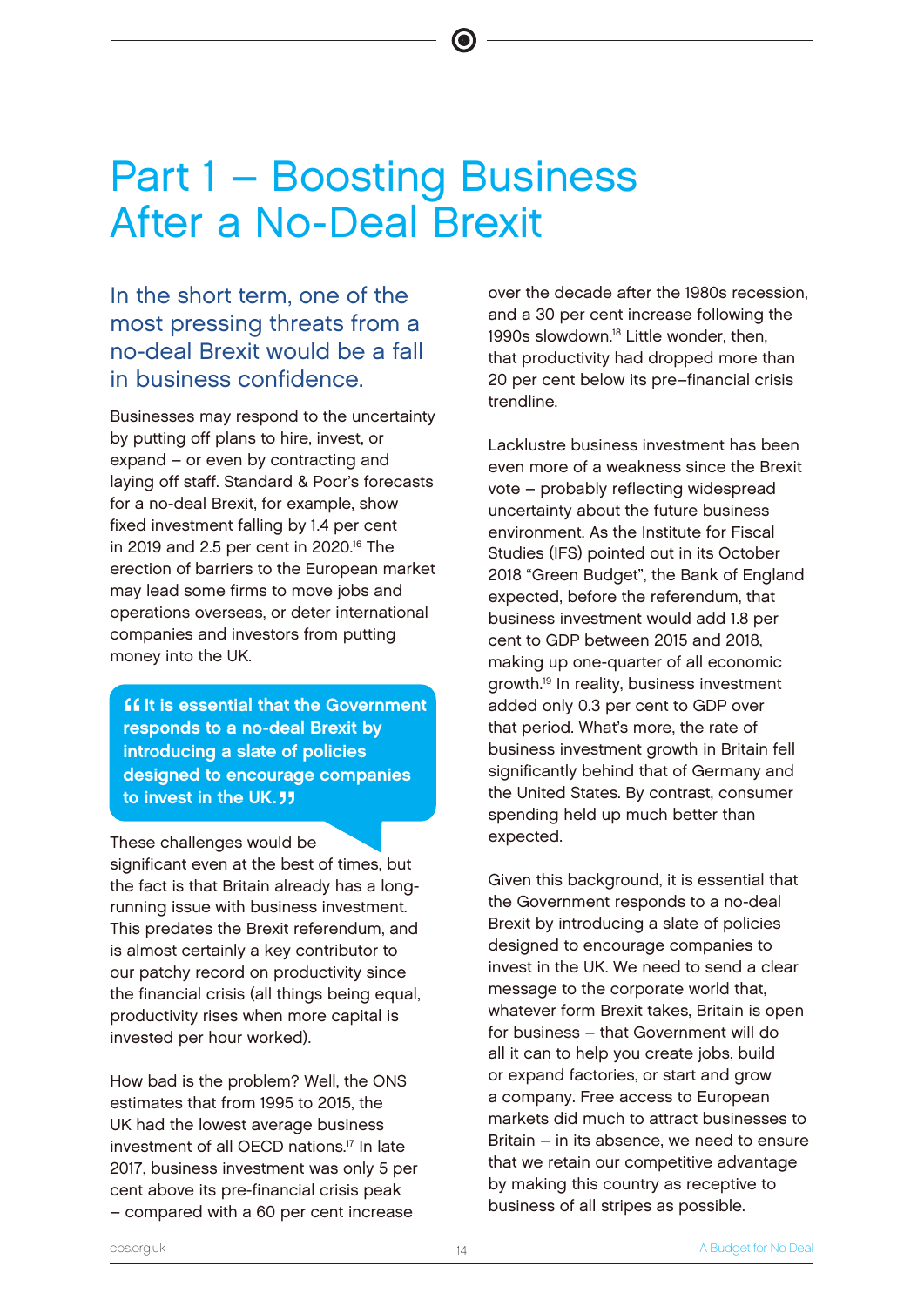There are many potential ways of doing this, but we recommend that the Government focuses on four vital elements.

First, the Government should make it more attractive to do business by announcing a major corporation tax cut, lowering the headline rate. Equally important, however, is that it should also introduce a much more generous tax treatment of business investment – addressing a key weakness of the British corporate tax system. This would be expensive in year one (we estimate £13 billion of lost revenue) but the cost would diminish thereafter. We also expect this tax cut to have a significant positive impact on GDP over the medium term: the evidence from the United States and elsewhere is that promoting business investment is an extraordinarily effective way to unleash growth.

**Example Chancellor should announce**<br> **an 18-month moratorium ff The Chancellor should announce** on new regulatory burdens. **11** 

Second, to ensure that small and family businesses are not hit by any cost pressures that may emerge after a nodeal Brexit, the Government should take steps to temporarily slash the tax burden for such firms. The best way to do this is by focusing on the taxes that companies have to pay whether they are profitable or not: chiefly, business rates and employers' National Insurance Contributions. We suggest that firms with a 2018/19 turnover below £5 million – that's 98 per cent of all businesses that have registered for VAT or PAYE – should be given 25 per cent off their business rates and employers' National Insurance Contributions in 2019/20.

Third, we suggest the Government fasttracks shovel-ready infrastructure schemes that promise a good return on investment – particularly those related to transport and freight movement. The goal should be to sign contracts and break ground as

soon as possible – not as part of a crude "holes in the ground" fiscal stimulus, but to bring forward investment, provide greater certainty to the construction industry, and make growth-enhancing improvements to Britain's transport and trade infrastructure.

We should also provide significant guarantees to the housebuilding sector to ensure that homes continue to be built – not just as one of the best ways of stimulating the economy, but as a solution to a pressing national need. (This could be aided by a "planning holiday" to encourage development, especially when it comes to uncontroversial proposals such as applications to build on brownfield sites with few residential neighbours, or extensions to existing buildings.)

Fourth, we argue that the Government should move swiftly to reduce the burden of regulation on British business. At a bare minimum, the Chancellor should announce an 18-month moratorium on new regulatory burdens, to give businesses certainty about the environment in which they will operate, before pursuing a beefed-up deregulatory agenda. And even if we assume that the Government will, based on its past statements, be reluctant to dilute workers' rights post-Brexit – and may continue to shadow EU standards on goods and agriculture in the hope of concluding a swift free trade agreement – there are many further areas in which we could promote growth and attract investment by adopting better and more business-friendly regulatory standards than those imposed by Europe.

Needless to say, these are not the only policies that a Chancellor responding to a no-deal Brexit could pursue. For example, a vehicle scrappage scheme could boost the car industry and, depending on its design, encourage people to trade polluting diesel vehicles for cleaner, newer models. And there are plenty of other tools the Government could use to deal with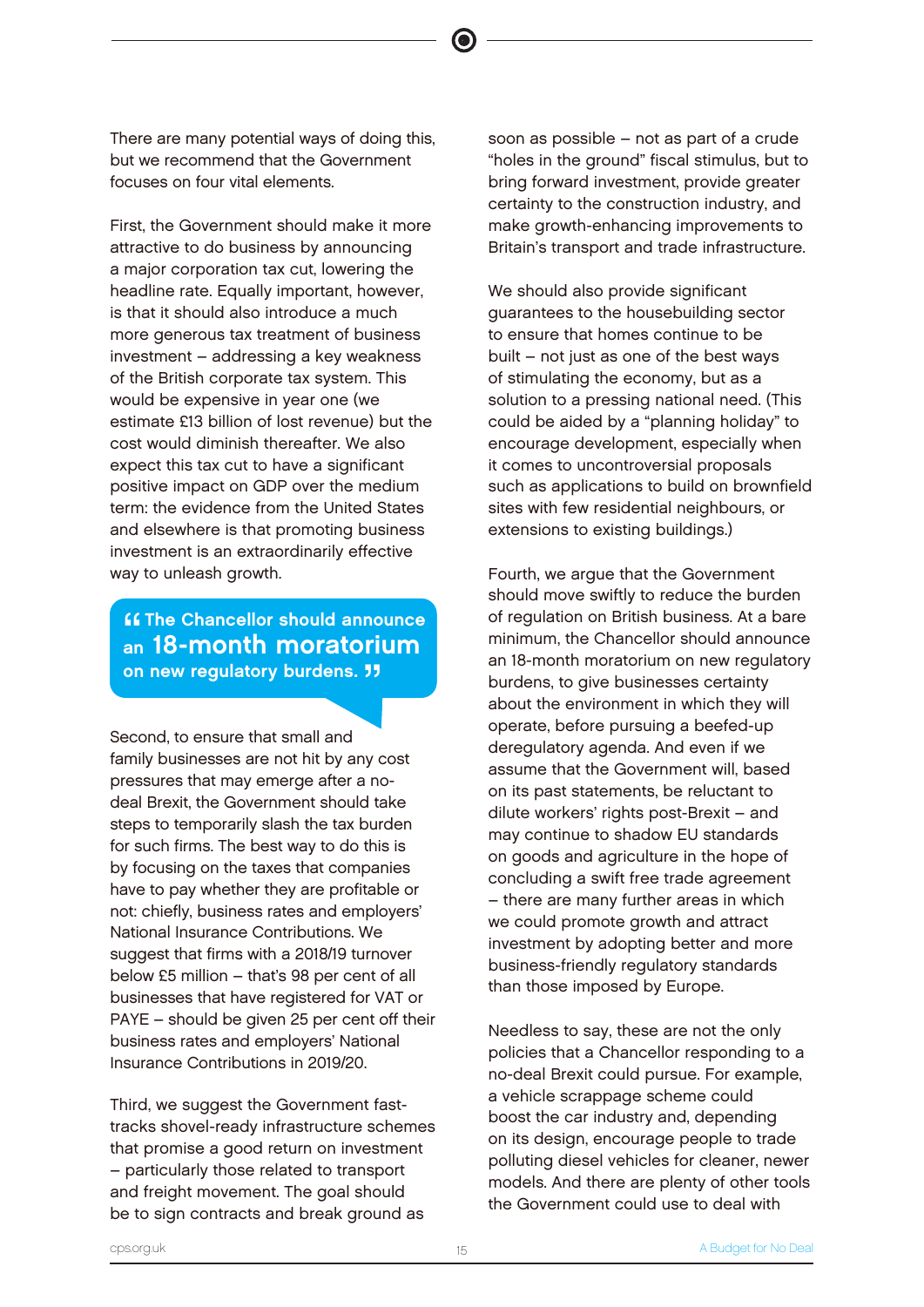specific problems if they emerge after a no-deal Brexit.

However, we believe that such measures are best kept in reserve – to be deployed if there is indeed a sharp and sustained downturn. For now, we argue that the best way to proceed is via a broaderbased approach that focuses on creating a more-investment friendly tax regime, a better environment for (and increased focus on) small and family business, a less burdensome regulatory regime, and a faster-moving infrastructure pipeline.

# Reform corporate taxes to stimulate investment

An obvious way to boost business in the wake of a no-deal Brexit – and one which is doubtless already under discussion in Government – is to bring forward the planned reduction in corporation tax from 19 per cent to 17 per cent, so that it takes effect this April rather than in 2020. Bringing forward that tax cut would cost the Treasury around £4 billion in 2019/20, assuming no dynamic effects (which are likely to materialise, given the positive impact of previous tax cuts). But because that rate is already scheduled to come into force next year, the cost for 2020/21 and beyond is effectively zero.

Lower corporation tax rates are always welcome. They send a very clear message about a Government's stance towards enterprise. They help to attract global business and international investment. Crucially, they increase returns to capital and tend to be associated with higher real wages. So given the relatively low cost of bringing forward the planned corporation tax cut, an immediate rate reduction to 17 per cent after a no-deal Brexit makes a great deal of sense.

Should we go further? Britain's corporate tax rate is certainly competitive by international standards. The

Tax Foundation's "International Tax Competitiveness Index 2018" ranks us third among 35 OECD countries for our corporate tax rate.<sup>20</sup> Yet there are EU countries with lower rates – most notably Ireland, whose corporation tax rate has been 12.5 per cent since 2003.

If we wanted to match Ireland's 12.5 per cent corporation tax rate, it would cost around £13 billion in year one (on a static basis) – but would obviously send a very clear signal about Britain's desire to have a competitive corporate tax regime after Brexit.

 $\frac{66}{10}$ **An obvious way to boost business** in the wake of a no-deal Brexit – and one which is doubtless already under discussion in Government – is to bring forward the planned reduction in corporation tax from 19 per cent to 17 per **Cent.** so that it takes effect this April rather than in 2020.<sup>"</sup>

However, we believe that it is possible to get too hung up on the headline corporation tax rate. It is certainly important, but it isn't everything. Indeed, there are other elements of the corporate tax regime where Britain is currently much less competitive internationally, and where reform could have a more pronounced effect on investment and growth.

It's worth looking again at the "International Tax Competitiveness Index" mentioned above. While Britain is ranked third among OECD countries for its corporate tax rate, it only ranks 16th – solidly mid-table – for its corporate tax regime as a whole.

The main thing dragging us down the rankings is our score on "cost recovery" where we rank next-to-last. All 24 of the EU/EEA member states that appear in the index score better than the UK. This is clearly a cause for concern.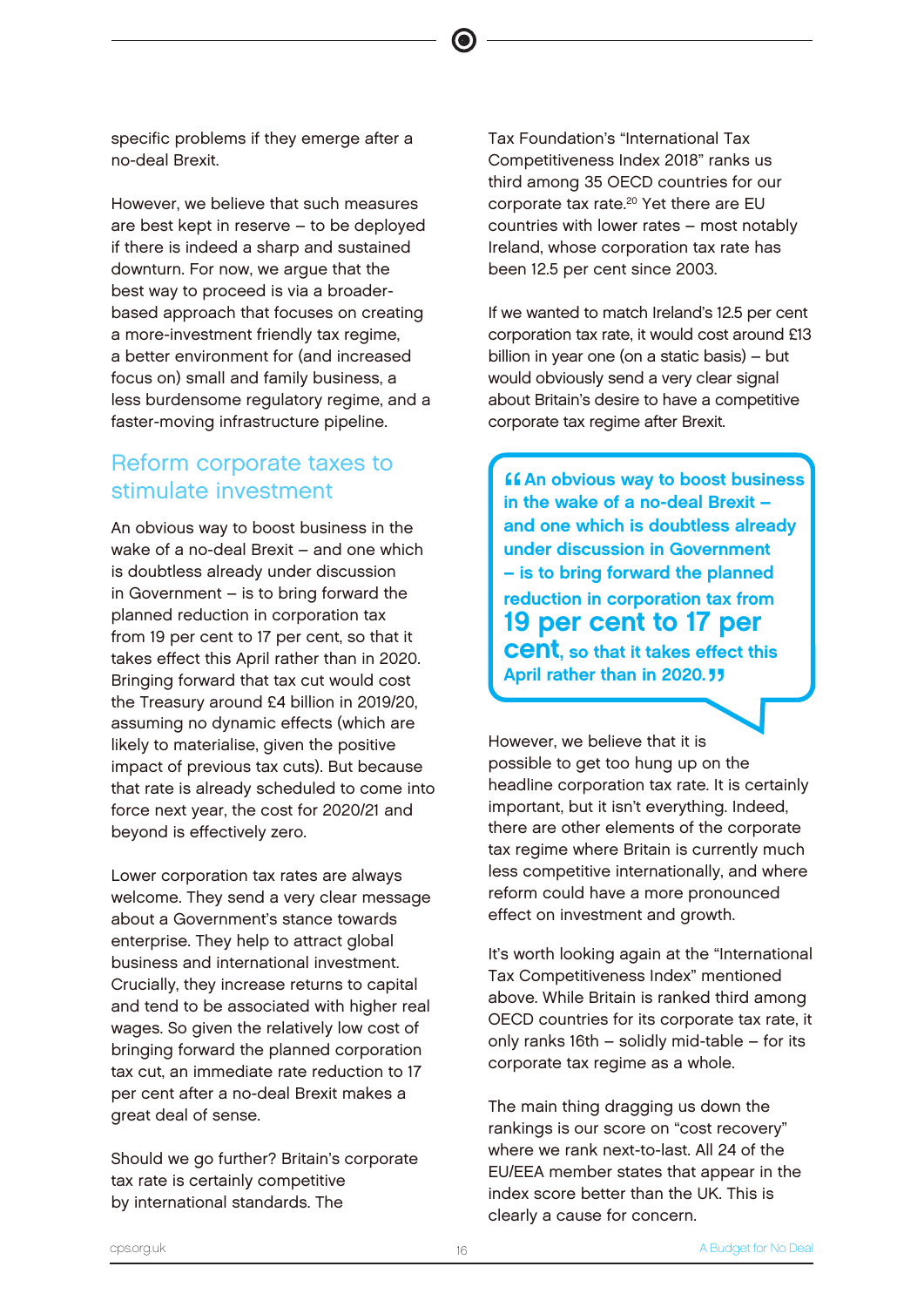But what is "cost recovery" and why does it matter? In straightforward terms, cost recovery is the extent to which businesses are able to write off capital investments against income for corporation tax purposes. In general, corporate tax systems let firms write off day-to-day expenses right away, but require them to deduct the cost of longer-term investments piecemeal over time – the rationale being that capital investments produce income over many years, and should be accounted for that way within the tax system. The UK mostly accomplishes this through an assortment of capital allowances.

The problem is that the more you spread out the tax deduction for capital investment, the less valuable it becomes. Once you factor in inflation and the time value of money, businesses actually end up recovering far less than the full cost of their initial investment. This embeds a structural distortion within the corporation tax system that reduces the return to capital and discourages business investment. And remember: the Tax Foundation scored the UK worse on this measure than almost any other OECD country.

66<br>|<br>|<br>|<br>| **LCAfter 5 years, US states with full** expensing had 7.7 per cent higher employment and 10.5 per cent higher output than comparable states that did not adopt it. **JJ** 

So if we're looking to support business and give a big boost to investment after a no-deal Brexit, this is clearly something we ought to consider.

Indeed, there has already been some movement in this direction since the Tax Foundation released its most recent ranking. At his October 2018 Budget, Chancellor Philip Hammond raised the Annual Investment Allowance (AIA) from £200,000 to £1 million for two years from

January 2019. The AIA allows businesses to immediately deduct the cost of qualified investments in plant and machinery against their tax bill. The Chancellor also introduced a (rather stingy) capital allowance for new non-residential structures and buildings.

Those measures were welcome, and will certainly prove beneficial. But we should go much further in our quest to boost investment. Notably, the US tax reform of late 2017 introduced full expensing for short-lived capital investments – complete, year-one deduction against corporation tax of all such expenses for a period of five years. We should match that by making our AIA completely unlimited vis-à-vis new investments in plant and machinery.

But we should also one-up the United States by making the change to the AIA permanent. A short-term measure might boost investment temporarily, but a lasting reform would have a much more pronounced effect on jobs, wages, and long-run economic growth.

When the Tax Foundation modelled the impact of making the US tax reform's change to expensing permanent, they found that doing so would raise the private capital stock by more than 2 per cent, and GDP and wages by just under 1 per cent each in the long run. Separately, they found that the growth effect of more generous capital expensing was twice that of a similarly sized cut in the headline corporate tax rate.<sup>21</sup>

Real-world evidence on cost recovery is just as encouraging as the theory. According to the economist Eric Ohrn, US states that temporarily adopted full expensing in 2002 and 2008 saw 17.5 per cent higher business investment than states which didn't.<sup>22</sup> After 5 years, the states with full expensing had 7.7 per cent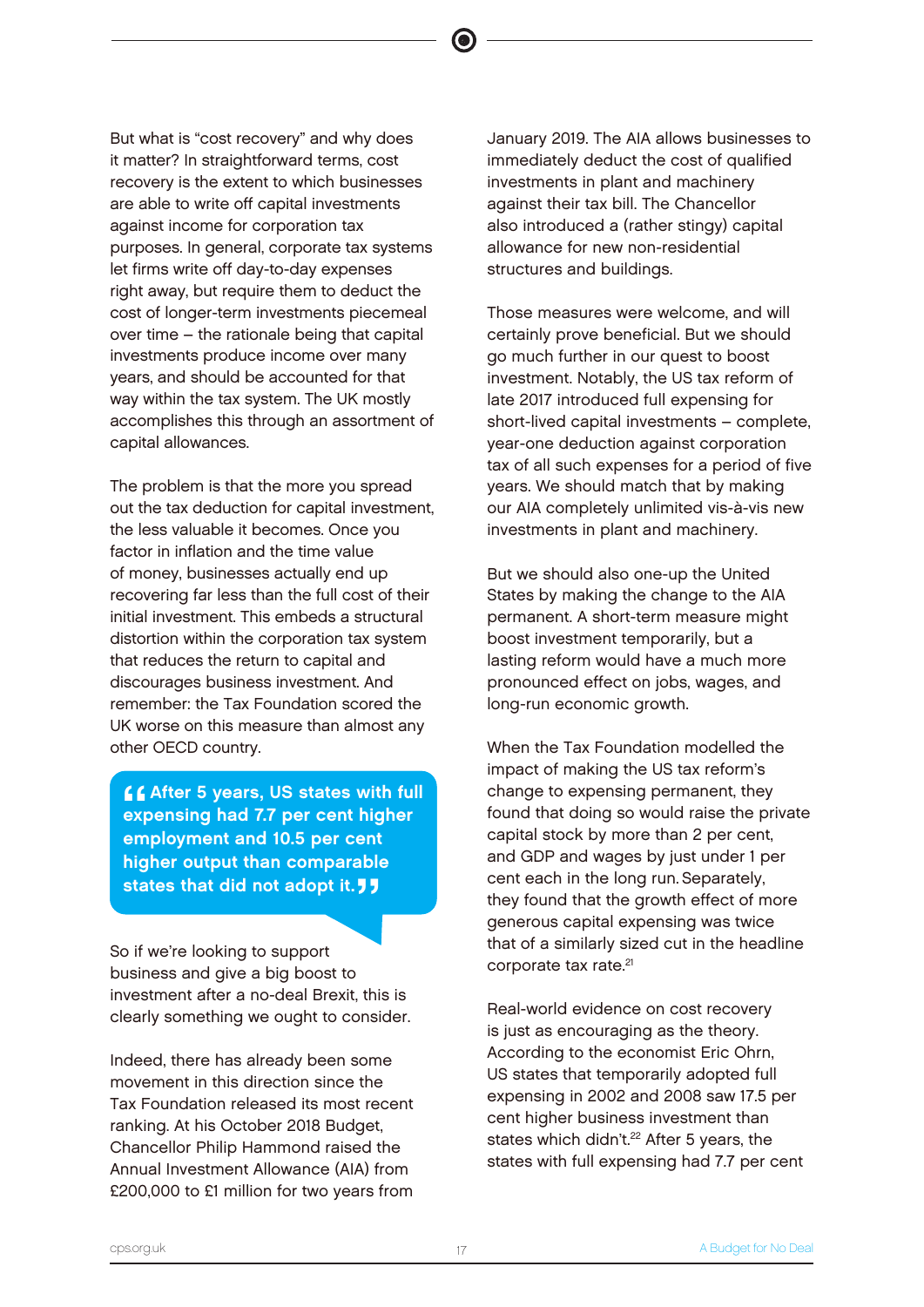higher employment and 10.5 per cent higher output than comparable states that did not adopt it. Another academic study, this one from the UK, found that access to more generous capital allowances for SMEs pre-2008/09 increased the investment rate by 11 per cent.<sup>23</sup>

Full expensing generates more investment per pound of foregone revenue than a corporation tax cut because it results in a zero effective marginal tax rate on new capital investment. By contrast, a rate cut merely lowers the effective marginal tax rate on old and new capital alike. This suggests that if we want to boost business investment after a no-deal Brexit, focusing on cost recovery is the most efficient way to do it.

Assuming a (reduced) headline corporation tax rate of 17 per cent, we estimate that an unlimited AIA would cost the Treasury around £9 billion of revenue in the year after it was introduced. The initial cost is high, because you would be providing immediate write-offs for new investments, while also continuing to write off old investments in line with the existing capital allowances. But over time those transition costs would work their way through the system as firms finished writing down old investments, leaving you with only the long-run cost of an unlimited AIA – which we calculate is just over £1 billion a year (at 2017 prices).

The changes outlined here – bringing forward the planned corporation tax cut and making the AIA unlimited – wouldn't leave Britain with the perfect corporate tax system. But they would move things decisively in the right direction, boosting investment, supporting growth, and sending out a clear signal that a post-Brexit Britain intended to be more economically competitive than ever.

Policy Recommendation: The Government should bring forward planned cuts to corporation tax, lowering the headline rate from 19 to 17 per cent from 2019/20 on. They should also build on policies announced in the last Budget by making the Annual Investment Allowance unlimited going forward. The cost of this proposal would be £13 billion in foregone revenue in year one, but would fall quickly over time.

# Temporarily slash the tax burden on small business

At the CPS, we have been focusing much of our recent research on the challenges faced by small and family businesses. They are in many respects the lifeblood of our economy and our society.

Firms with fewer than fifty employees account for more than 99 per cent of British businesses; they provide 48 per cent of employment and contribute 36 per cent of UK turnover.<sup>24</sup> They also create the lion's share of new jobs and will continue to do so.

Yet they are also particularly vulnerable to the rising costs and increased bureaucracy that could follow a nodeal Brexit – if the Government failed to handle it correctly.

In Part 3 of this report, we look at measures the Government could introduce specifically to help small and family businesses that export to the European Union. But the Government should do more than just help exporters. It should also support small business more generally, and ensure that they are not too hard hit by any problems that may emerge in the immediate aftermath of a no-deal Brexit. That is our focus here.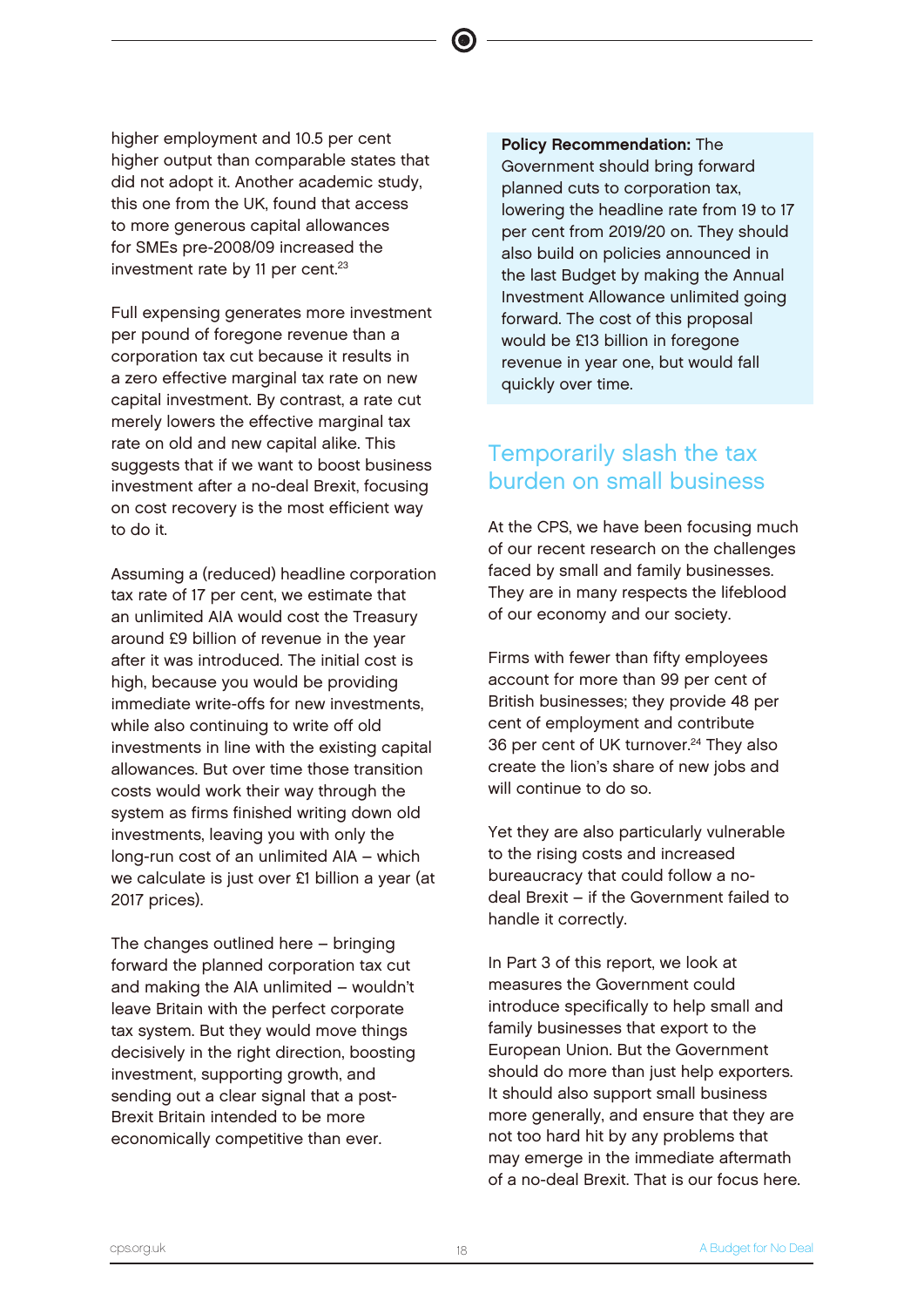Needless to say, small and family businesses would benefit from the corporation tax cut outlined above, as well as from the more dynamic, investment-led private sector economy we believe our reforms would help to create.

In the short run, however, many small businesses will have more immediate concerns: namely, how can they keep their costs down and their profits up, whatever happens in the wider economy?

If we're looking to reduce the burden of government on small companies, business rates are the obvious place to start.

In a 2017 poll by the Federation of Small Businesses (FSB), 74 per cent of London companies said that business rates were the "single biggest issue affecting their business". The runner-up was "economic uncertainty" – but that was cited by just 36 per cent. The sample size was small and geographically concentrated, but the results give a clear indication of how small businesses feel about business rates.<sup>25</sup>

The same goes for the British Independent Retailers Association's 2018 "Business Rates Manifesto", which features quotes from a number of business owners: "Business rates are our biggest headache"; "The system is massively unfair"; "The business rates model which was applicable decades ago is simply no longer fit for purpose".<sup>26</sup> Such sentiments are entirely consistent with our own experience of talking to small and family business owners – they see it as an unjust burden; an onerous tax that takes no account of how well or badly a business is doing.

Business rates are clearly an area of policy that should be subject to carefully thought out, long-term reform. This is something the Government should return to at the earliest opportunity. However, a Chancellor delivering a Budget for no deal will need something that makes an immediate impact – something that cuts the burden of business rates for small and family businesses right now.

66<br>bu<br>22 **Let** If we're looking to reduce the burden of government on small companies, business rates are the obvious place to start. **JJ** 

In this context, we suggest that the Government announce a significant, year-long business rates cut for all small businesses. It should give every business with a 2018/19 turnover below £5 million – a category that includes 98 per cent of all businesses registered for PAYE or VAT – 25 per cent off their business rates bill in 2019/20. This would cost the Government approximately £850 million in the fiscal year following a no-deal Brexit.

(It is important to note that the Government is currently trialling "business rates retention" in various parts of the country. This allows councils to keep some share of any real-terms growth in business rates revenue. Where our proposal leads to shortfalls in local budgets, these should be offset by central government grants. This doesn't change the cost of the policy; it simply affects who bears that cost.)

There are a few other things to note about this proposal. First, basing eligibility on the previous year's turnover will negate the temptation businesses might otherwise feel to artificially keep their turnover below £5 million. Second, making the cut time-limited should prevent commercial landowners from effectively pocketing the rates reduction by raising rents.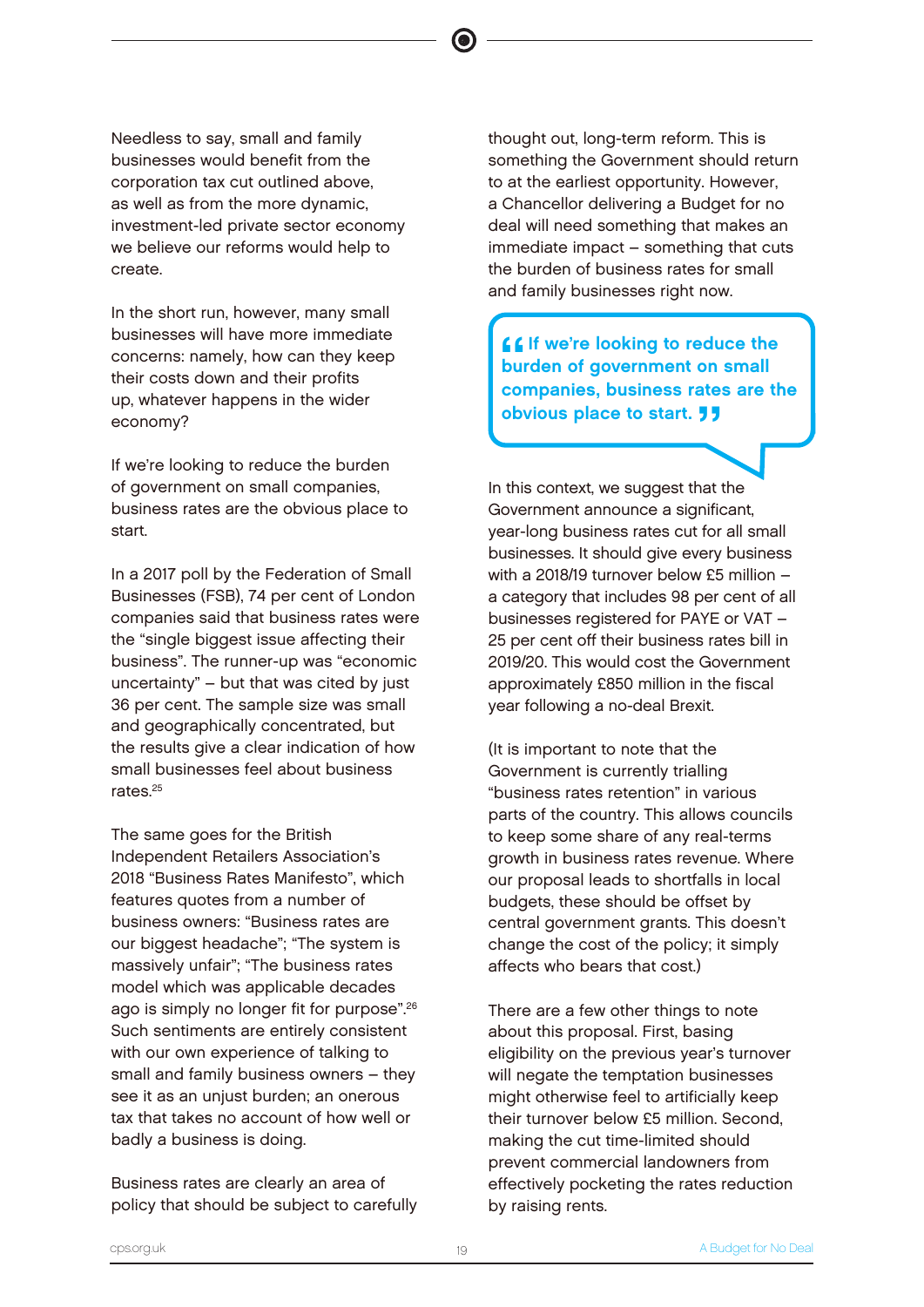Finally, the obvious problem with a hard cap of £5 million in 2018/19 turnover is that it could create some unfairness at the boundary, with firms just below the cap gaining a competitive advantage over firms just above it. The Government may wish to address this by tapering the 25 per cent relief across some range of turnover spanning the £5 million mark. It could do this without affecting the overall cost of our proposal.

Of course, business rates are not the only tax issue affecting small and family businesses. Employers' National Insurance Contributions are another area of concern. These are levied at a rate of 13.8 percent on wages in excess of £162 per week (£8,424 per year). In the short run, the effect is to raise the cost of employment – once employers' National Insurance Contributions are factored in, a worker earning £25,000 actually costs a business almost £27,300. In the long run, evidence suggests such taxes on labour result in lower wages or higher unemployment.

 $\frac{1}{1}$ **CCutting employers' National** Insurance Contributions will help to boost profits, support wages, and encourage companies to create more jobs. **77** 

Like business rates, employers' National Insurance Contributions should be comprehensively reformed over the medium term. The Office of Tax Simplification has suggested a good way to proceed – indicating that the Government should consider cutting the link to individual earnings, and instead levy the tax on total payroll over a certain threshold.<sup>27</sup> The higher that threshold was set, the better things would be for small and family businesses.

Again, though, a Chancellor delivering a no-deal Budget will need something that can take effect right away, and reduce staff costs for small businesses now. We therefore suggest taking the same approach as on business rates: give firms with a 2018/19 turnover below £5 million 25 per cent off their employers' National Insurance Contributions in 2019/20. The total cost to the Treasury would be £3.25 billion. And as with business rates, the Government could taper the relief if it was worried about unfairness at the turnover boundary.

Cutting the cost of employment in this way would help to prevent small and family businesses from having to lay off staff if a no-deal Brexit results in an economic downturn. Indeed, even if a significant downturn is avoided, temporarily cutting employers' National Insurance Contributions will help to boost profits, support wages, and encourage companies to create more jobs. Alternatively, the Government could devote the same fiscal firepower to a more dramatic cut in either NICs or business rates – but we believe that acting on both will do more to support businesses of all types, and to promote employment.

Temporary cuts to business rates and employers' National Insurance Contributions are big, eye-catching policies that are bound to capture headlines. But it is important to remember that rather more mundane changes can have an impact too.

One such change concerns the Government's "Making Tax Digital" programme. As things stand, small businesses with a turnover above the £85,000 VAT threshold will have to keep all records digitally and submit them to HMRC using approved software from 1 April 2019 onwards.

This is a fine idea in principle, but it may mean an increase in administrative costs for many small businesses at precisely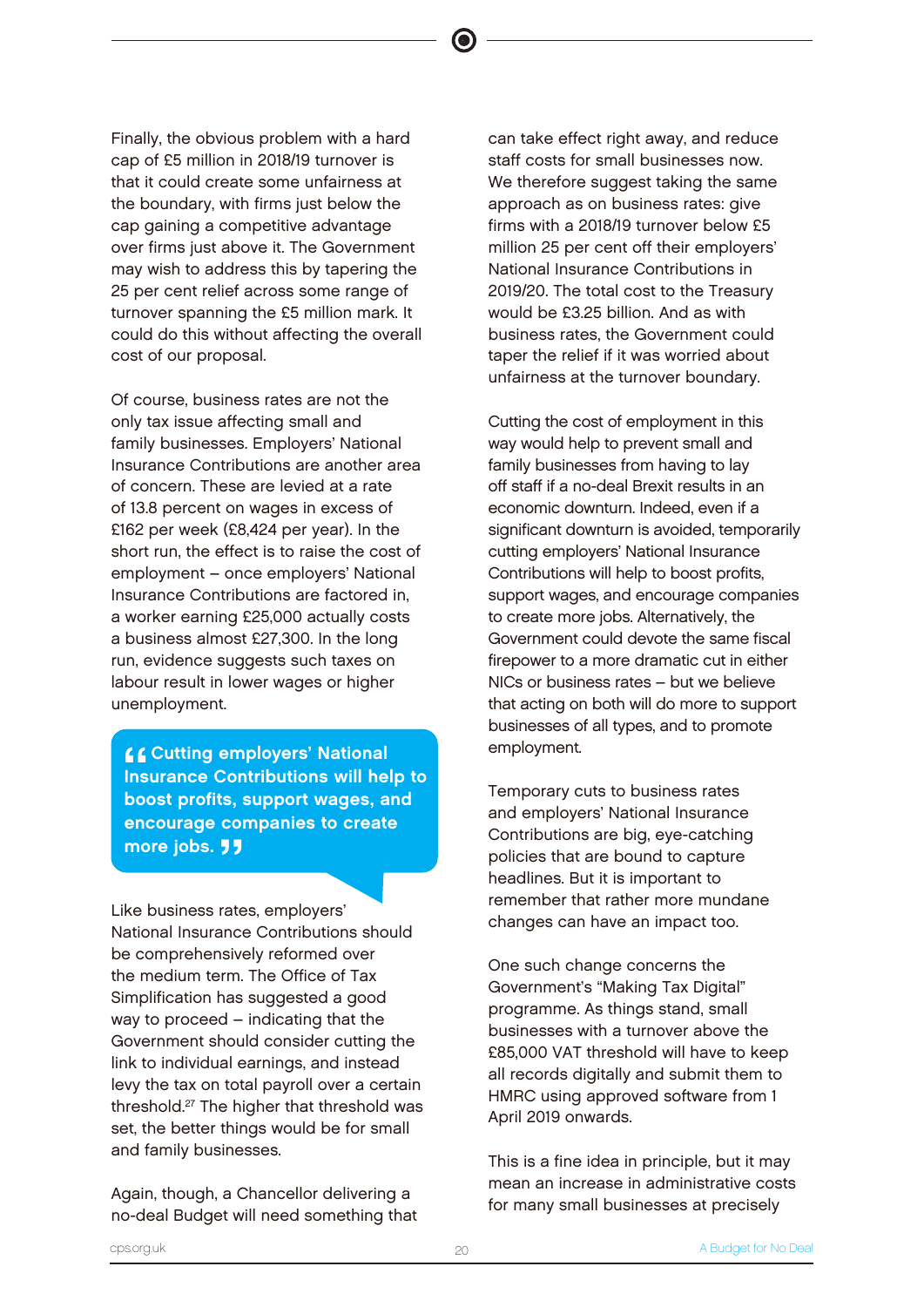the moment Britain could be crashing out of the EU without a deal. An independent estimate commissioned by the FSB puts the cost of "Making Tax Digital" to small businesses at £2,770 per year.<sup>28</sup> Just as worryingly, the latest HMRC release monitoring awareness of "Making Tax Digital" found that a third of businesses had not made any preparations or did not know the new rules were taking effect.<sup>29</sup>

There is already a "soft landing" built into the "Making Tax Digital" agenda, with no penalties for poor record-keeping or late filing of returns in the first year. But companies will still need to keep full digital records from this period – the six-month deferral announced for businesses with complex affairs mostly applies to public sector bodies and a very limited selection of smaller organisations, rather than the businesses with the fewest resources available to comply with the new rules.<sup>30</sup>

We have absolutely no desire to see the digitisation of the tax system unduly delayed – let alone abandoned. Nevertheless, the timing of its implementation for small businesses – coinciding as it does with the possibility of a no-deal Brexit – is highly unfortunate. We therefore recommend that, in the event of a no-deal Brexit, implementation of "Making Tax Digital" should be deferred until April 2020, with a softlanding period until April 2021.

Any such deferral must also be accompanied by better communication from HMRC regarding "Making Tax Digital" – as the House of Lords Economic Affairs Committee has recommended.<sup>31</sup> HMRC should set out full details of the next stages of "Making Tax Digital", including a clear timetable for implementation, so that businesses and software developers alike are able to plan for the long term.

Policy Recommendation: The government should give businesses with a 2018/19 turnover below £5 million 25 per cent off both business rates and employers' National Insurance Contributions in 2019/20. This would save the average business £1,545 per year, although in many cases the savings would be much larger. The Government should also defer the planned implementation of its "Making Tax Digital" agenda by a year.

 $\bullet$ 

# Bring forward cost-effective infrastructure projects and boost housebuilding

In 2018, the World Economic Forum ranked Britain 11th for the quality of its infrastructure, which meant that it trailed behind five other European countries.<sup>32</sup> Although we have progressed up the rankings in the last few years, many of the improvements responsible for this rise were greenlit before the EU referendum. Since then, the British Chambers of Commerce have urged the Government to support growth by speeding up progress through the "long list of business-boosting infrastructure projects".<sup>33</sup> It is thought that accelerating investment in infrastructure can help to solve the perennial productivity problem that impedes the UK's performance on the world stage.

The National Infrastructure and Construction Pipeline has identified £69 billion of spending for 2019/20, spread across 648 projects and programmes.<sup>34</sup> However, there are signs that both public and privately funded infrastructure projects are struggling. The Construction Products Association's 2018 autumn forecasts anticipated that – even assuming a Brexit deal was reached – the sector would grow by only 0.6 per cent in 2019, down from its previous estimate of 2.3 per cent.<sup>35</sup> They attribute this largely to the impact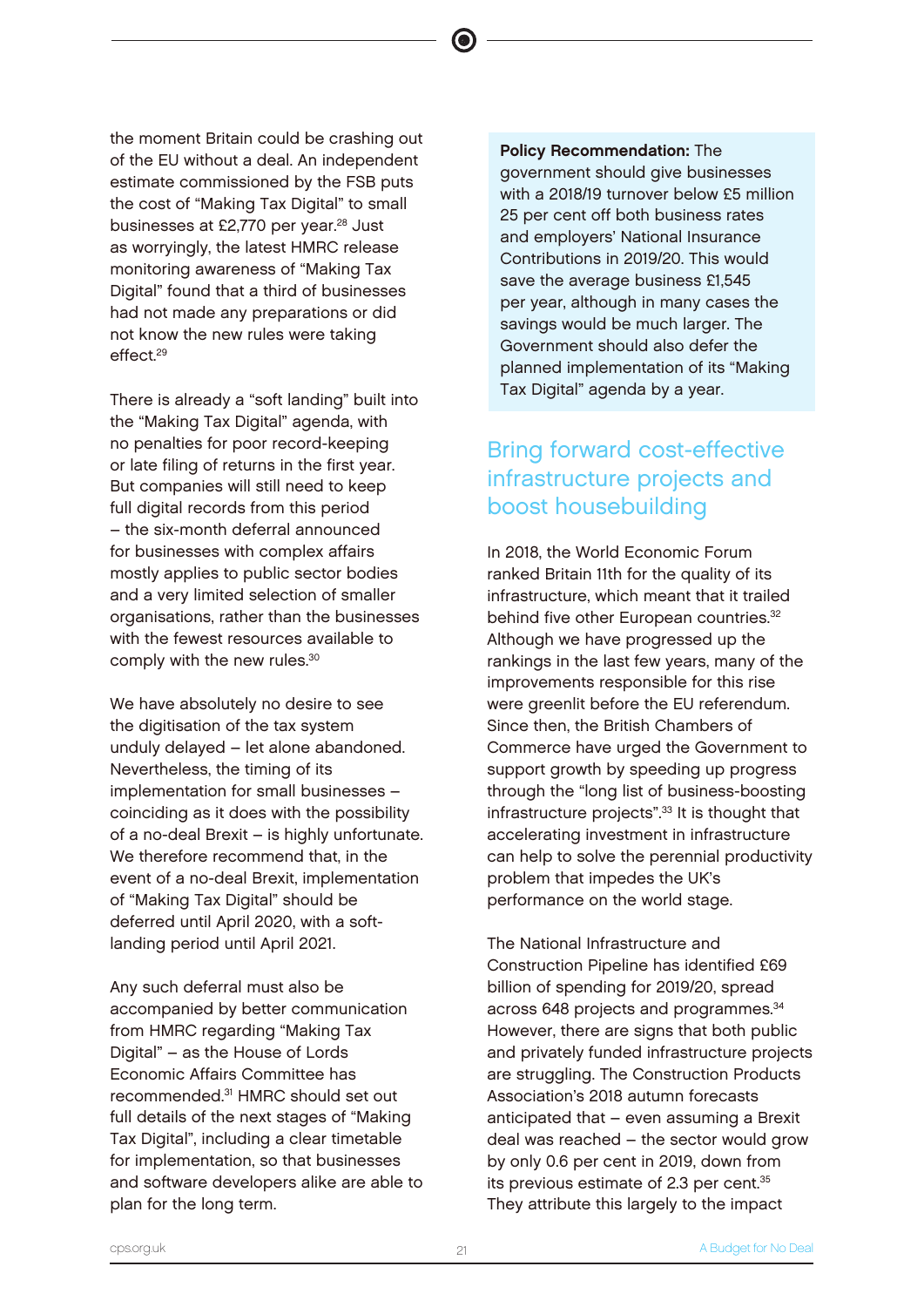of uncertainty on investment and ongoing delays in the delivery of existing major projects.

In a no-deal Brexit scenario, the Government should act swiftly to speed up the progress of important infrastructure projects, and provide greater certainty to business by signing delivery contracts as soon as feasible.

Yet it would be a mistake, in doing this, to focus on the largest infrastructure projects – such as the three Hs of Heathrow, Hinkley, and HS2. These projects and others like them have become synonymous with delays, overruns, and cost escalation. Rushing into such complex, long-running projects in the name of a no-deal Brexit would likely lead to significant problems further down the line.

The majority of infrastructure spending actually goes on much smaller schemes, which have the added bonus of offering quicker and often greater returns on investment. For example, HS2 is estimated to provide £2.20 of economic benefit for every £1 spent, compared to an average return of £13 for every £1 invested in road maintenance schemes.<sup>36</sup> In this context. it is worth reconsidering the advice of the Eddington transport study, which was commissioned by Tony Blair's Labour Government and released in December 2006:

Smaller projects which unblock pinch-points, variable infrastructure schemes to support public transport in urban areas, and international gateway surface access projects are likely to offer the very highest returns, sometimes higher than £10 for every pound spent. However, large projects with speculative benefits and relying on untested technology are unlikely to generate attractive returns.<sup>37</sup>

In a no-deal Brexit scenario, the Government should take this advice to heart, and focus on fast-tracking those infrastructure project with the most favourable cost-benefit ratios. Looking at the National Infrastructure and Construction Pipeline again, 255 of the 648 projects listed are transport-related. That would be a good place to start.

Notably, the list of transport-related projects includes 21 specific to ports, over three-quarters of which are "small" (under £100m). Four have had their consents approved but no work has started yet. Bringing forward port works as soon as possible will, of course, be critical to avoiding the predicted no-deal bottleneck at the Channel.

"<br>"<br>" **K** The Government should focus on the infrastructure schemes with the best cost-benefit ratios. **"** 

Moreover, despite 90 per cent of containers from deep-sea crossings entering the UK through the south, over half of its cargo is destined for north of Birmingham.<sup>38</sup> Northern ports are now preparing for a boost, with investment from Associated British Ports at Immingham expected to support 50 per cent growth there by 2020.<sup>39</sup> All but two port projects are privately funded, meaning it is vital that the Government works to minimise the barriers to getting these projects "shovelready". Road improvements for freight movement across the country should also be a priority. (This would support the proposal in Part 3 of this report for Britain to embrace free ports after Brexit.)

Clearly, we would need to ensure throughout this effort that infrastructure work did not disrupt critical trade routes and distribution networks at the worst possible moment; any such upgrades would need to be carefully planned in the immediate aftermath of no deal.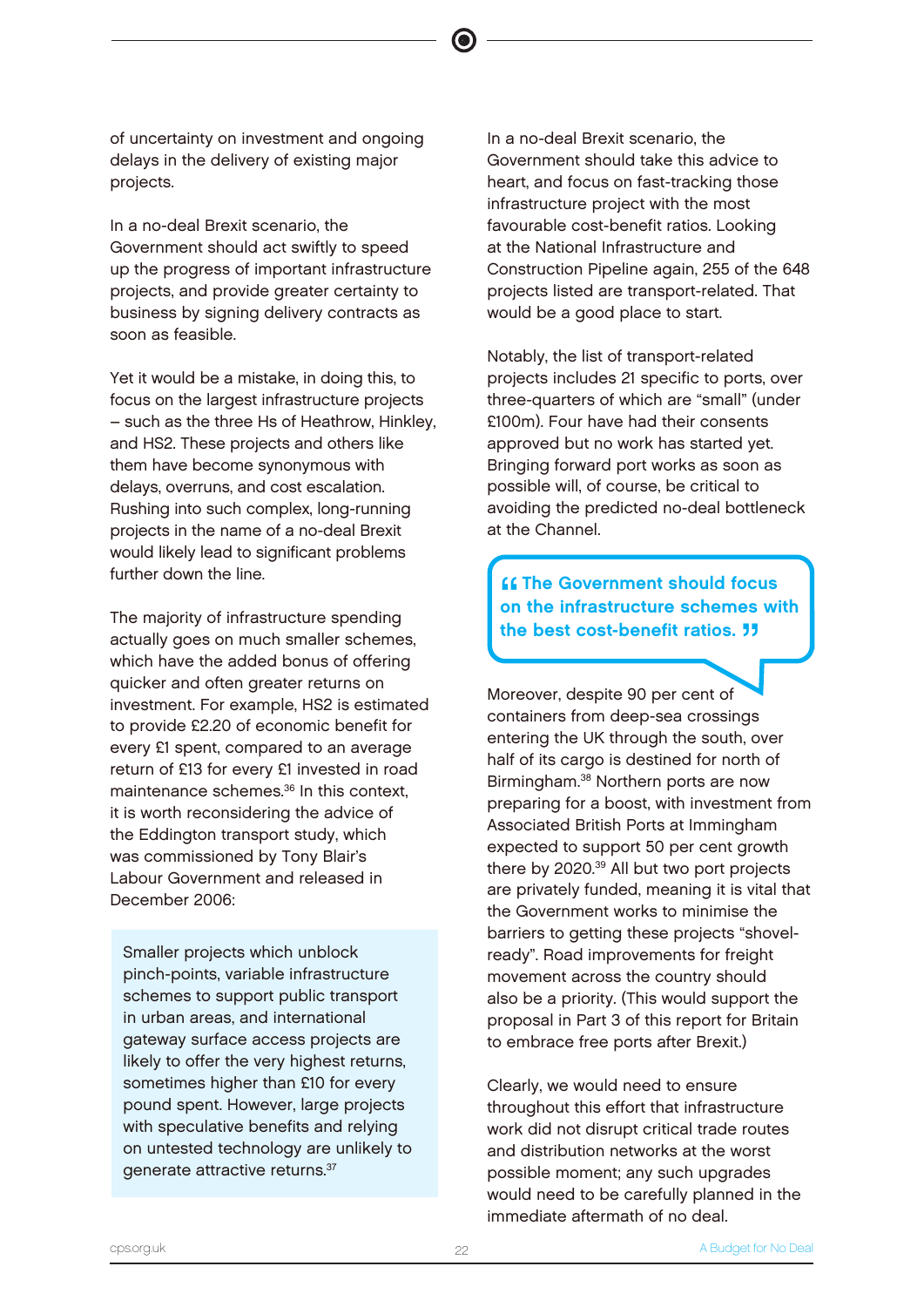Creating the conditions for better and faster infrastructure projects is a difficult balance, with different levers in each sector. Looking longer term, we recommend that the National Productivity Investment Fund continues to be expanded. Beyond transport, this fund has supported schemes like the 5G Testbeds and Trials Programme, which encourages innovative pilots to improve digital connectivity.<sup>40</sup> Any new bids for funding should be considered under the new procurement requirements for "social value" brought in after the collapse of Carillion.<sup>41</sup>

There is also plenty of scope – and need – for action to sustain and support the domestic construction sector. Housebuilding is not only an excellent way to stimulate the economy, but vitally necessary if Britain is to solve its housing crisis. Centre for Policy Studies analysis has shown that housebuilding figures are ticking up – but from such a low base, post financial crisis, that this decade will see the lowest total number of houses started or completed since the Second World War.<sup>42</sup> And anecdotal evidence suggests a significant slowdown in construction as Brexit uncertainty bites.

The Government should therefore consider a series of measures designed to boost private housing construction after a no-deal Brexit. Streamlined planning approvals could help to get more home construction projects underway. And if market conditions deteriorated significantly after a no-deal Brexit. construction guarantees could help to ensure that the housebuilding industry doesn't down tools or freeze up.

The Government should also help to at least maintain the current volume of transactions in the housing market – which is a critical driver of supply – by putting an additional £1.5 billion towards new or

expanded shared ownership schemes, which reduce the up-front cost of home ownership and so attract more buyers into the market.

Policy Recommendation: The Government should fast-track smaller infrastructure schemes that promise good returns, seeking to get contracts signed and work started as soon as possible. There should be a particular focus on basic transport infrastructure and on schemes to improve freight movement into and across the UK. The Government should also look to boost housebuilding through some mixture of streamlined planning approvals, construction guarantees, and an additional £1.5 billion allocated towards shared ownership schemes.

# Cut the burden of red tape to make British business more competitive

In a 2011 letter to Government ministers, David Cameron wrote that "today, there are over 21,000 statutory rules and regulations in force".<sup>43</sup> It's a statistic that calls to mind Winston Churchill's famous dictum: "If you have 10,000 regulations, you destroy all respect for law".

Remarkably, no one really knows how much all this regulation costs the British economy. As the National Audit Office points out, the cost of new regulations is assessed, but the existing stock of regulation is seldom evaluated.<sup>44</sup> The Better Regulation Task Force did make one striking estimate of the total cost of regulation, however: back in 2005, they put it somewhere in the region of 10–12 per cent of GDP.<sup>45</sup> If true, that would imply a regulatory burden in excess of £200 billion per year today – and must surely act as a significant constraint on business investment in Britain.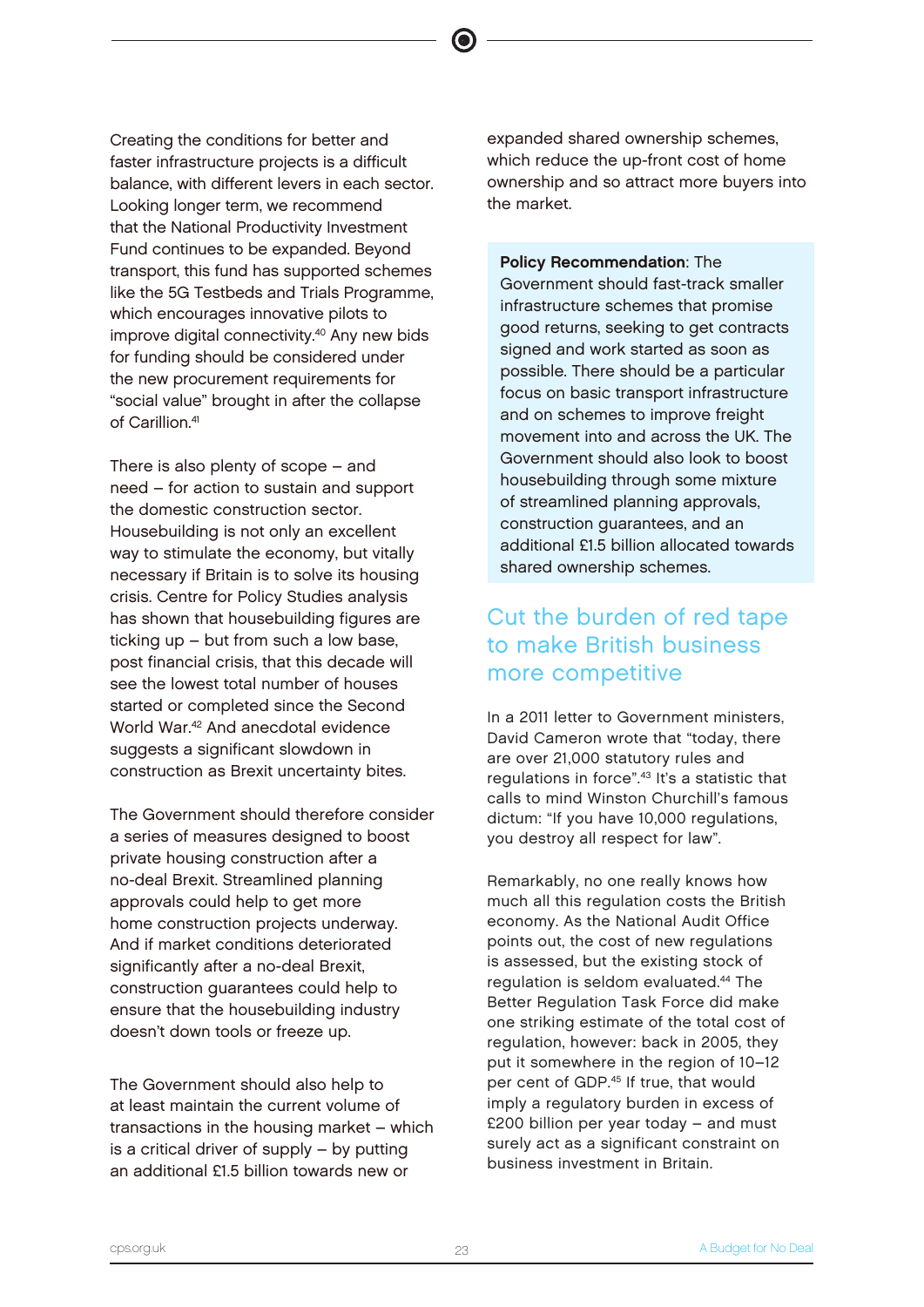In an ideal world, a no-deal Brexit should act as a spur to action on the regulatory burden. After all, if Britain chooses to go it alone, it cannot afford any complacency when it comes to its economic competitiveness. For British businesses to thrive globally, and for the UK to be as attractive as possible a destination for investment, we need a good regulatory environment.

Yet post-Brexit regulation has become a very controversial topic. For every politician who wants to use Brexit as an opportunity to cut red tape, there is another who is adamant that Britain must maintain EU regulatory standards – or even go further than they require. For some it is a matter of principle; for others it is about keeping open the prospects of a future trade deal with the EU.

As things stand, the Government seems inclined to stick with EU regulatory standards. Environment Secretary Michael Gove insists he will "not only maintain but enhance environmental standards as we leave the EU".<sup>46</sup> The Prime Minister has promised to maintain current employment rights, and has even proposed a kind of "dynamic alignment" with EU rules, with MPs voting on whether to follow suit every time Brussels makes a change.<sup>47</sup> According to media reports, "Project After", the Government's no-deal planning unit, has given up its earlier focus on radical deregulation.<sup>48</sup>

So given this context, how should the Government reassure business that it is on their side when it comes to regulation? How can it make clear that Britain is committed to regulation that is evidence-based, cost-effective, and supportive of competition and innovation?

The first thing to do is adopt a policy of "do no harm". Businesses are going to be dealing with a huge amount of uncertainty in the wake of a no-deal Brexit. Government could help by simply pressing pause on any new regulatory

burdens, and adopting an immediate, 18-month moratorium on new regulation affecting business.

The second step should be to beef up the Government's existing regulatory reform agenda. The current approach – the "one in, three out" rule for new regulations – is well-intentioned and helpful in so far as it goes. But it doesn't always live up to the surrounding rhetoric.

"<br>co **ff** The first thing to do when it comes to regulation is to adopt a policy of 'do no harm'. "

For example, a 2014 report by Reform found that the Government had wildly overstated the deregulatory impact of its agenda by ignoring certain regulatory costs – those that related to financial systemic risk or the tax system, and those that originated in Europe. The Government's calculation of regulatory "outs" was also rather questionable. The upshot, according to Reform, was that the regulatory burden went up by £3.1 billion between 2010 and 2014, rather than going down by £1.5 billion as the Coalition Government claimed.<sup>49</sup>

After a no-deal Brexit, the Government will obviously have no excuse for excluding EU-derived regulations from the "onein, three-out" rule. Those regulations will simply be items of domestic law going forward. The Government should also broaden the remit of the "one-in, threeout" rule to include costs stemming from financial regulation and the tax system. Finally, it should significantly boost the budget and status of the Regulatory Policy Committee, giving it the power to be a much more effective watchdog. The Government's assessments of the cost of regulation, and the benefits of deregulation, both require proper scrutiny.

The moratorium on new regulation would send a clear message that the Government was looking to lessen the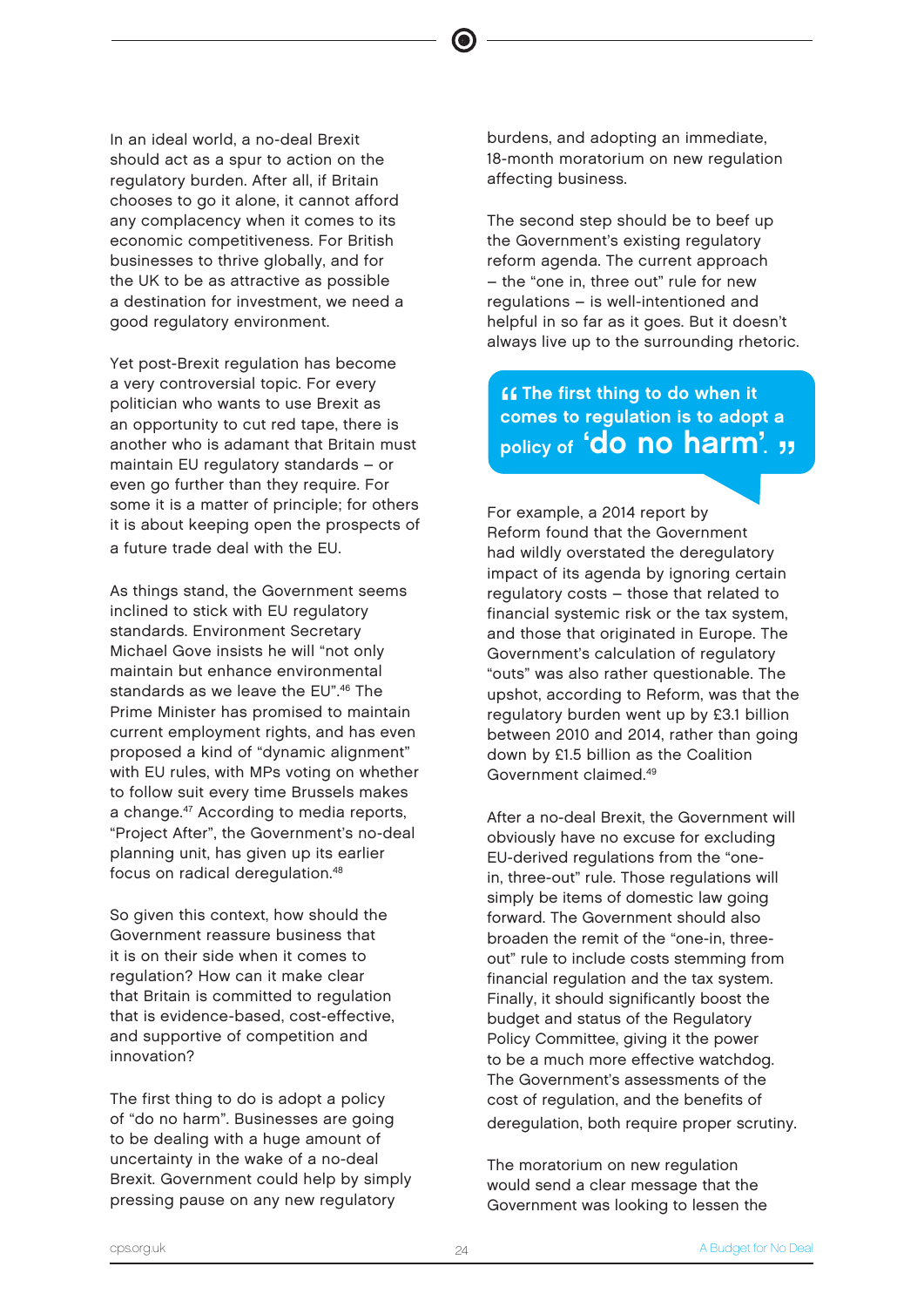regulatory burden on business. Improving its approach to regulatory reform would show that the Government had a practical agenda for making the UK economy more competitive and dynamic in the medium term.

There are also many areas of EU-inspired regulation that should be revisited, especially in areas less likely to fall under the scope of a free trade agreement, or whatever arrangements are eventually agreed to ensure the invisibility of the Northern Irish border. One of the key reasons for leaving the EU is that it sometimes imposes burdensome regulation on us against our will, so it would be strange not to make use of the regulatory freedoms that a no-deal Brexit would give us.

**66**<br>urg<br>loo **CEThe Chancellor should consult** urgently on regulation with business leaders – especially those running small and family firms – and act swiftly on their recommendations. **J** 

On this front, the Open Europe think tank has outlined a reasonable way to start.<sup>50</sup> It suggests that a "politically feasible" deregulation could reduce the cost of red tape by nearly £13bn a year – or around 0.6 per cent of GDP.

In some cases, it may be possible to go further than Open Europe suggest. For example, Britain was the only EU member state to oppose the cap on bank bonuses, and neither the Bank of England nor the Financial Conduct Authority think it is a helpful regulatory tool.<sup>51</sup> The Market Abuse Regulation could also be reconsidered; few appear to think it has had a positive impact on the market, and many would like to return to the old system.<sup>52</sup>

Some UK lawmakers will undoubtedly want to diverge from the EU's "precautionary principle" approach to biotechnology as well, and adopt

a genuinely science-based approach to regulation of things like genetically modified organisms and genetic editing.<sup>53</sup>

The EU is famously obstructive of development in many of these areas – in a way that bears little resemblance to the actual risks involved.<sup>54</sup>

Leaving the EU means that Britain could eventually ditch the precautionary principle, and embrace a progressive and informed regulatory framework with regards to technology – granting vital oxygen to precisely the high-end, socially valuable industries which the country should be looking to foster as it embarks on life outside the EU.

This is by no means an exhaustive list of those regulations that could be addressed. We would urge the Chancellor, in the immediate wake of no-deal Brexit, to consult urgently with business leaders – especially those running small and family firms, or innovative start-ups – and act swiftly on their recommendations to remove the EU regulations considered to be most burdensome and counterproductive.

Policy Recommendation: The Government should start by announcing an 18-month moratorium on all new regulation affecting business. It should then bolster its existing deregulatory agenda by making the "one-in, threeout" rule more comprehensive and rigorous. Policymakers should also revisit the stock of EU regulation that will be transferred into British law after Brexit, and carry out an urgent consultation exercise with business aimed at stripping away the most burdensome regulations. In doing so, it should focus particularly on the needs of small and family firms, as well as innovative start-ups.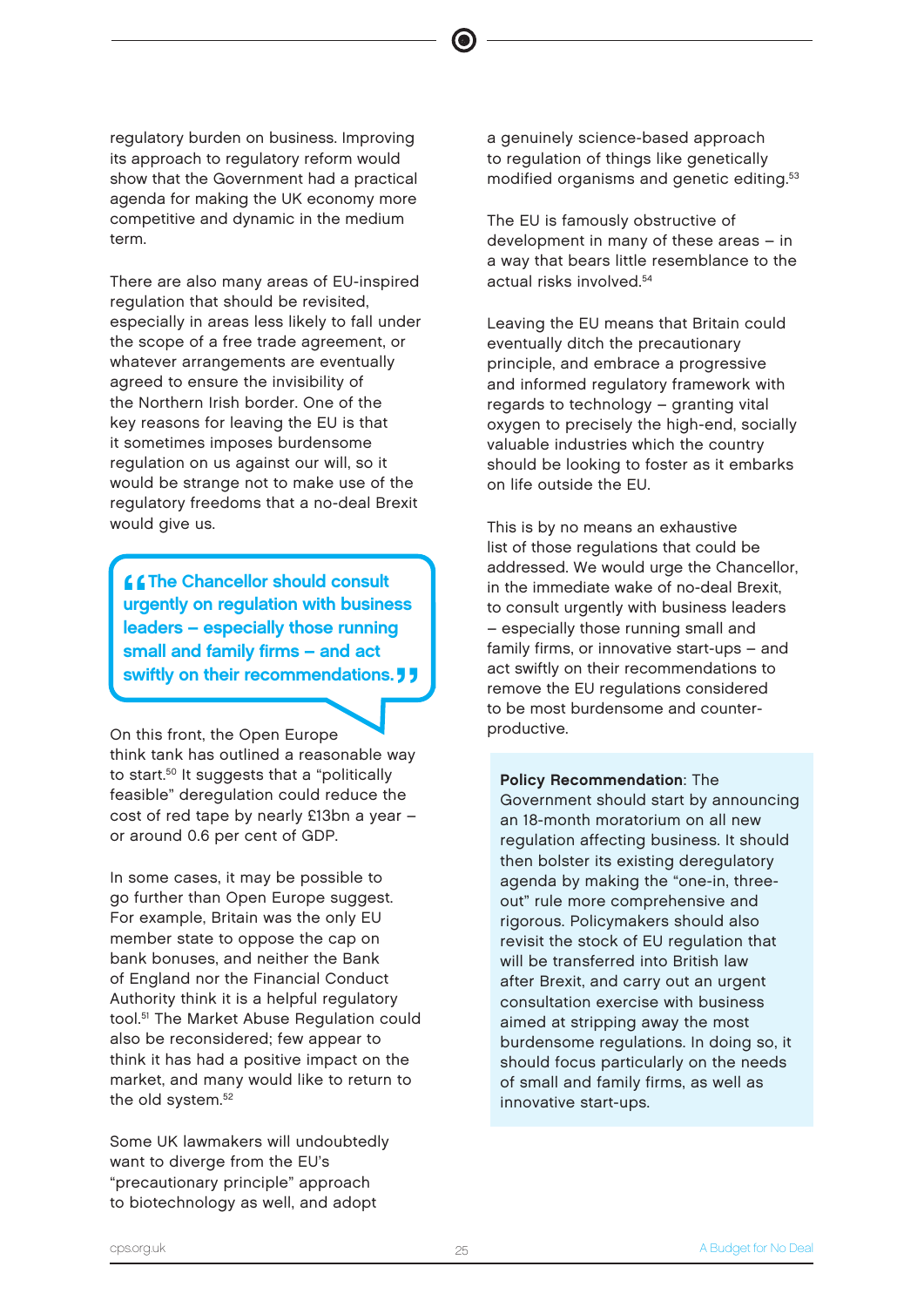# Our Plan to Support Consumers **2006**<br>Disumers

Raise the National Insurance threshold so the average worker gets an extra £465 per year

Freeze council tax, saving the average "Band D" household £80 per year

End the benefits freeze one year early, so that recipients gain an average of £90 per year

Increase the state pension by 4 per cent, giving pensioners an extra

£123 per year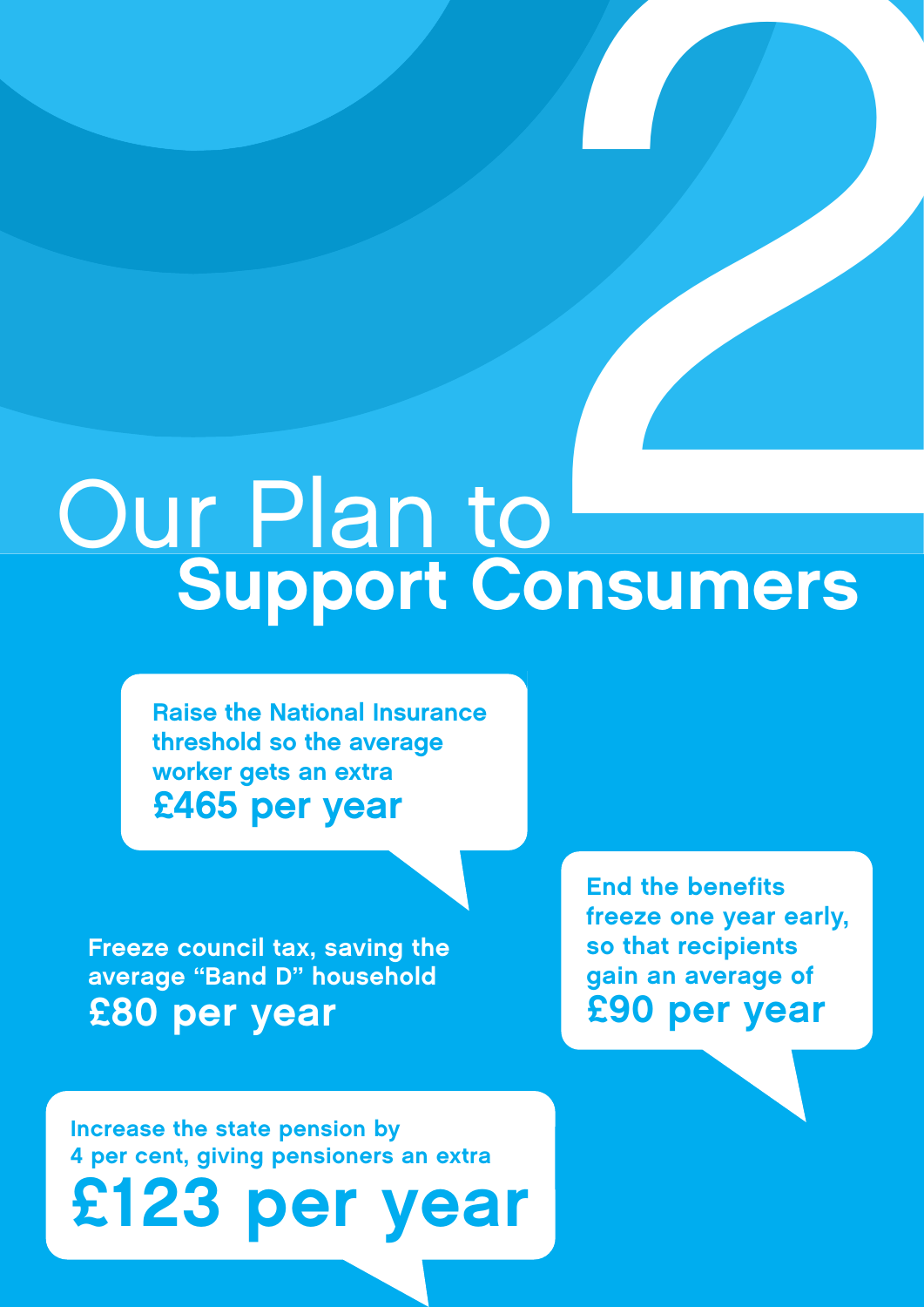# Part 2 – Supporting Consumers After a No-Deal Brexit

As outlined in the Introduction, it is widely predicted that a no-deal Brexit will lead to a drop in the value of the pound.

That would make imports more expensive and therefore push up prices – an effect accentuated by any imposition of tariffs on goods coming into the country. The net effect could be a significant squeeze on household budgets.

The appearance of non-tariff barriers such as new or enhanced customs checks might also push up costs, disrupt supply chains, and lead to temporary shortages of certain goods as businesses scramble to adapt to the new trading environment. Consumer confidence – which is already at its lowest level in more than five years<sup>55</sup> – would likely take a significant hit. People might adopt a "batten down the hatches" outlook, and rein in their spending accordingly. In a worst-case scenario, this collapse in consumer confidence (alongside business investment) would act as a demand shock, triggering a downturn.

 $\frac{66}{10}$ **44 Chancellor delivering a** no-deal Budget would want to announce a series of practical measures that put money in consumers' pockets right now. **JJ** 

### In Part 3 of this report, we

outline a set of steps the Government could take to minimise the cost and disruption in terms of trade, not least via reductions in tariffs. Clearly, though, certain things – such as the exchange rate –

will be largely beyond the Government's control. That means that a Chancellor delivering a no-deal Budget will want to announce a series of measures designed to boost Britons' disposable incomes and bolster consumer confidence – to ensure that any rise in prices does not translate into a loss of spending power.

In the long run, of course, the best way to deal with a cost of living crisis would be to undertake a significant programme of supply-side reform, aimed at bringing down the cost of essential goods and services. Economist Ryan Bourne has calculated that liberalisation in housing, childcare, and energy could reduce the cost of living for a two-adult, two-child family from £2,155 to £1,602 per month  $-$  a reduction of more than a quarter.<sup>56</sup>

Such policies, however, would take time to have an effect. The spectre of post-Brexit price inflation would require a more immediate, more direct response.

So while there are many potential policies on the cost of living that we would cheer wholeheartedly, a Chancellor delivering a no-deal Budget would want to announce a series of practical measures that put more money in consumers' pockets right now.

As set out below, one initially tempting policy – a repeat of the 13-month VAT cut introduced by Alistair Darling at the height of the financial crisis – ought to be resisted. In our view, the cost of such a policy would be too high and its economic benefits too uncertain.

Instead, we argue that the Government should significantly and immediately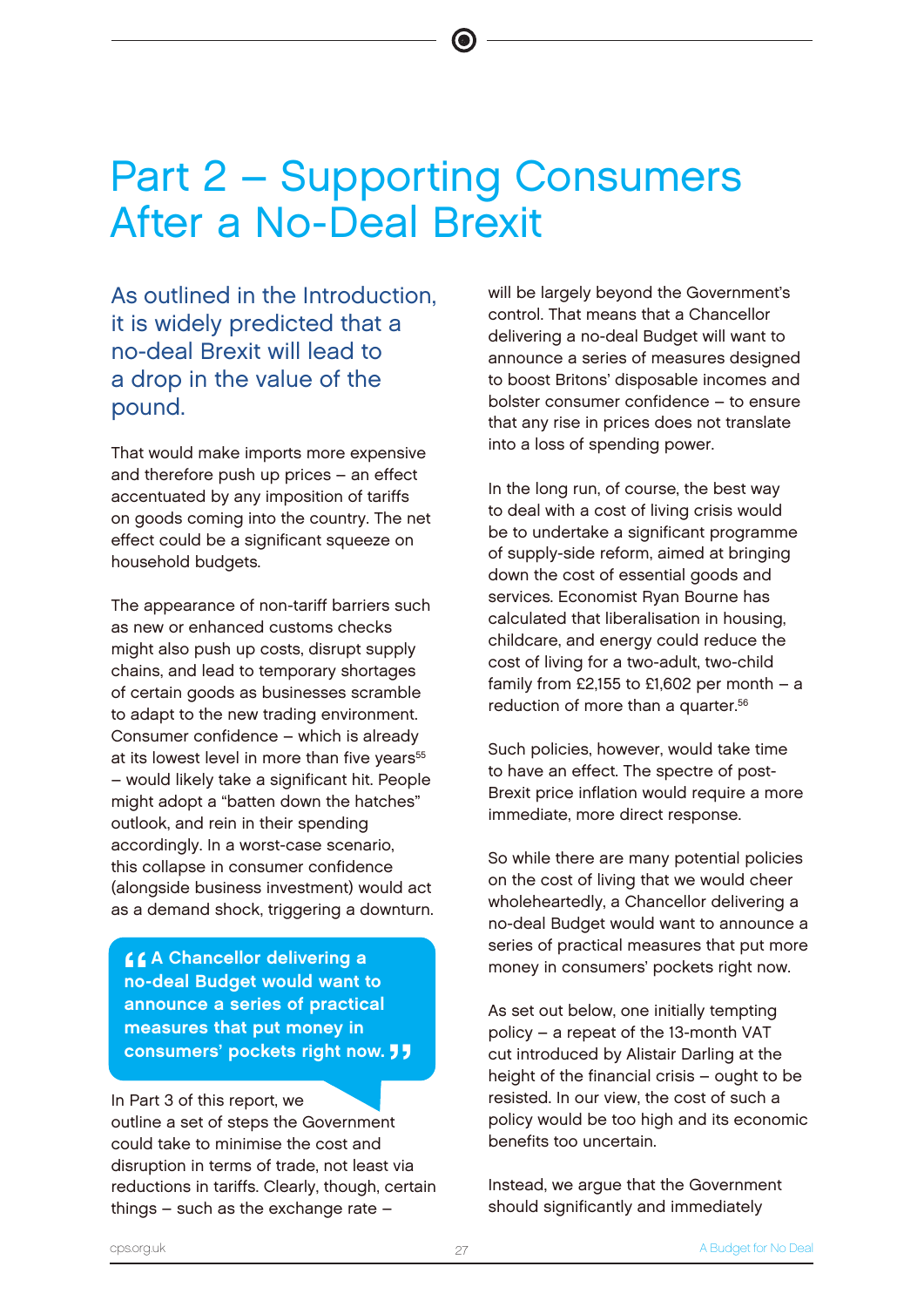raise the National Insurance threshold for employees to the same level as the personal allowance – a policy whose short-term cost would be far lower than the VAT cut, but whose impact would be far more dramatic. The Government should also freeze council tax bills, and make up funding shortfalls via the Local Government Finance Settlement. These measures would put hundreds of additional pounds into taxpayers' pockets.

We also suggest that the Government ends the benefits freeze one year early and tops up the planned increase in the state pension, so that those who do not work, have low incomes, or are too old to pay National Insurance are not too hardhit by any Brexit-related inflation that may occur. As with the proposed change to National Insurance, this would give money to all households, but protect those on low and middle incomes the most.

**Ending the benefits freeze one y**<br>early would cost **£1.5 billion**; **ffending the benefits freeze one year** topping up the state pension £1.6 billion; and compensating councils for the council tax freeze £1.5 billion. "

Taken together, these policies would cost the Treasury a total of £15.6 billion in 2019/20. The lion's share of that cost is attributable to raising the National Insurance threshold, which would reduce revenues by £11 billion. Ending the benefits freeze one year early would cost £1.5 billion; topping up the state pension £1.6 billion; and compensating councils for the council tax freeze £1.5 billion. Clearly, this represents a very significant outlay, but we would argue that bold action is required to make a success of a no-deal Brexit. This is not the moment for half measures.

Ultimately, the goal of the policies detailed in this section is to show British consumers that their disposable incomes will be

protected – and even enhanced – through the UK's exit from the European Union. Whatever currency fluctuations or importexport issues arise, we want to make sure that no one in the UK ends up feeling poorer as a result of a no-deal Brexit.

# Resist calls to temporarily cut VAT

If the Chancellor wants to reduce the impact of price rises – one of the main threats from a no-deal Brexit – and boost consumer confidence, changes to VAT seem an obvious option. Indeed, some commentators have already suggested that, in the event of no deal, the Chancellor should temporarily slash VAT – a repeat of the 13-month cut that the Labour Government implemented in December 2008 in the wake of the financial crisis.<sup>57</sup>

It is worth remembering, though, that this VAT cut was quite an unconventional move when undertaken. Indeed, an IFS working paper has described it as "a fiscal stimulus that had never been used in the UK or abroad".<sup>58</sup> So we ought to consider how well it actually worked before rushing to repeat the experience.

The idea of a temporary VAT cut, in economics terms, is to create a substitution effect, whereby consumers bring forward spending to take advantage of temporarily reduced prices. How significant that effect is depends on whether the VAT cut is actually passed on from retailers to consumers, and whether consumers really respond to temporarily lower prices by bringing forward spending. It is also important to consider the extent to which more spending now is cancelled out by a slump as soon as the temporary tax cut expires.

In the case of the 2008/09 VAT cut, IFS research<sup>59</sup> suggests that firms initially responded to the VAT cut by lowering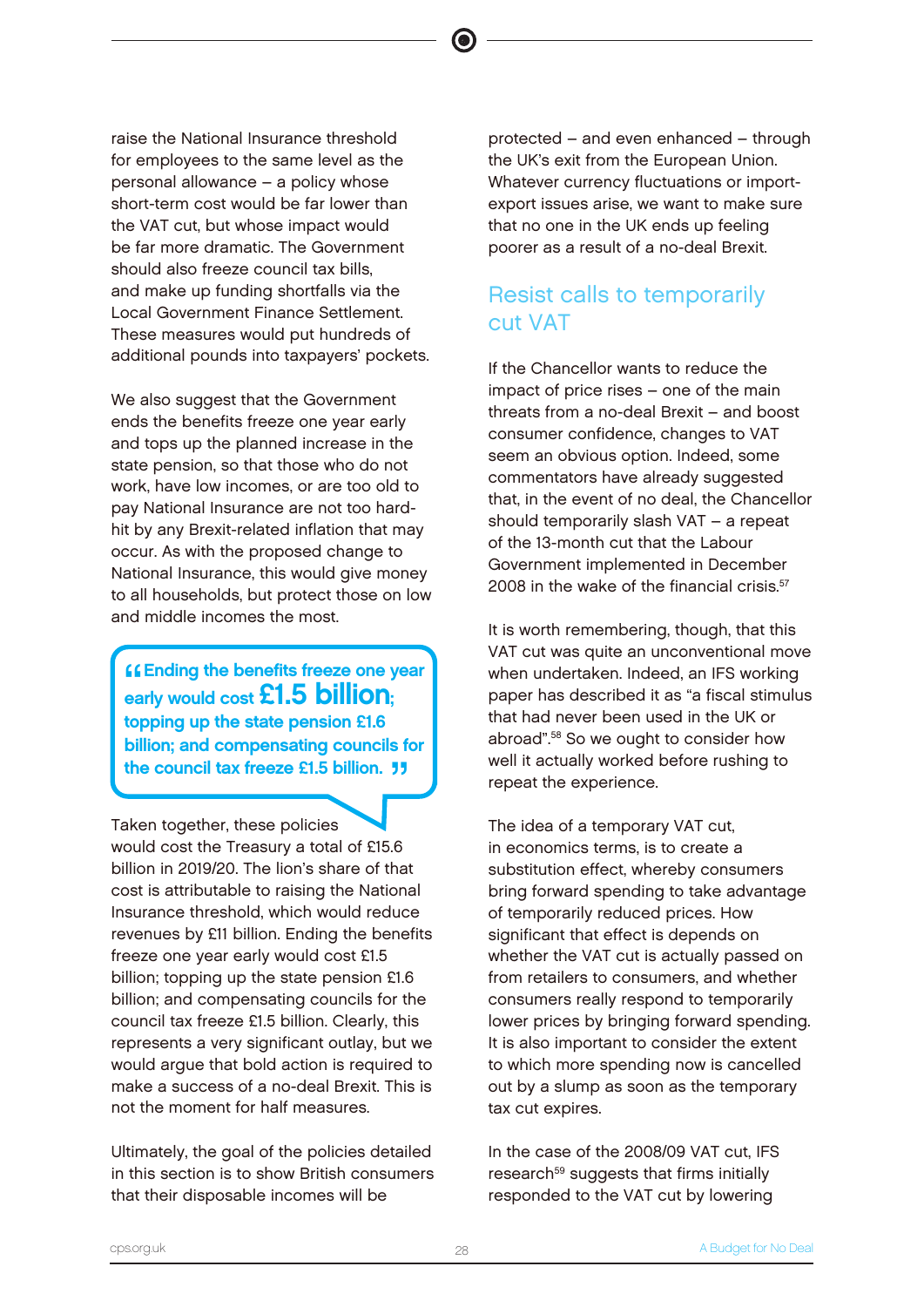prices, but that "at least part of that pass through was reversed after only a few months". The authors find that the VAT cut did encourage consumers to bring forward purchases, which boosted retail sales by 1 per cent and total expenditure by about 0.4 per cent. But they also suggest a significant slump in retail sales (2 per cent) when the VAT cut expired in January 2010. In other words, the evidence is mixed.

It is fair to say that the 2008/09 temporary VAT cut was a qualified success on its own terms. The Government of the day aimed for a 0.5 per cent increase in aggregate consumption, and while the IFS research cited above suggests that the real impact fell slightly short of that, it was still significant. But none of this makes an overwhelming case for a temporary VAT cut in response to a no-deal Brexit.

"<br>"<br>" A 2.5 percentage point cut in the standard rate of VAT would cost £15.5 billion in 2019/20. <sup>1</sup>

For one thing, cutting VAT would be very expensive – even compared to the other proposals outlined in this report. A 2.5 percentage point cut in the standard rate of VAT would cost £15.5 billion in 2019/20. Taking the main rate down to 15 per cent (as in 2008) would cost £31 billion. That is a lot of revenue to risk on something that, at best, would only provide a transitory fillip to the economy.

Another, perhaps equally important, issue is the structure of VAT as a whole. The main VAT rate only applies to less than half of the total consumption base. Food, for example, is one of the key essentials that may see a price rise in a no-deal Brexit scenario – yet it is largely exempt from VAT. This means that a temporary VAT cut would be a poorly targeted response to the problems that may arise from a nodeal Brexit.

The biggest problem, though, is whether a VAT cut would actually have the intended effect in an inflationary environment – like the one many are predicting in the wake of a no-deal Brexit. In this context, it is quite possible that a temporary VAT cut would simply get lost in the noise of generally rising prices (whether caused by a weaker currency, new barriers to trade, or other factors) and fail to make much of an impact on consumer sentiment and spending patterns.

Given these concerns, calls for a temporary VAT cut after a no-deal Brexit should be resisted. This is not to say that there are no circumstances in which changes to VAT should be considered – obviously, it is a fiscal tool that Government will want to keep at its disposal. But it should not be the first port of call for a Chancellor looking to support consumers in the wake of a no-deal Brexit.

# Increase take-home pay by implementing the Universal Working Income

The most straightforward way Government can increase a taxpayer's disposable income is by taking a smaller bite out of their paycheques – that is, by reducing the amount of income tax and National Insurance Contributions that are deducted through PAYE.

Since 2010/11, the Government has pursued such a policy very effectively, by repeatedly raising the personal allowance – the level of annual earnings that is exempt from income tax – much faster than the rate of inflation. The personal allowance has already risen from £6,475 in 2010/11 to £11,850 today, and is set to rise further to £12,500 for the 2019/20 tax year – a measure that takes effect on Saturday 6 April.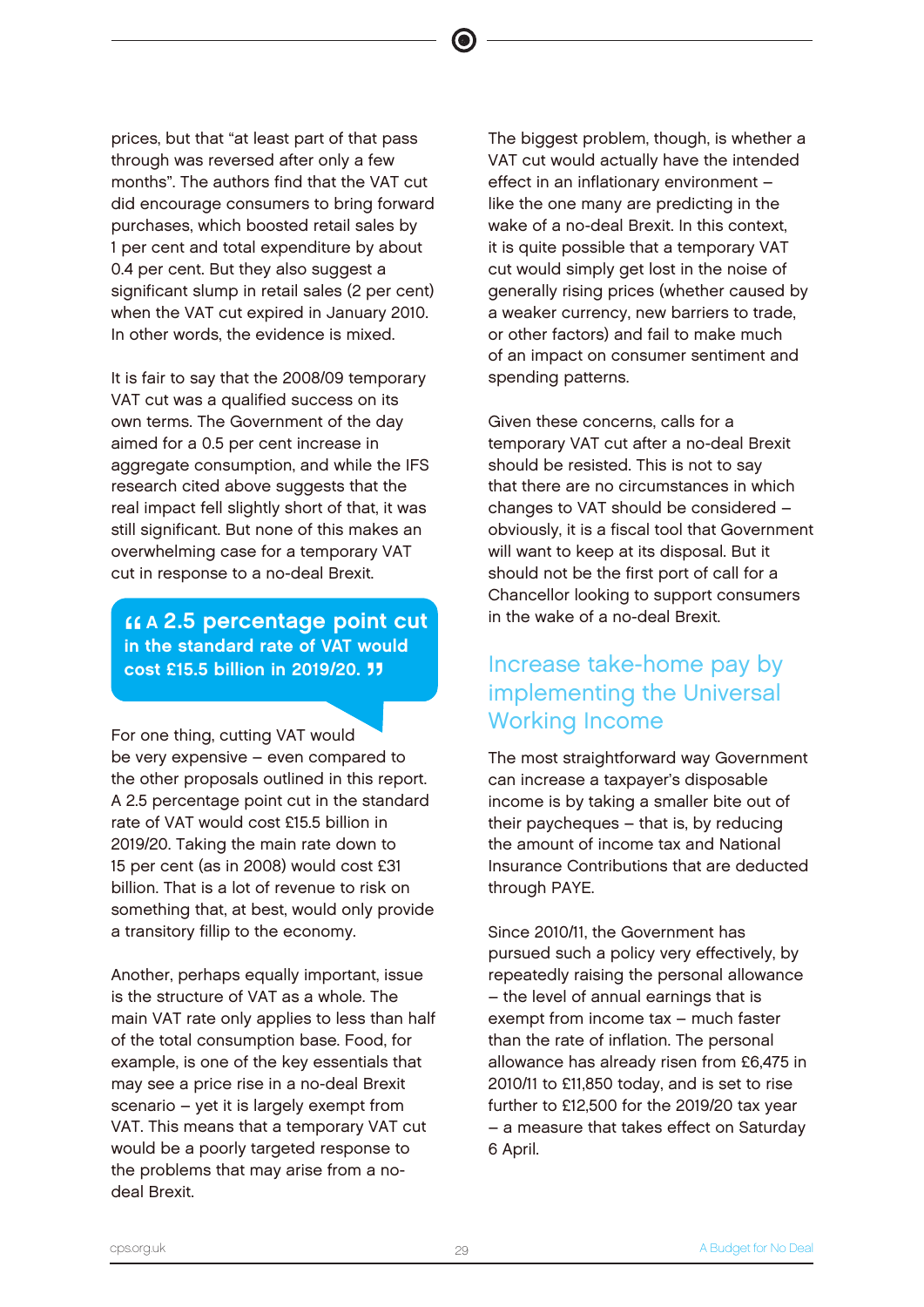As we pointed out in the 2018 CPS report "Make Work Pay", raising the personal allowance (a policy originally proposed by Lord Saatchi via the CPS)<sup>60</sup> singlehandedly offset the effects of Britain's post–financial crisis wage squeeze: "From 2011/12 to 2017/18, average earnings fell by 2 per cent in real terms before taxes. Real take-home pay, however, rose by 1 per cent over the same period. Above-inflation increases in the personal allowance prevented post-tax incomes from falling in line with wages, and thereby helped to protect people's living standards."<sup>61</sup>

The possibility that a no-deal Brexit will squeeze household budgets and weigh on consumer confidence suggests that a similar policy would pay dividends today. Yet rather than focusing on the personal allowance – where further big increases would do little for the lowestpaid – a Chancellor delivering a no-deal Budget should turn his attention to a more neglected element of the tax system: the primary threshold for National Insurance Contributions.

C Cour primary proposal to support<br>
consumers' disposable incomes is<br>
a simple ano: to raise the National consumers' disposable incomes is a simple one: to raise the National Insurance primary threshold to the same level as the personal allowance – from £8,424 today to  $£12,500.$ 

This threshold has lagged behind the personal allowance: the two were aligned as recently as 2007/08, but the gap between them stands at £3,426 per annum today. There are, according to our estimate, 2.4 million people in the UK who pay National Insurance but do not pay income tax. Indeed, the disparity between the primary threshold and the personal allowance potentially costs them – and everyone else – hundreds of pounds a year in tax.

Our primary proposal to support consumers' disposable incomes in the wake of a no-deal Brexit is therefore a simple one: to raise the National Insurance primary threshold to the same level as the personal allowance, effective the beginning of the 2019/20 tax year, and to keep them aligned thereafter. In practical terms, that means raising the threshold for employee National Insurance Contributions by more than £4,000 per year – from £8,424 today to £12,500 on 6 April.

That would cost the Treasury £11bn per year in foregone revenue, which is obviously a very significant sum. But it would also increase the take-home pay of someone working 30 hours a week at the National Living Wage – and anyone earning more than them – by almost £465 per year relative to existing fiscal plans.

Another way of looking at this proposal is to consider the effect it would have on someone with earnings around the national average – £24,000 a year, according to the most recent ONS data.<sup>62</sup> As things stand today, this worker would take home roughly £19,700 after direct taxes. With the personal allowance and National Insurance threshold both raised to £12,500 per year, the same worker would take home £20,320. In other words, even if they didn't earn a penny more, their takehome pay would rise by £620 a year – an increase of more than 3 per cent – in 2019/20.

That would have a powerful effect on household budgets, and would send a clear and confidence-enhancing message that the Government intended to support consumers through any initial fallout that a no-deal Brexit might have. Crucially, because the change would be permanent – not some temporary tax "rebate" – you would expect people to increase their spending accordingly, helping to support the private sector economy at a potentially quite challenging time.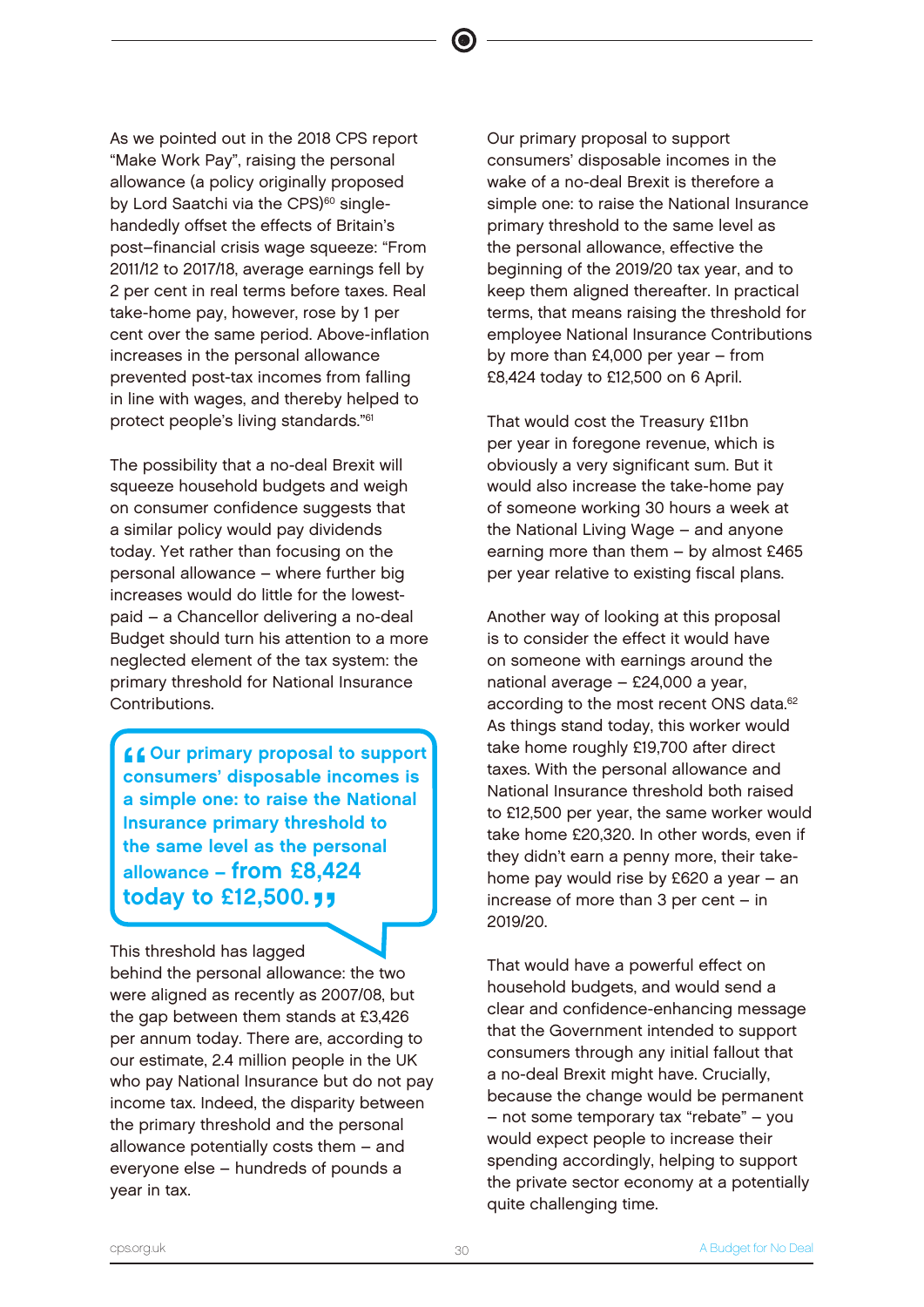If the Government was unwilling to spend this much money, there is an alternative. We suggested in "Make Work Pay" that the thresholds for both NI and income tax could be aligned at £12,000 rather than £12,500 – at an overall cost of £6.8 billion rather than the £11 billion outlined here. This "Universal Working Income" would give every worker in the UK the right to earn £1,000 per month without having to hand a penny over to the taxman.

**CA YouGov poll for the CPS<br>showed that 76 per cent of A YouGov poll for the CPS** people agreed 'everyone should be allowed to earn £1,000 per month completely free of income tax and national insurance'; only 9 per cent disagreed. **JJ** 

This reform would not only give a much greater pay bump to those earning above that threshold than just an increase in the personal allowance, but would also help those on the lowest incomes, at that stage between £8,424 and £11,850, who do not benefit from further changes to income tax.

Making this change permanent would – unlike many of the other measures proposed here – impose a permanent cost on the Exchequer. That cost falls within the "fiscal envelope" we identified in the Introduction of this report, and should not lead to the deficit getting out of control in the short term.

For the long term, however, CPS research has identified various ways such a policy could be funded. One example is shifting to an ISA-style system of pension tax relief that would target savings incentives much better by offering people up-front bonuses for saving. At the moment, we are spending £47 billion a year to incentivise pension saving yet the overall household savings rate has fallen to its lowest level

since records began. Moreover, the top 1 per cent of earners – those who least need an incentive to save – receive roughly twice as much tax relief as the lower-earning half of the working population.<sup>63</sup>

The Universal Working Income would help everyone, but particularly the lowest earners. It would simplify the tax system, and make it significantly more transparent. And it would be hugely popular: polling carried out by YouGov for the CPS showed that 76 per cent of people agreed "everyone should be allowed to earn £1,000 per month completely free of income tax and national insurance"; only 9 per cent disagreed.<sup>64</sup>

In short, for a Government looking to support consumers after a no-deal Brexit, the Universal Working Income seems like the perfect place to start.

Policy Recommendation: Raise the starting point for employee National Insurance Contributions by £4,076 per year in order to establish a new Universal Working Income – a combined threshold for income tax and National Insurance – at £12,500 per year. This would cost the Treasury approximately £11 billion. (Or £6.8 billion for a £12,000 per year threshold.)

# Freeze council tax and increase the Local Government Finance **Settlement**

It is important to remember that income tax and National Insurance are not the only taxes and costs that most people face. There are many others which we could have focused on in this report – for example taxes on the motorist, which the Government has made a key priority in repeatedly freezing fuel duty, or energy and utility bills.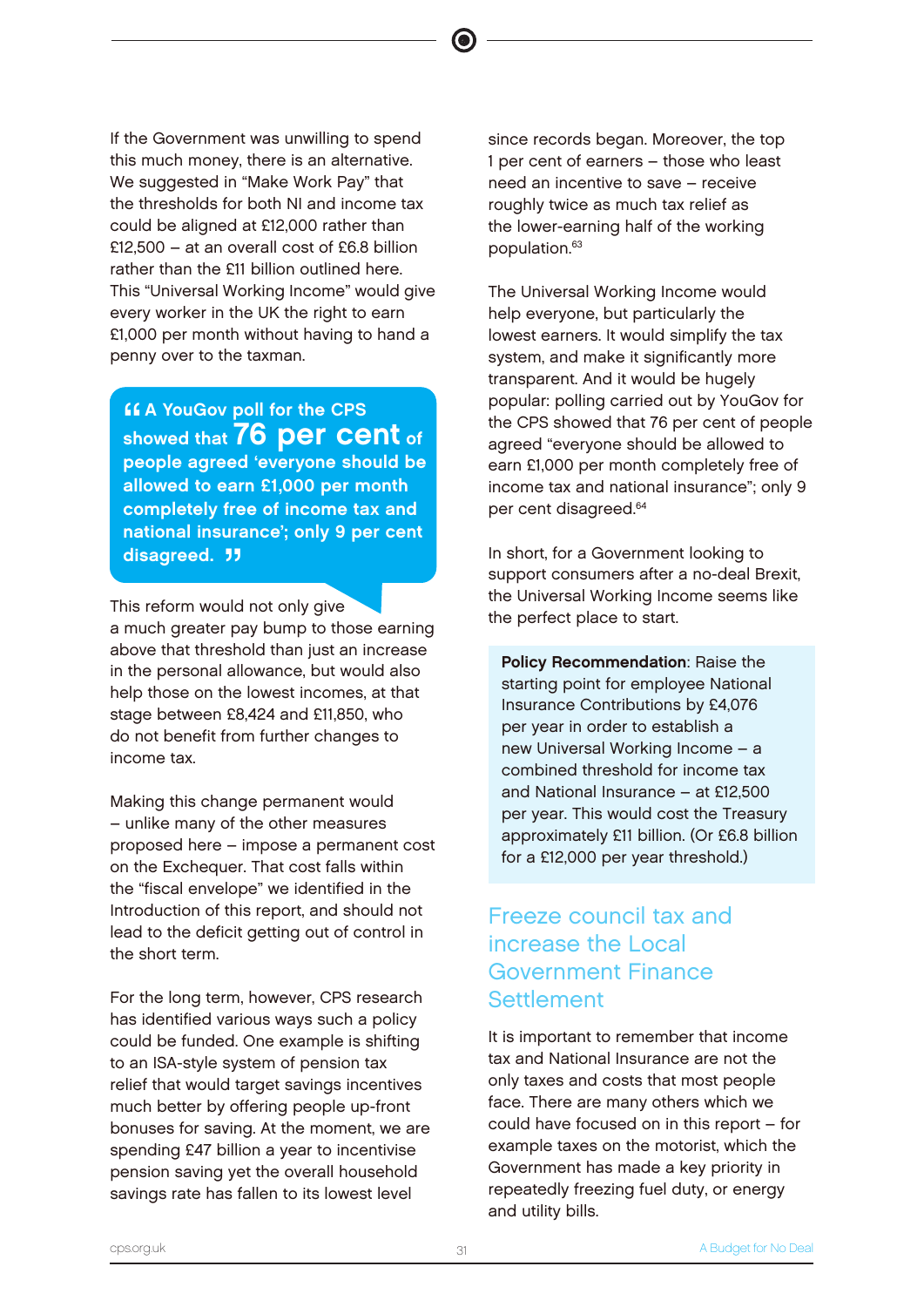After careful evaluation, however, we felt that council tax would be the most suitable candidate for further action to ease pressures on voters' pockets. Not only can it make a significant dent in household budgets, but it is often cited as one of the most resented taxes in Britain. In a 2015 YouGov poll, just 17 per cent of those surveyed thought a local tax based on home values was the best way for councils to raise funds.<sup>65</sup>

There are other well-known problems with council tax, aside from its general unpopularity. For one thing, it can be a highly regressive tax, as you tend to pay more as a proportion of your property value the cheaper your property is. This is compounded by the fact that council tax is based on property values that are more than a quarter of a century old, and which bear little resemblance to current market conditions.

As things stand, councils can – and mostly intend to – raise this tax by 2.99 per cent in April 2019 without having to put it to a referendum. They can also increase their adult social care precept by 2 per cent and their police precept by £24. Taken together, these measures would add roughly £80 to the average bill for a Band D home $66 - a$  potential double whammy for households already feeling the pinch from higher inflation.

To support household budgets and reassure consumers in a no-deal Brexit scenario, we therefore propose that council tax be frozen at its 2018/19 level for the duration of 2019/20.

Of course, this would blast a hole in local government budgets – which have already come under significant pressure since 2010. Some, including the Local Government Association,<sup>67</sup> have warned

that councils face an ongoing funding gap, as the demand for local services outstrips councils' ability to pay for them – even without the added cost pressures of a nodeal Brexit.

In this context, the Local Government Finance Settlement for 2019/20 – which envisions a 2.8 per cent rise in councils' core spending power – is unlikely to be enough once council tax is frozen at 2018/19 levels.

To its credit, the Government has made £56.5 million of additional funding available to local councils to help them prepare for Brexit.<sup>68</sup> That includes £10 million set aside in 2019/20 for "specific local costs that may only become evident in the months after we leave the EU".<sup>69</sup> But this money won't go very far when spread across the entirety of British local government.

If council tax was raised by the maximum of 4.99 per cent for 2019/20, this would add £1.5 billion onto the council tax requirement, which stands at £29.6 billion for the current financial year. In order to support local government and to fill any void created by our council tax freeze, we therefore suggest that the Local Government Finance Settlement should be increased by 3.3 per cent in total for the coming financial year. This would give councils an extra £1.5 billion of central government funding in 2019/20.

Policy Recommendation: Council tax should be frozen at 2018/19 levels for the duration of 2019/20. Central government funding to local councils should be increased by 3.3 per cent in total. Implementing this recommendation would cost the Treasury £1.5 billion.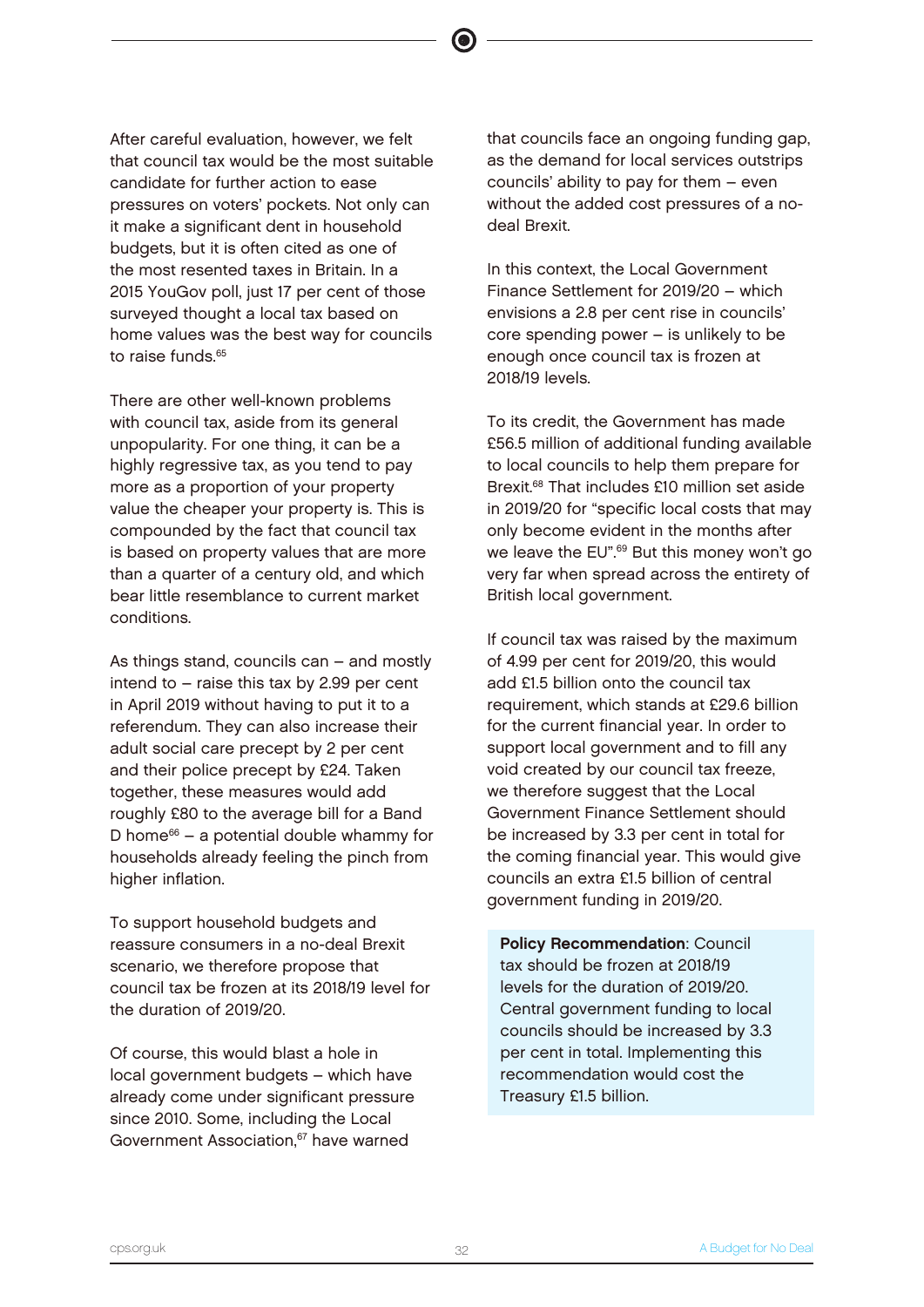# End the benefits freeze and top up the state pension

Our big-bang policy to boost disposable incomes in the wake of a no-deal Brexit – the implementation of a Universal Working Income – is great for workers, who will see their take-home pay rise as a result of lower National Insurance payments. But what about those who pay little tax to begin with: those who lean on the state for income support, and those who are too old to make National Insurance Contributions? Such people are consumers too, and could be hit particularly hard if a no-deal Brexit resulted in significant inflation.

The case for helping those receiving working-age benefits is particularly strong. A freeze on these benefits (excluding those related to disability) came into effect in 2016/17, meaning that most of them remain at the same cash amount as in 2015/16. The result is that those working age benefits have lost around 6.4 per cent of their value over the last four years.<sup>70</sup> Any spike in inflation after a no-deal Brexit would obviously accentuate that effect.

It is important to remember that there were good reasons for the benefits freeze: lowering the real level of benefits over time helps to improve work incentives and reduces the cost to the taxpayer. As a rule, such measures have proved popular among voters. Nevertheless, it would be not just callous but politically disadvantageous for the Government to be seen to be leaving those on benefits to suffer the full effects of any post-Brexit price rises while cushioning the impact on the working population.

The Government already plans to end the benefits freeze in 2020/21. However, given the need to support consumer confidence and boost incomes after a no-deal Brexit, we recommend bringing forward the end

of the freeze by a year, so that workingage benefits rise in line with CPI inflation for the 2019/20 financial year. This suggests a 2.4 per cent uprating effective this April.<sup>71</sup> Any further spike in inflation that resulted from a no-deal Brexit would then be built into the 2020/21 rates.

The Joseph Rowntree Foundation has suggested that removing the benefit freeze one year early would cost £1.4 billion, with 25.7 million benefit recipients set to gain an average of £90 for 2020/21 based on full rollout of Universal Credit.<sup>72</sup> However, working-age benefits are currently spread over Universal Credit and the legacy benefit system, with just 36 per cent of claimants estimated to have been rolled on to Universal Credit by 2019/20 and 60 per cent by 2020/21.<sup>73</sup> When current rollout projections are taken into account, the cost is closer to  $f1.5$  billion<sup>74</sup>

""<br>PC<br>Iol **If it would be not just callous but** politically disadvantageous to leave those on benefits to suffer the full effects of any post-Brexit price rises. **11** 

What about those who are too old to work? In recent years, pensioners as a class have definitely had a better deal than the rest of society. While workingage benefits have remained frozen for four years, pensioners have benefited from the "triple lock", which has seen the state pension rise annually by the highest of inflation, average earnings, and 2.5 per cent. On current uprating plans, this will see pensions rise by 2.6 per cent in 2019/20 in line with earnings.

Nevertheless, to make sure that pensioners also feel a boost to their incomes in a no-deal Brexit scenario, the Government should consider "topping up" the planned increase in the state pension by an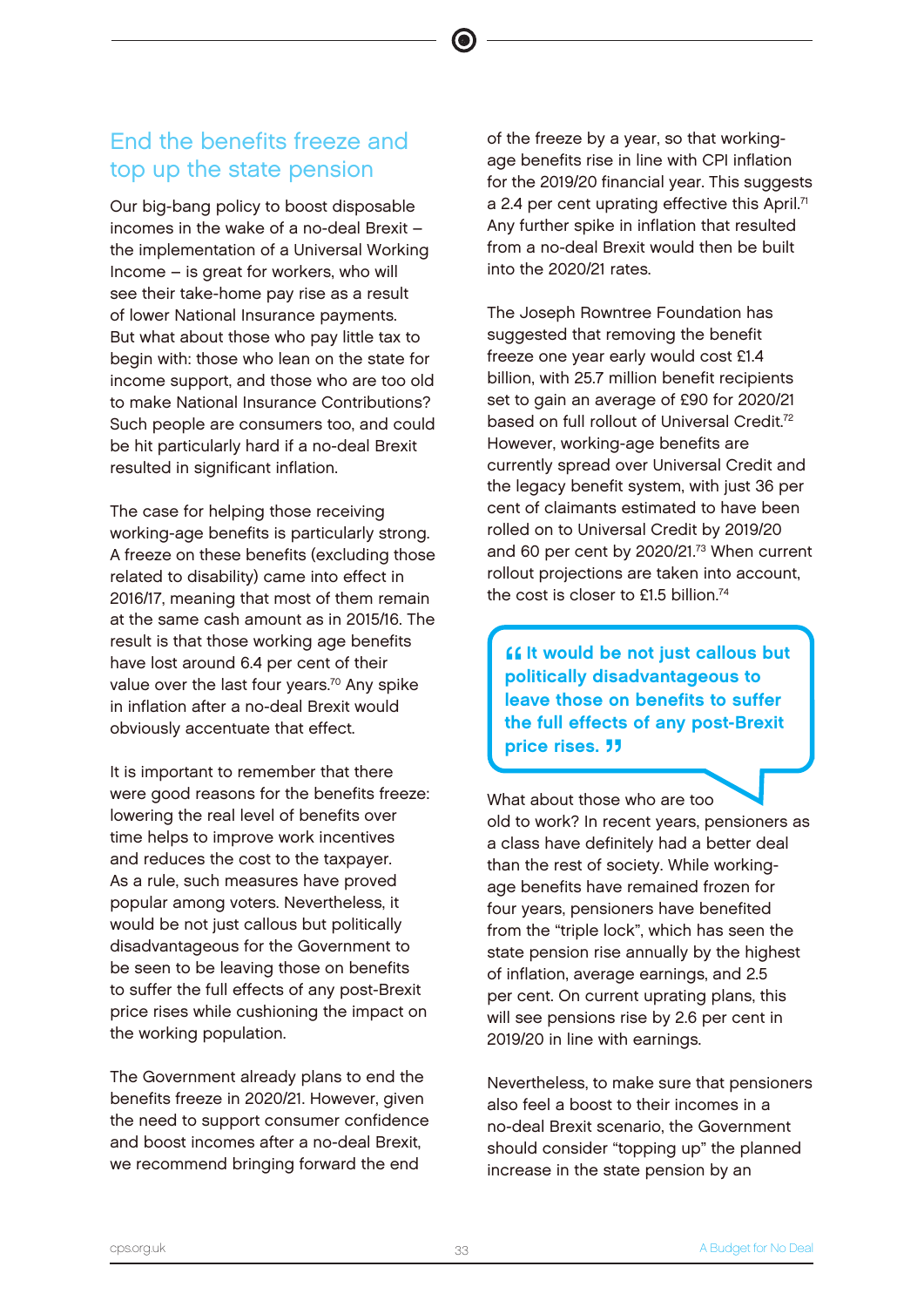additional 1.4 per cent, so that the total rise for 2019/20 is 4 per cent. Compared to current fiscal plans, this would mean that people receiving the new state pension got an extra £123 over the course of the year. The cost to the Treasury would be just under £1.6 billion compared with current plans.

Policy Recommendation: End the working-age benefits freeze one year early, so that these benefits rise by 2.4 per cent for 2019/20. Top up the state pension so that it rises by 4 per cent for 2019/20. The combined cost of this recommendation would be £3.1 billion.

Taken together, the proposals here would cushion – or even outweigh – any impact of rising prices post-Brexit. They would also avoid distorting the tax system – and leave people with more of their own money to spend or save.

Putting the Universal Working Income at the heart of this agenda would embed a hugely popular tax cut within the PAYE system, reaching 2.4 million people who have been excluded from rises in the personal allowance and guaranteeing to every worker that the first £1,000 they earned would be completely tax-free. This would not merely help workers cope with rising prices post-Brexit, but encourage more people into work in the first place.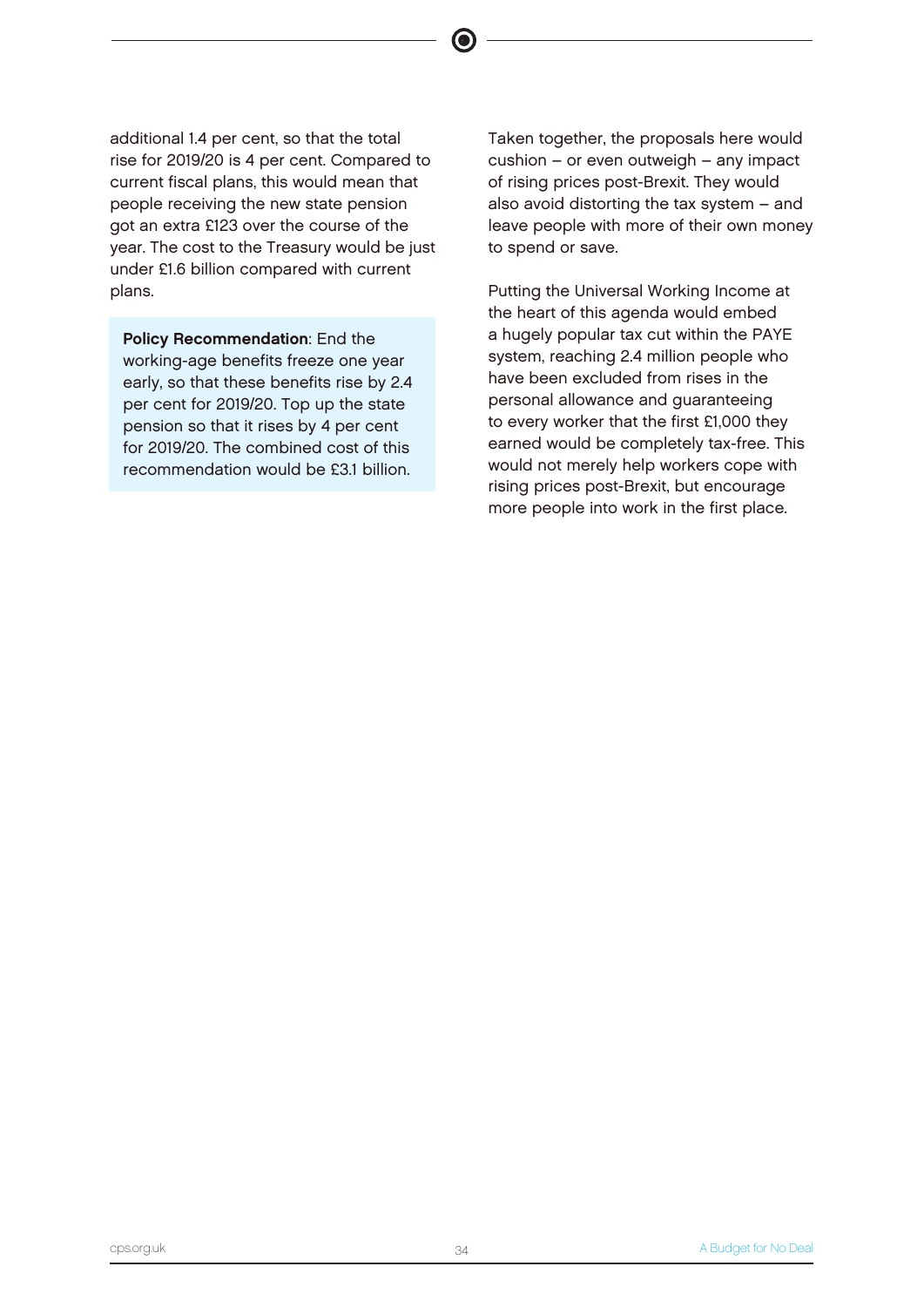# Our Plan to Keep Britain Open **1999**<br>2010<br>2011 Open

developing the most sioping Invest in efficient customs system in the world

Reduce almost all tariffs to zero, for EU and non-EU goods alike

Prepare to help the worst-affected firms, sectors, and regions

Keep things moving at the border by waving through EU imports

Establish a "one-stop shop" to help exporters with every aspect of post-Brexit trade

Offer tax breaks to high earners and profitable businesses that move to Britain after Brexit

Develop a **new generation** of free ports to attract investment to "left-behind" areas

Give SMEs £2,000 vouchers to spend on independent Brexit advice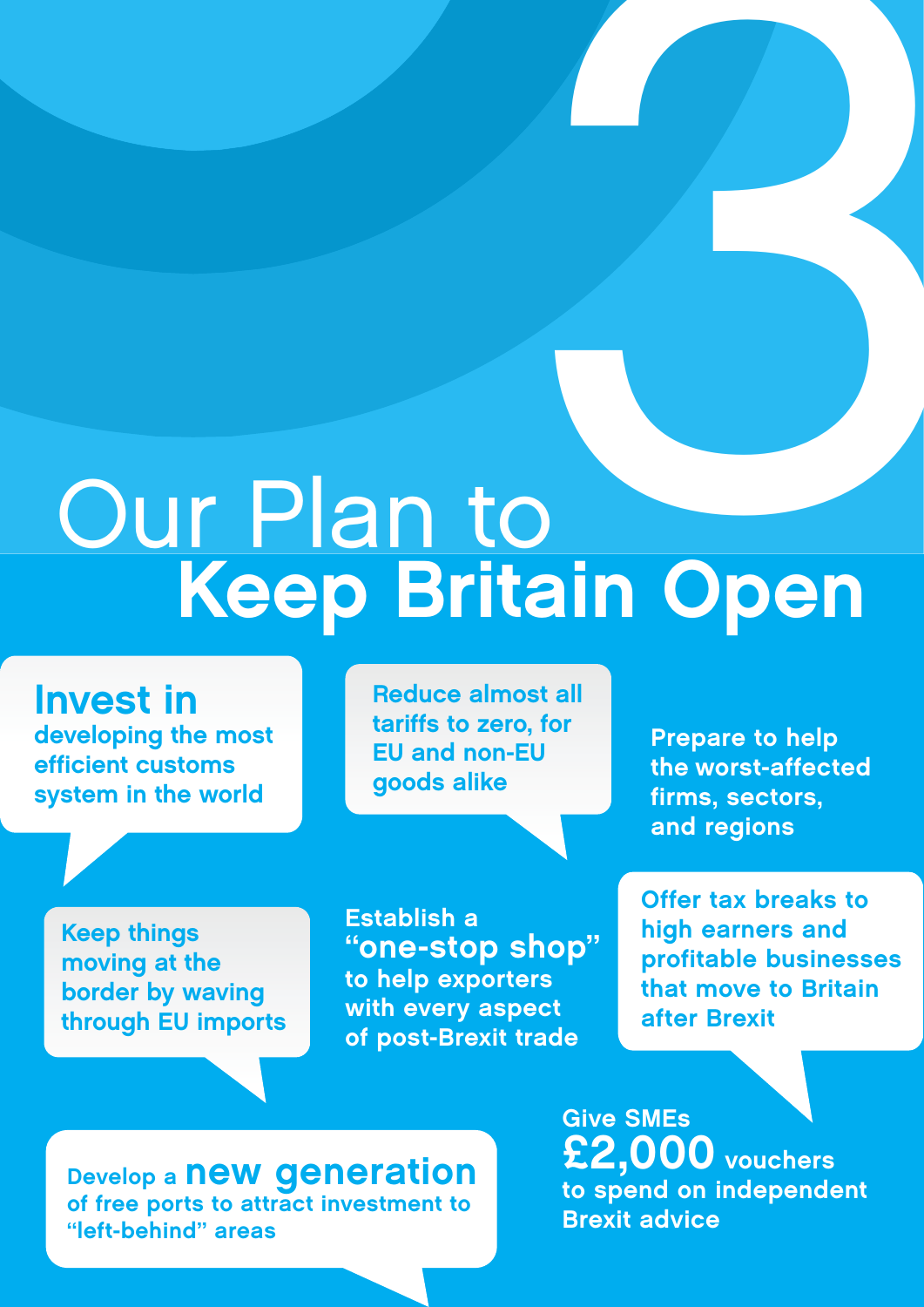# Part 3 – Keeping Britain Open After a No-Deal Brexit

Until now, this report has been concerned with the things that may happen after a nodeal Brexit, and has made a variety of recommendations designed to support consumers and boost businesses.

This final section takes a slightly different approach. It focuses on the policy areas that the Government must inevitably deal with in a no-deal Brexit scenario – namely, tariffs, customs, and migration.

The way the Government handles these issues will have profound consequences for the same businesses and consumers we set out to protect in Parts 1 and 2. After all, the severity of any supply shock that may result from a no-deal Brexit will largely be determined by how we deal with these border questions in its immediate aftermath. And the scale of that supply shock will, in turn, determine how great a hit there is to consumer confidence and business investment. In short, much rests on the kind of policies we outline below.

" **A Our view is that tariffs are bad** for consumers – especially when inflation is already a concern – but also bad for most businesses, and for the economy as a whole.  $11$ 

Yet the way the Government approaches tariffs, customs, and migration if no deal with the EU is concluded by March 29 will also say a lot about the kind of country Britain intends to be after Brexit. Will it be "Global Britain" – a statement of openness and ambition? Or will it be "Little England" – a pessimistic retreat into our shell?

We choose the former course, and emphatically reject the latter. For Britain to thrive after Brexit, it must be open, optimistic, and eager to seek out new opportunity. At the same time, if Britain does turn in on itself in the months ahead, it won't just betray the spirit of that 2016 referendum result; it will also needlessly make the transition from EU membership to independence much more painful.

Accordingly, the analysis that follows takes the imperative of keeping Britain open after Brexit – to both trade and talent – and identifies realistic, practical ways the Government could proceed.

On trade, we make the case for unilaterally abolishing tariffs on the vast majority of goods, and for moving as fast as possible to eliminate tariffs in other areas. Our view is that tariffs are bad for consumers – especially when inflation is already a concern – but also bad for most businesses, and for the economy as a whole.

Nevertheless, we are not blind to the difficulties immediate tariff abolition could cause some firms and sectors. We therefore outline a number of ways the government could soften the blow, ease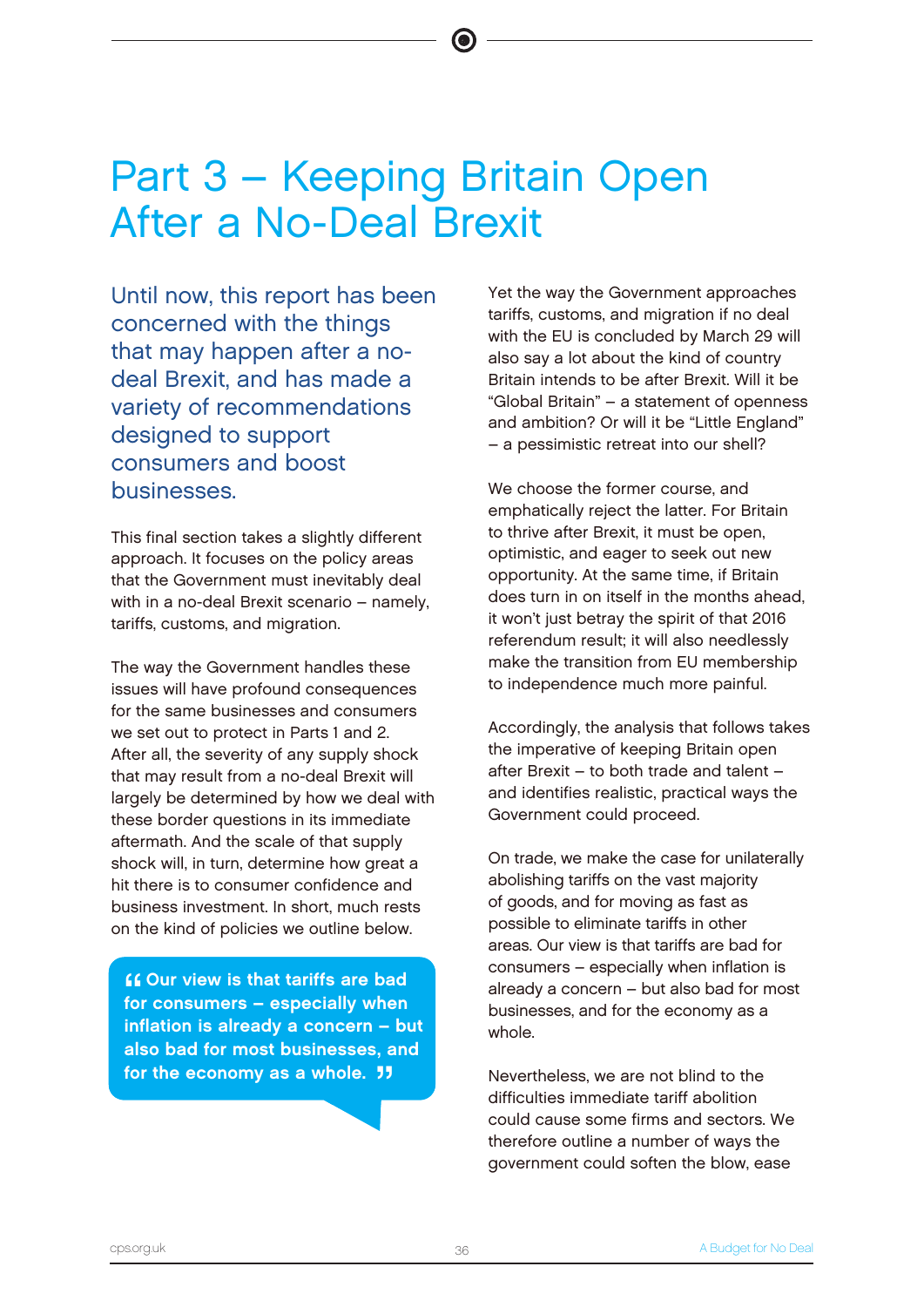the transition, or help people to adapt. A balance between politics and economics must inevitably be struck.

When it comes to customs – and non-tariff barriers to trade more broadly – we take a similarly hard-headed approach. First of all, it is vital that we don't cause chaos at our ports by erecting unnecessary barriers to European imports.

Instead, every effort should be made to treat those European imports just as we do today, and wave them through the border with the minimum of fuss.

But this isn't just about EU trade: we should be aiming to have the best and most efficient customs system in the world full stop. That requires investment in people, processes, and technology. It may not be the most glamorous topic in contemporary political economy, but becoming the best of the best at processing cross-border trade flows will undoubtedly pay dividends in the long run.

 $\frac{6}{1}$ **44 A no-deal Brexit gives us** an opportunity to create a new generation of free ports – potentially in some of Britain's most deprived areas. **JJ** 

Our views on tariff and non-tariff barriers come together in perfect harmony when it comes to the case for free ports – special economic zones that exist outside the usual rules and structures governing a country's international trade. Free ports have outstanding international pedigree, and are a proven way of increasing trade – as well as driving regional development. A no-deal Brexit gives us an opportunity to create a new generation of free ports – potentially in some of Britain's most deprived areas. We should take it.

We should also be mindful of the impact that a no-deal Brexit could have on businesses that currently export to the EU – particularly those small and family businesses, and start-ups, which may be least able to deal with all the additional paperwork, hassle, and costs that will come with "third-party" status. We suggest a number of ways that the Government can help such businesses adapt to the changed environment, while also promoting export sales more generally.

Finally, as well as being open to trade, post-Brexit Britain must be open to talent. We need to ensure that the world's best and brightest continue to see Britain as a place where they can make their fortune. To that end, we propose visa reform for investors, entrepreneurs, and the highestskilled workers. We also outline a special, time-limited tax incentive designed to encourage high-paid workers (and, indeed, profitable businesses) to relocate to Britain in the immediate aftermath of a no-deal Brexit. Traditionally, such people have not needed much persuading to come to these shores. But in a context of extreme uncertainty, we think a more active approach to courting high-fliers may be worthwhile.

Ultimately, the recommendations we make below are about minimising the inevitable downsides of a no-deal Brexit, while also setting Britain up to take advantage of the opportunities it may present further down the line. They are also designed to send a loud, clear message to Britons and their trading partners alike: whatever happens, this country is and will remain open for business.

# Reduce or abolish tariffs on imports

Recent reports suggest that the Government is considering unilaterally abolishing almost all tariffs on imports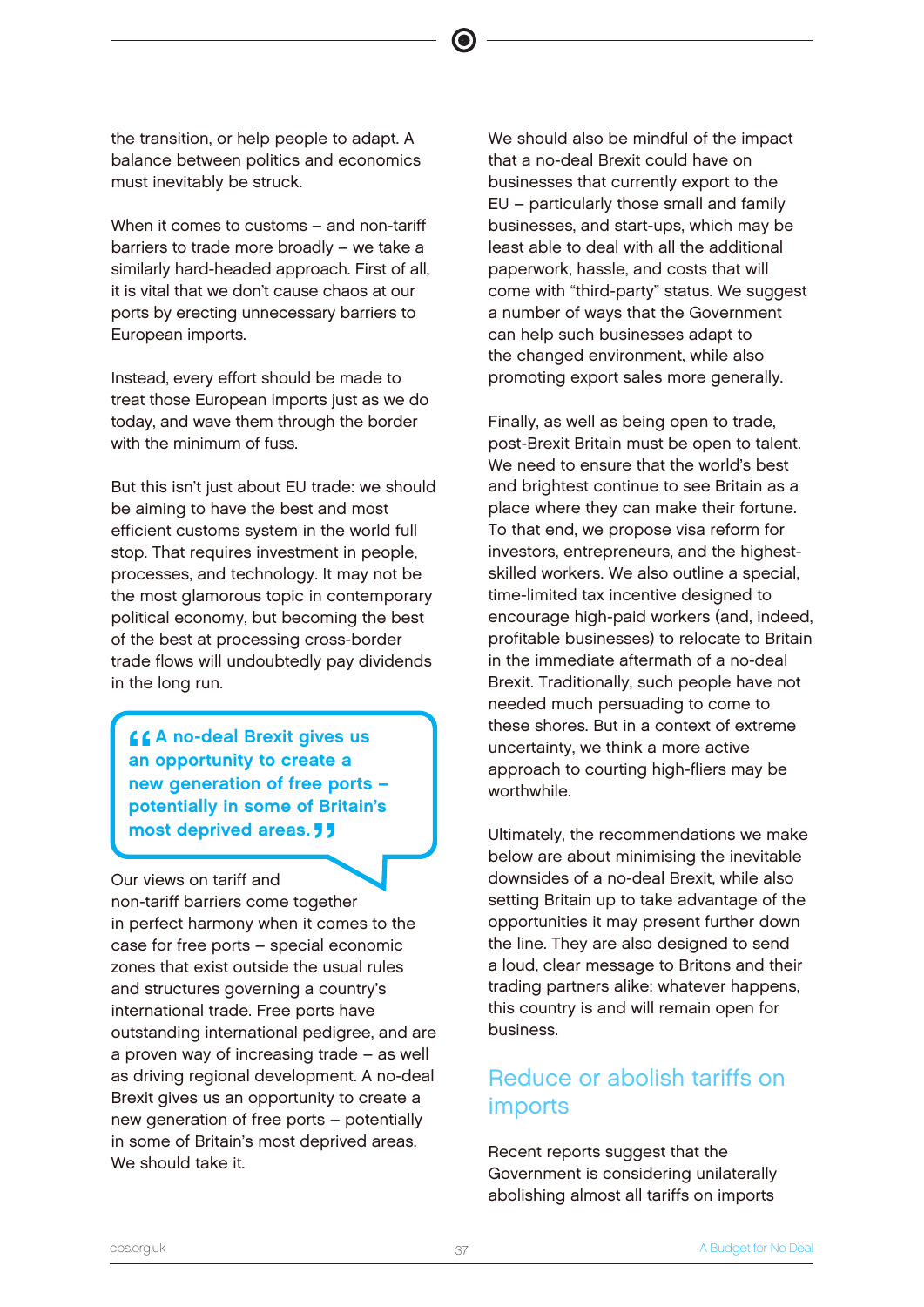in the event of a no-deal Brexit.<sup>75</sup> This is somewhat controversial since, according to the World Trade Organisation's mostfavoured nation (MFN) rule, Britain cannot drop tariffs against EU goods alone: in the absence of a recognised free trade agreement, cutting tariffs on EU goods to zero would mean applying the same treatment to all imports – regardless of where they came from.

(There is a case that the UK and EU could maintain preferential treatment towards each other under Article XXIV of the GATT treaties as they negotiate an FTA. However, this would require not only a cooperative no-deal environment – with a clear plan and schedule for reaching a UK-EU free trade agreement – but also the acquiescence of other WTO members.<sup>76</sup>)

In our view, the Government is on the right track: unilaterally abolishing tariffs is the right approach to take in the wake of a no-deal Brexit. Tariffs might protect particular industries in the short run, but scratch beneath the surface and it quickly becomes clear that they are bad for consumers, bad for business in general, and bad for the economy as a whole. However, this would need to be done in a calculated and calibrated fashion – a zerotariff environment should be the desired end state, but there will undoubtedly need to be a period of adjustment, particularly in the fraught circumstances of a no-deal Brexit.

But why is cutting tariffs desirable? Let's take the impact on consumers first. We've already discussed how a no-deal Brexit could cause a drop in the pound, which would drive up the cost of imports, and therefore make goods more expensive for consumers, putting a squeeze on their living standards. Introducing tariffs on goods coming from the EU – which is the only legal alternative to setting tariffs at

zero in the absence of a trade agreement – would make matters worse, driving up the cost of goods even further.

An October 2017 report from the Resolution Foundation and the UK Trade Policy Observatory helpfully modelled the effect of introducing MFN tariffs on food and goods from the EU.<sup>77</sup> It found that these tariffs would raise prices by 2.7 per cent on average.

That overall figure masks some significant variations: dairy prices would go up by 8.1 per cent, meat by 5.8 per cent, and vegetables by 4 per cent.

Plainly, this is the last thing consumers need after a no-deal Brexit.

What about unilaterally abolishing tariffs? The same study suggests that this would reduce the price of food and goods by 1 per cent on average. Again, though, the effect is not the same for every item in the consumer's shopping basket: the price of clothing and footwear would fall by 3.4 per cent, the price of meat by 3.2 per cent, and the price of fish by 2.7 per cent.

The gains from unilateral free trade are, according to this modelling, smaller than the losses from introducing tariffs. But they still represent a significant boon to the British shopper – a way of offsetting the price effect of a weaker currency, and boosting consumer confidence.

<u>CCA</u> report from the Resolution<br>Foundation and the UK Trade Po<br>Obeervatery belafully modelled Foundation and the UK Trade Policy Observatory helpfully modelled the effect of introducing MFN tariffs on food and goods from the EU.  $11$ 

Few would dispute the impact that tariffs – or their absence – have on consumer prices. But what many people do not realise is that getting rid of tariffs helps businesses too. For one thing, if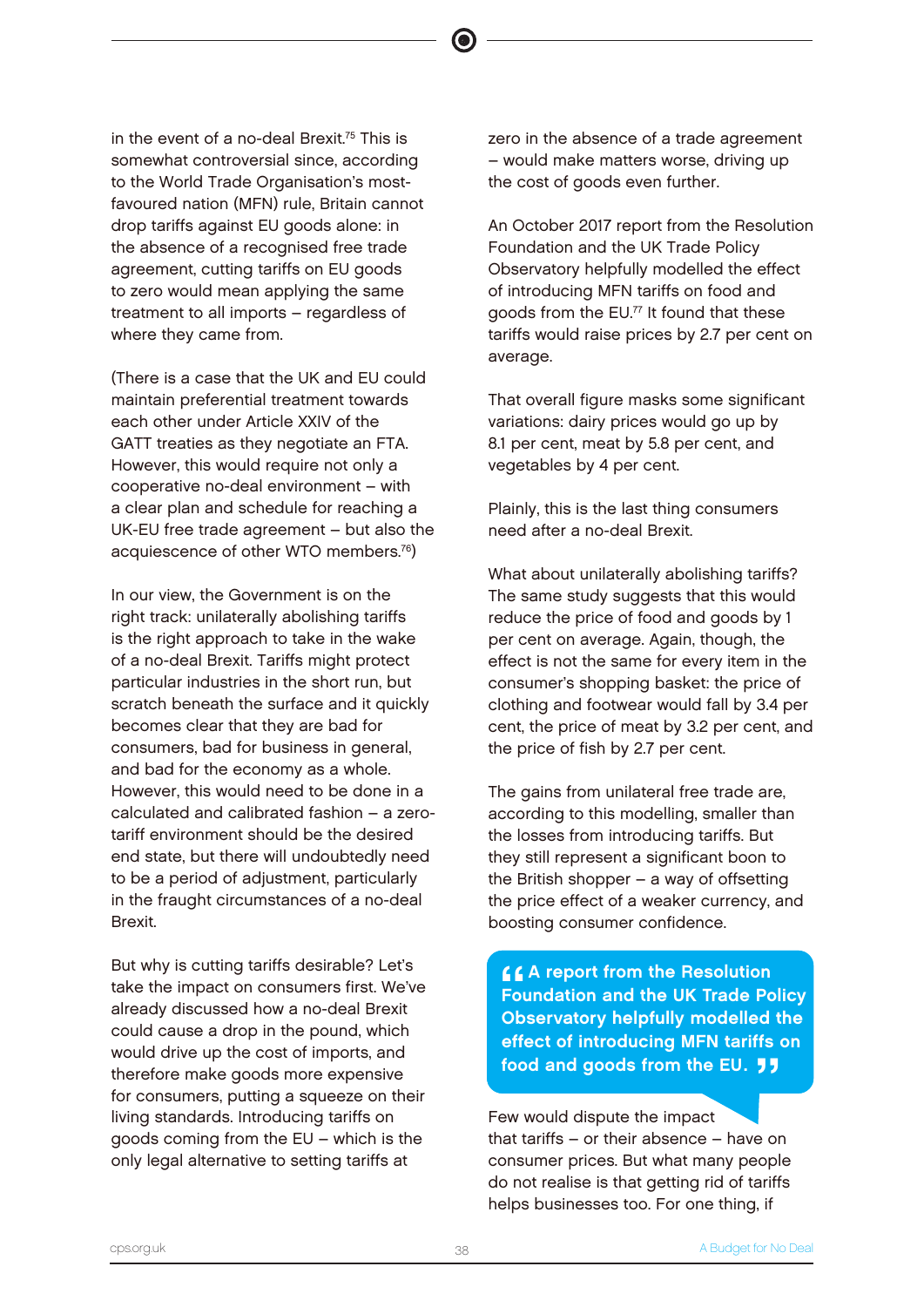getting rid of tariffs lowers the price of some previously "protected" good, that leaves consumers with more money to spend elsewhere in the economy – so that what one producer loses, another tends to gain.

More importantly, however, many businesses are themselves consumers of imported goods. That means that tariffs hurt them as well. Let's say you put a tariff on imported steel, for instance. In the short run, that would obviously help the domestic steel industry. But it would also hurt any domestic business that used steel in its production process – manufacturers and construction firms may, for example, suffer rising costs and become less profitable as a result.

This isn't idle theory: it is precisely what happened when the US Government introduced tariffs on steel in 2002, in response to a surge in imports. Sure enough, domestic steel production increased while the tariffs were in effect, but higher steel prices also led to 200,000 jobs losses – and \$4 billion in lost wages  $-$  elsewhere in the economy.<sup>78</sup> More Americans lost their jobs as a result of steel tariffs than were employed in the entire US steel industry at that time.

It's worth making a broader economic point here as well. The purpose of a tariff is to shield domestic industry from competition – that's why they call it "protection". In the long run, however, sheltered industries will inevitably become less efficient and less competitive. What's more, tying up capital in "protected" industries prevents the British economy as a whole from specialising in those areas where we have a genuine comparative advantage. The net result is lower productivity, lower economic growth, and – over time – correspondingly lower living standards.

 $'$ LL The real benefit of trade is in the imports consumers and businesses gain access to. **JJ** 

Some argue that even if zero tariffs are desirable, lowering or abolishing them before we have signed free trade deals with other countries is a mistake – like throwing away the best cards in our hand before a game of poker. As Shadow Trade Secretary Barry Gardiner put it when news broke that the Government was considering unilateral free trade after a nodeal Brexit, "the Secretary of State appears not to understand the basic logic of trade negotiations: your side wants the other to liberalise their markets and reduce tariffs on the goods you export to them. If you have already reduced all your tariffs to zero you have nothing to negotiate with."<sup>79</sup>

This argument has a superficial appeal, but is actually wrong both in theory and in practice.

It would of course be better if all countries adopted free trade. But the real benefit of trade is in the imports consumers and businesses gain access to. Import tariffs are thus not some asset to be bargained away carefully – they are a direct cost to our own people and economy. To oppose free trade as a negotiating tactic is like saying you won't stop poking yourself in the eye until your neighbour agrees to stop poking himself in the eye as well. It is a self-defeating approach.

Then there's the real-world evidence, which suggests that trade negotiations are both viable and worthwhile even in the absence of tariffs. As the Cato Institute's Ryan Bourne pointed out in a recent Telegraph column: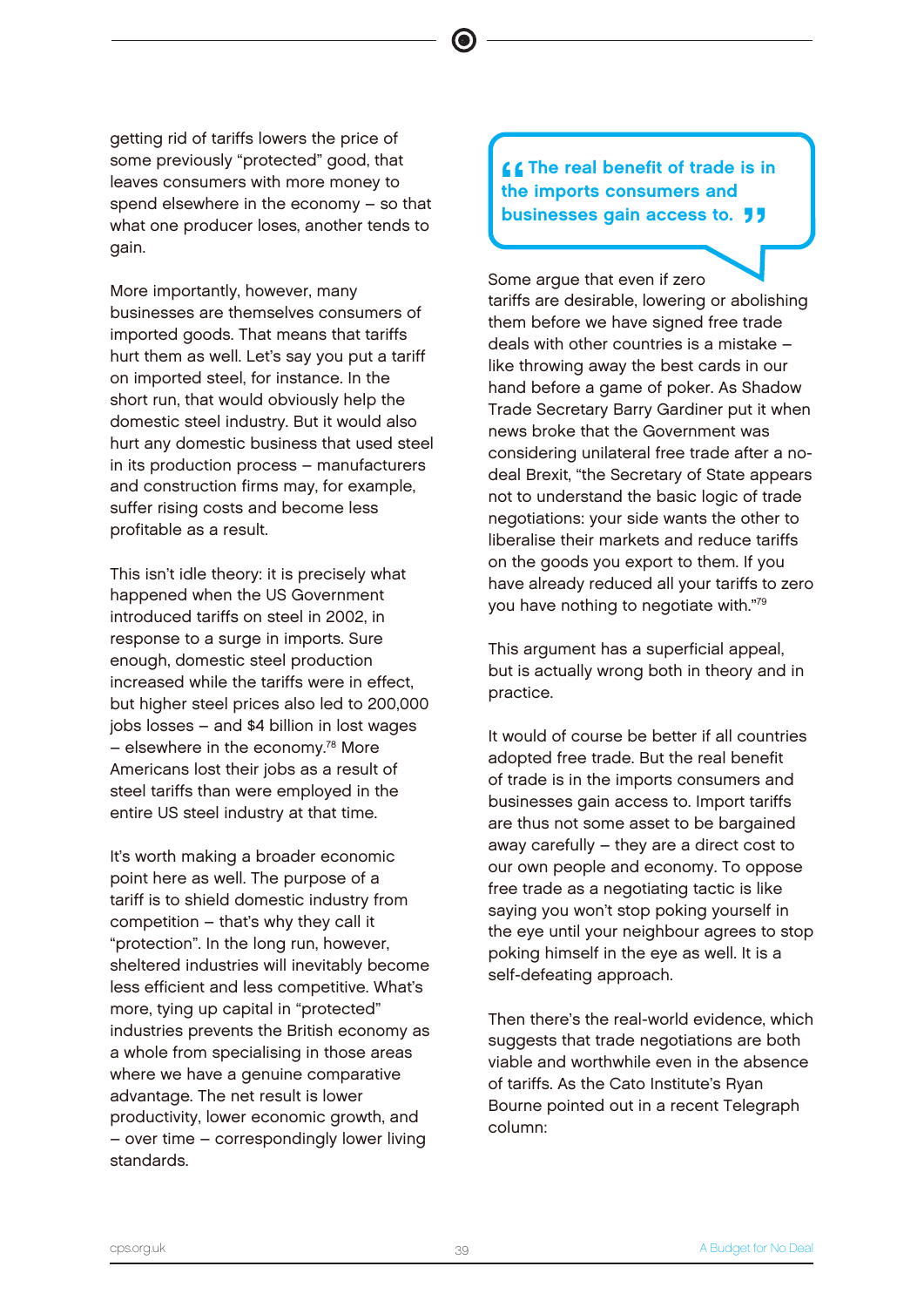Hong Kong imposes no import taxes, but has FTAs with China, New Zealand, EFTA countries (Iceland, Norway, Switzerland and Liechtenstein) and Chile. Ninety-nine per cent of imports enter Singapore duty free, but the country has FTAs with China, Australia, New Zealand, India, Japan, Korea, EFTA, Turkey and the US.<sup>80</sup>

The crucial point to realise is that non-tariff barriers (discussed below) are a vital part of modern-day trade liberalisation. So there's still plenty to talk about – and bargain with – after you've reduced all your tariffs to zero.

The second major argument against unilateral free trade is that precipitously abolishing tariffs will do untold damage to previously "protected" sectors, causing significant job losses and much ensuing hardship. As Jude Brimble of the GMB union recently put it, "Ministers want to slash tariffs left, right and centre but instead they will be ripping the heart out of our industry and communities. We need Parliament to halt this ideologicallydriven industrial sabotage".<sup>81</sup>

""<br>"""<br>"" **CO** There are some areas of the UK economy which would lose out in a unilateral free trade scenario. **JJ** 

Such fears are, in truth, overblown. For starters, the EU's common external tariff means that we currently levy tariffs on many goods that we don't even produce ourselves. Oranges are one good example: the tariff jumped from 3.2 per cent to 16 per cent in 2016 after intensive lobbying by Spanish farmers. Coffee is another: it isn't grown in Europe, let alone the UK, and yet is currently subject to seven different tariffs.<sup>82</sup> Getting rid of tariffs where we have no domestic

industry to protect can surely only bring benefits.

It's important to remember too that most of the British economy is not subject to tariffs as things stand. According to the ONS, 79 per cent of British GDP comes from the service sector, where tariffs are not an issue.<sup>83</sup> The same goes for construction, which makes up 6 per cent of GDP. That leaves 15 per cent of GDP coming from "production" and less than 1 per cent coming from agriculture. The latter is mostly "protected" by tariffs as things stand; for the former, it's a mixed bag.

Even when British producers are currently "protected" by tariffs, it is likely that many would be able to adapt to increased competition, becoming more productive and/or more specialised in the higher "value-add" segments of their industry. Competition isn't solely about price, after all; there's a lot of money to be made selling premium products to discerning consumers.

It is also important to bear in mind that the average tariff currently levied according to EU rules is less than 3 per cent, and that the impact of tariffs on prices is much smaller than that.<sup>84</sup> Things like the exchange rate can have just as big an impact on prices – and, after a no-deal Brexit, may actually serve to make British producers more competitive vis-à-vis their international competitors.

The key point here is that getting rid of tariffs is unlikely to be an existential threat to British business.

However, economics is not the same thing as politics. It is unlikely that, in the fraught environment following a no-deal Brexit, a Government with no parliamentary majority will be able to wave a lordly hand at a host of traditional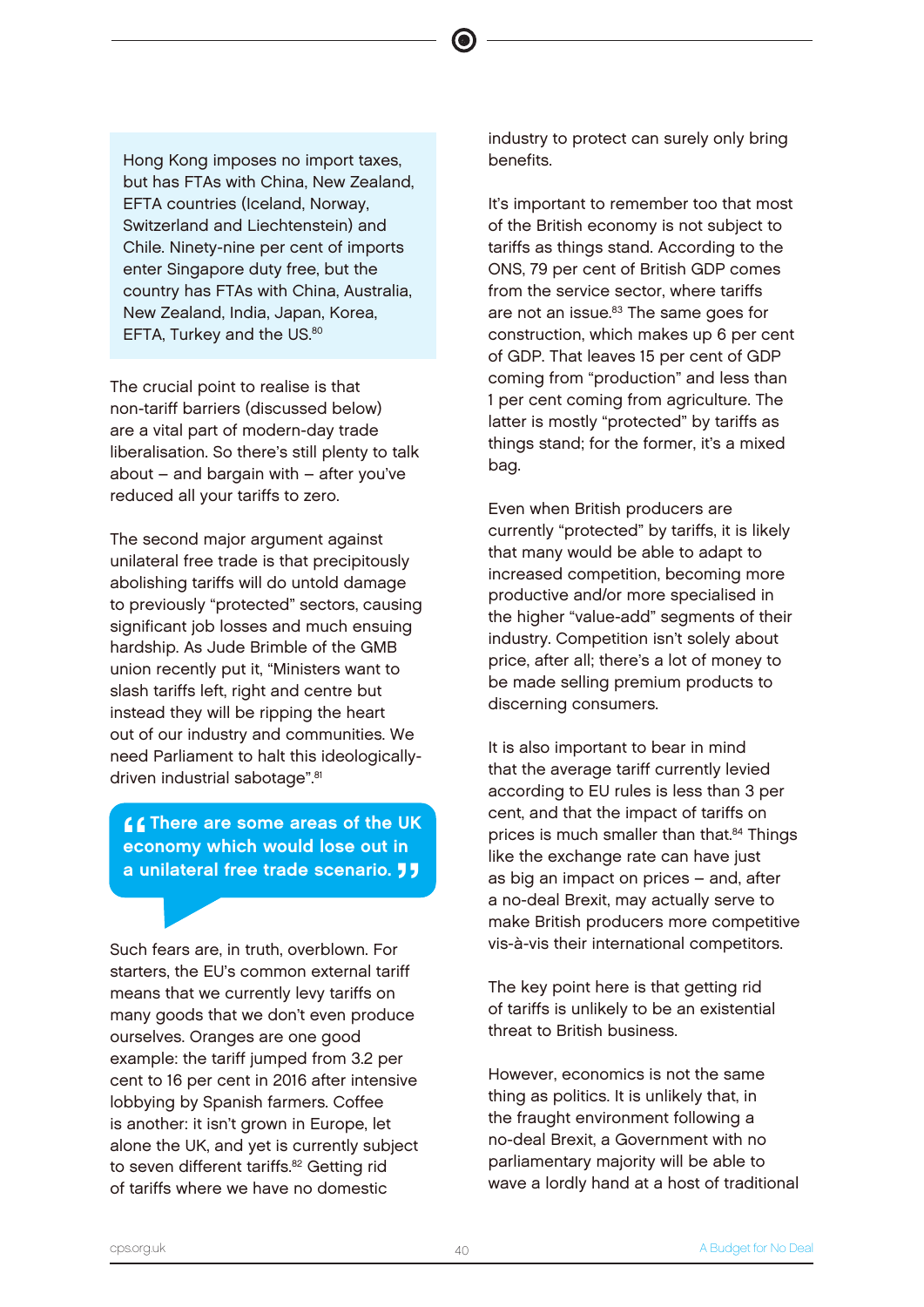manufacturing firms and constituencies and say: "Just adapt." All the more so in areas where the folk memory of the deindustrialisation of the 1980s still lingers.

There are after all some areas of the UK economy which would lose out in a unilateral free trade scenario. A handful of industries – principally agriculture – have never really known life without protection. In these instances, an immediate move to abolish tariffs might cause significant problems before the industries in question had the chance to adjust. What's more, these problems would be quite concentrated, both by sector and geographically, which would clearly amplify their political impact.

There are several approaches the Government could take to dealing with the losers from unilateral free trade. The first option is to proceed more slowly in a number of sensitive areas with the transition to tariff-free trade. Rather than reducing those particular tariffs to zero overnight, the Government could instead phase them out over a number of years. Ideally, this would involve setting a clear timetable for tariff reductions at the outset, and then sticking to it. The goal should not be to permanently insulate domestic producers from global markets, but rather to give them some breathing space to catch up with their overseas competitors.

The obvious downside of this approach is that it would involve instituting tariffs against currently tariff-free EU goods, as well as maintaining tariffs against products from third countries – at least for a few years. That would undoubtedly hurt the British consumer. As a result, phased tariff reduction of this sort should be pursued only when there is a compelling case for it.

An alternative approach would be to provide temporary and targeted assistance to firms or sectors that are particularly hard hit by the transition to tariff-free trade. If a business – especially one in a deprived part of the country – could show that removing a tariff had clearly and directly impacted their ability to compete in the market, and that significant numbers of jobs were at risk, the Government could offer them a temporary tax break, such as a 12-month "holiday" from business rates and employers' National Insurance Contributions.

 $'$ LL When jobs are lost because of changing patterns of trade, the right policy response is usually to focus on providing income support, enhanced skills retraining, and dedicated assistance in finding new employment. **JJ** 

Once again, the goal here must not be to prop up unsustainable business models; it should simply be to ensure that otherwise sound companies do not go to the wall because of a sudden change in circumstances brought about by a no-deal Brexit. This suggests that the availability of this support, and its duration, should be strictly time-limited and explicitly tied to Brexit's fallout. The Government will not want to set a precedent that sees it called upon to support any future business that suffers an exogenous change of circumstances.

Indeed, while we are responding here to a predictable political imperative to "rescue" struggling industries, from an economic standpoint it is usually better to look past particular businesses and focus instead on the individuals concerned and any major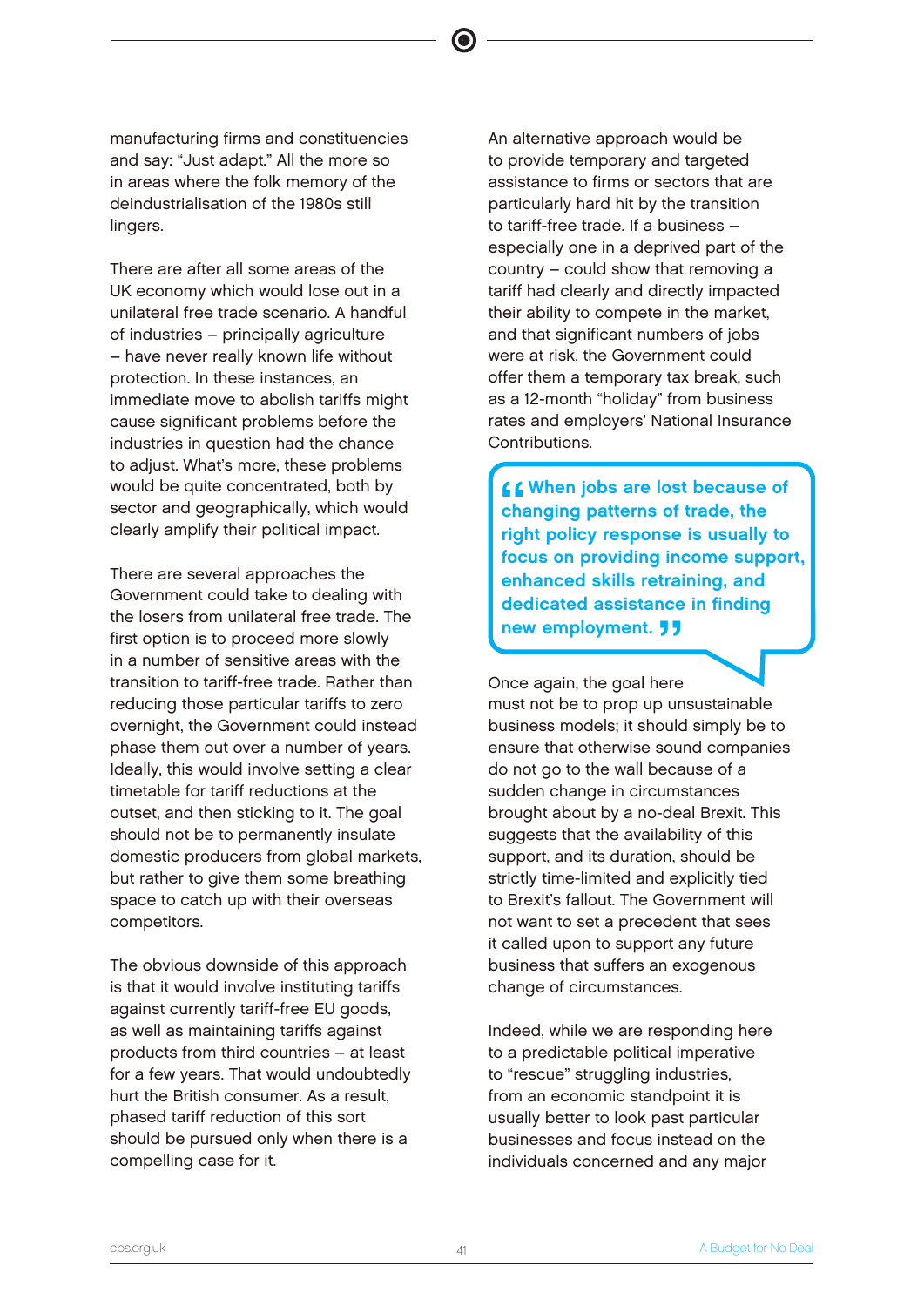regional impacts. When jobs are lost because of changing patterns of trade, the right policy response is usually to focus on providing income support, enhanced skills retraining, and dedicated assistance in finding new employment. In other words, where possible we should try to help people adapt to a changing world, rather than trying (in vain) to prevent the world from changing. It is therefore strongly arguable that sustained investment in such initiatives would be a better solution than support for individual firms per se.

Whatever form it takes, Brexit ought to be an act of confidence on the part of the UK – a move to embrace global competition and build a dynamic, outward-looking economy. Unilaterally moving towards setting tariffs at zero would be good for consumers and good for business – and it would send a clear message about the kind of country Britain intends to be after Brexit. We should therefore reduce tariffs to zero immediately for the vast majority of goods, and then move over the subsequent months and years towards eliminating tariffs across the rest of the economy too.

Policy Recommendation: The Government should unilaterally and immediately reduce tariffs to zero on the vast majority of goods – whether they come from the EU or the rest of the world. Even where tariffs are maintained in the short term, the goal should be to eliminate them as soon as possible over the coming months and years.

The Government should not let worries about future trade deals prevent it from abolishing tariffs now. It should, however, be alert to the localised problems that unilateral free trade could cause for a minority of domestic producers, sectors, and areas.

In some instances, tariffs could be phased out more gradually. In others, targeted and temporary tax breaks could be given to the worst-affected. The emphasis, however, should be on people rather than firms, with priority given to investment in skills retraining and adjustment assistance.

# Wave through low-risk imports from the European Union

Free trade isn't just about tariffs. In the modern economy, non-tariff barriers are often a much more significant problem.

In developed countries, the most common type of non-tariff barriers stem from differences in regulation. That is, goods or services that comply with regulation in their home country cannot be exported because they do not comply with different sets of regulation overseas. Or, conversely, you may not be able to import particular goods or services because they don't comply with domestic regulations – even though they do meet the requirements of the country in which they originate.

"<br>"<br>" **ff The Port of Dover has said that** if UK-EU lorries were delayed by an additional two minutes as a result of customs checks, it would cause 17 miles of gridlocked traffic on each side of the border within hours. At the moment, EU lorries take about two minutes to process, whereas for non-EU lorries, it takes twenty minutes. *JJ* 

Often, the problem is not so much one of compliance but of bureaucracy. Doing the necessary paperwork to show that you meet regulatory requirements is burdensome and costly; and you may be subject to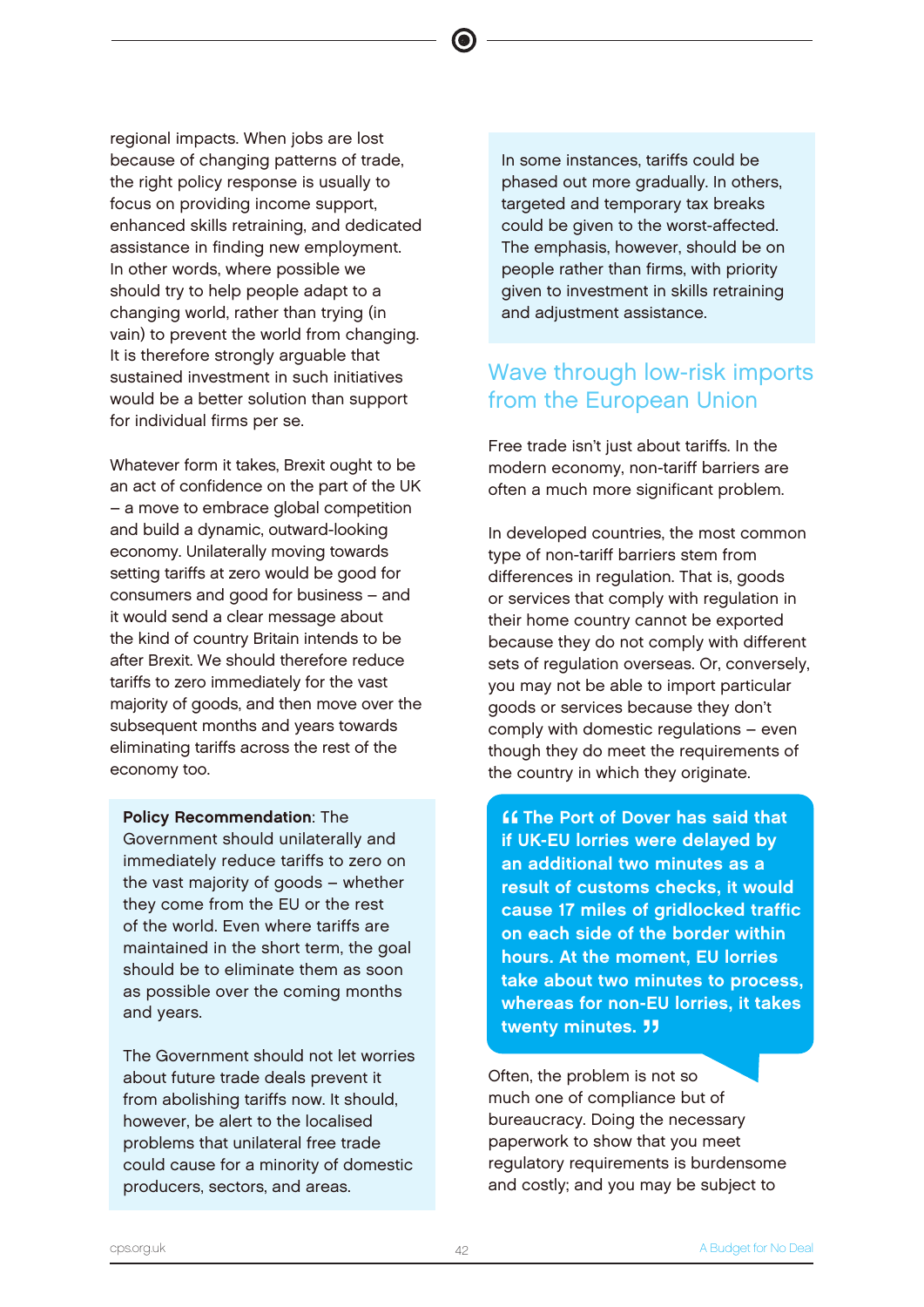inspections and customs checks that slow down trade and disrupt complex, crossborder supply chains.

The EU offers its member states and closest associates a way of dealing with this problem, by promulgating regulations and directives centrally in an effort to standardise regulation across the trade zone.

In a no-deal Brexit scenario, however, Britain will no longer be part of that EUsponsored regulatory zone. And even though Britain will, in the immediate aftermath of a no-deal Brexit, still be in regulatory alignment with the EU, it will formally be considered a third country.

This formalistic change of legal status may, many fear, result in trade grinding to a halt, as goods shipments suddenly require new and unfamiliar documentation, and face more regular and intrusive checks as they cross borders. Famously, the Port of Dover has said that if UK-EU lorries were delayed by an additional two minutes, on average, as a result of customs checks, it would cause 17 miles of gridlocked traffic on each side of the border within hours. At the moment, EU lorries take about two minutes to process, whereas for non-EU lorries, it takes twenty minutes.<sup>85</sup>

This is a real concern and some disruption in the event of a no-deal Brexit is going to be very difficult to avoid. Obviously, it is in everybody's interest to prevent this sort of border chaos, and so diplomatic efforts to facilitate customs clearance in a no-deal scenario should be a priority. However, there is only so much we can do about how our trading partners choose to respond to a no-deal Brexit.

As with tariffs, though, there is a lot we can do unilaterally to avoid the potential pitfalls of a no-deal Brexit, and to ensure that goods move through our side of the border as smoothly as possible.

The most important such step we can take is to treat any shipments arriving from the EU the day after a no-deal Brexit in precisely the same way we would have treated them the day before. We should accept all relevant EU regulations and documentation, and refuse to subject imports from the EU to additional checks or bureaucracy.

Encouragingly, this approach seems to be what the Government has in mind already. In early February, HM Revenue & Customs announced that it would implement "simplified importing procedures" for an initial period of one year after a no-deal Brexit. Companies transporting goods would be able to defer making any necessary declarations or paying any required duties until after the goods had crossed the border.

Policy Recommendation: After a nodeal Brexit, Britain should continue to recognise the EU's regulatory standards, and customs officials should "wave through" EU imports at the UK border.

# Support exporters and develop the best customs system in the world

Many people who might otherwise be sanguine about the prospect of a nodeal Brexit are concerned – with some justification – that Britain left too many of its preparations for a no-deal Brexit too late. They worry that as a result, the Government has neither the staff nor the infrastructure in place to handle a huge increase in tariff collection and regulatory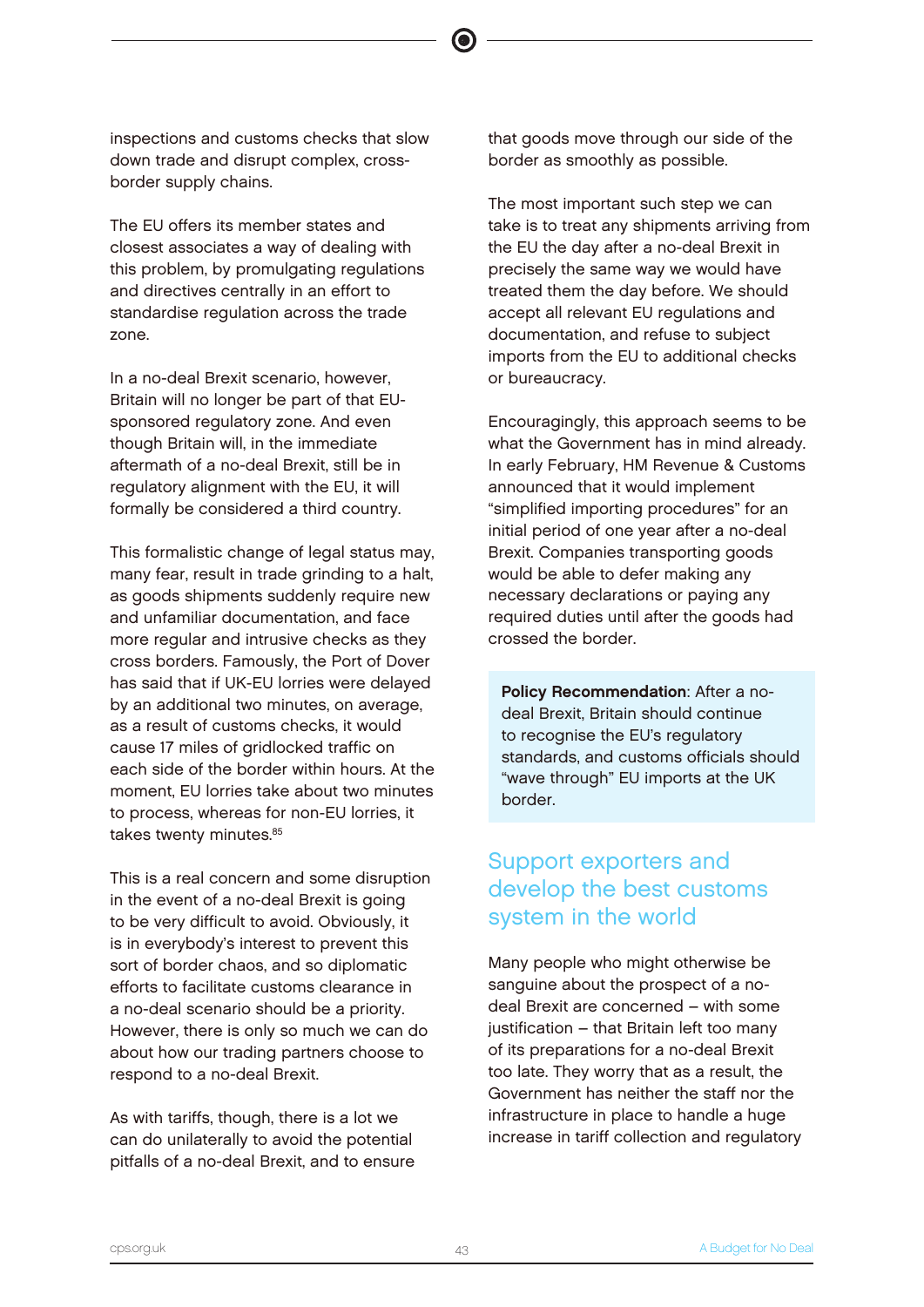checks when we move to "third country" status.

Britain is certainly not as prepared for a no-deal Brexit as it ought to be. Yet the virtue of the unilateral approach outlined here is that it circumvents the bureaucratic problem by choosing not to impose barriers to trade where they didn't exist before – and, indeed, to ease or eliminate them where they did. Necessity can sometimes be the mother of invention.

But this should not be taken as an argument against investing more resources in the UK's borders and trade-support infrastructure. On the contrary: a no-deal Brexit demands that Britain develops the best customs and export promotion systems it can.

Let's remember what's at stake here. In the absence of an agreement with the EU, all UK exporters will have to declare the origin of their goods when trading with our European neighbours. This would quickly become a very costly endeavour for companies with cross-border supply chains, as they would no longer be able to benefit from cumulation agreements with the EU and third countries.

Indeed, the Government estimates that the combination of administrative and compliance costs linked to "rules of origin" regulation is between 4 per cent and 15 per cent of the cost of goods sold.<sup>86</sup> The OECD suggests that total transaction costs could rise by up to 24 per cent of the value of the good.<sup>87</sup>

This is a particular problem for the 135,000 businesses who currently only export to the EU. The CBI says such firms will face "a huge and unprecedented administrative challenge" to continue their business as usual.<sup>88</sup> New administrative and compliance burdens also pose a serious threat to "just-in-time" business models,

which are very efficient but also rely heavily on supplies and components from across continental Europe being delivered in tight timeframes. A mishandled no-deal Brexit could quickly become a logistical nightmare for these firms.

Moreover, many businesses have delayed preparations for a no-deal Brexit. In a recent survey, the Institute of Directors (IoD) found that 63 per cent of its members had not yet drawn up any Brexit contingency plans.<sup>89</sup> Likewise, a survey by EEF found that less than one in five manufacturers were prepared for a no-deal scenario.<sup>90</sup>

At least in part, this apparent lack of preparedness is attributable to the opportunity cost of planning for an eventuality that may never happen. But a lack of clarity from Government about contingency plans is also partly to blame.<sup>91</sup> With so little time left before Brexit, communication will be key to mitigating the effect on exporters. The Government needs to be as up-front as possible about its plans for a no-deal Brexit, so that businesses can lay as much groundwork as possible for whatever changes in circumstances await them.

 $^{\frac{66}{}}$  $f f$  In a recent survey, the Institute of Directors found that 63% of its members had not yet drawn up any Brexit contingency plans. **JJ** 

As part of these efforts, the

Government should establish a "one-stopshop" for all business enquiries around our new customs arrangements.<sup>92</sup> In doing so, they should take care to make everything as straightforward and easy to understand as possible. Many small and mediumsized businesses struggle to decipher Whitehall jargon. Indeed, the Government should take note of another IoD survey, which found that only a quarter of their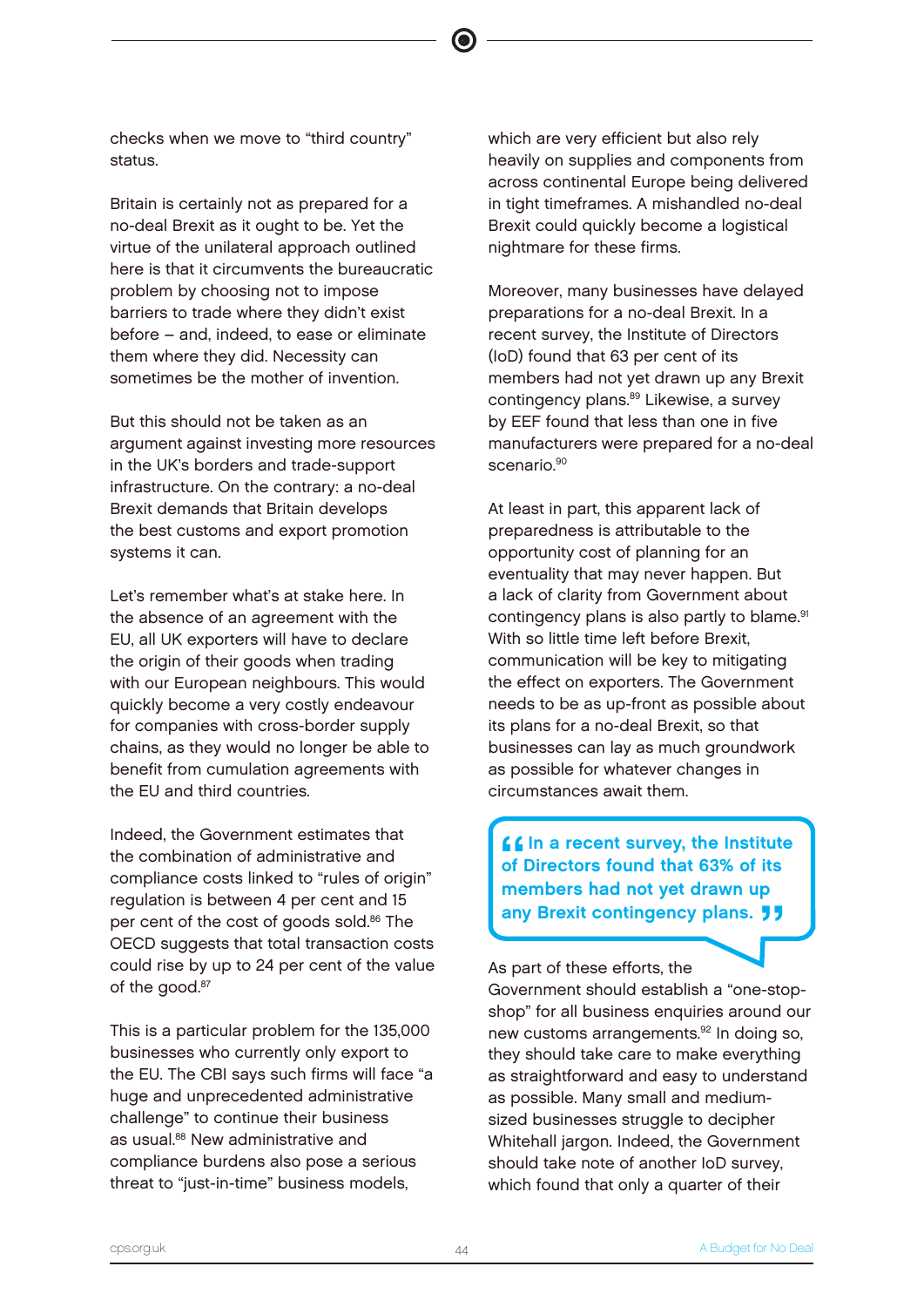members who had read the Government's technical notices and guidance had found them useful for their Brexit preparations.<sup>93</sup> There is a significant communications challenge here, and it is imperative that the Government tackles it head-on.

At the CPS, we are particularly concerned about the prospects of small and family businesses that export to the EU. The last thing we want is for them to lose important customers because they don't know how to handle all the new trade rules and paperwork that will come with Britain's third-party status. Put simply: there's going to be a lot for these companies to get their heads around in the immediate aftermath of a no-deal Brexit, and they won't always have the in-house expertise to manage it – or the financial capacity needed to seek expert advice.

To support these firms, we suggest the Government establishes a voucher scheme that would allow SMEs to get tailored legal and professional assistance on how to respond to a no-deal Brexit. Such schemes are already in effect in Ireland and the Netherlands, and allow qualifying businesses to apply online for grants of about £2,000.94 We should follow their lead. The vouchers should be easy to apply for, straightforward to use, and should be promoted heavily by the Government through a variety of media.

Analysis by the IoD found that it would cost about £700 million to give a £2,000 voucher to every UK SME that exports to or has supply chain exposure in the EU.95 In reality, it is highly unlikely that take-up will be that high, but the Government should nevertheless reach out to as many eligible firms as possible.

There are further measures the Government could take to reduce the cost of customs procedures for exporting businesses. For example, the British Chambers of Commerce currently issue

advice and Certificates of Origin to exporters on behalf of HMRC. At present, each local Chamber of Commerce charges a fee for its services.<sup>96</sup> As businesses navigate new trading relationships and cumulation agreements, the Government should provide funding to the British Chambers of Commerce – and other business groups supporting exporters – so that these fees can be waived.

If the government wanted to go beyond simply helping exporters cope with the impact of a no-deal Brexit, and actively promote export sales, there are a couple of obvious things it could do. The first would be to introduce a system of export tax credits that would allow companies to offset some of the special costs of running an export business against their tax bill. Another idea would be to expand UK Export Finance, which provides insurance to exporters and loan guarantees to banks that provide them with operating credit. In both cases, a focus on SMEs would be welcome and appropriate – it would target the help where it was most needed, and circumvent accusations of crony capitalism.

Of course, helping small and family businesses to export need not necessarily involve spending a lot of taxpayers' money. In many cases, good results could be achieved through export mentorship schemes run by local business associations or, indeed, under the auspices of Local Enterprise Partnerships. The goal of such schemes would be to connect successful exporters with small and family businesses looking to grow their export sales, thereby helping to spread knowledge and best practice.

In addition to these policies designed to help firms manage the transition to a new trading system, we propose a series of measures to actually drive down the uncertainty and costs associated with customs checks.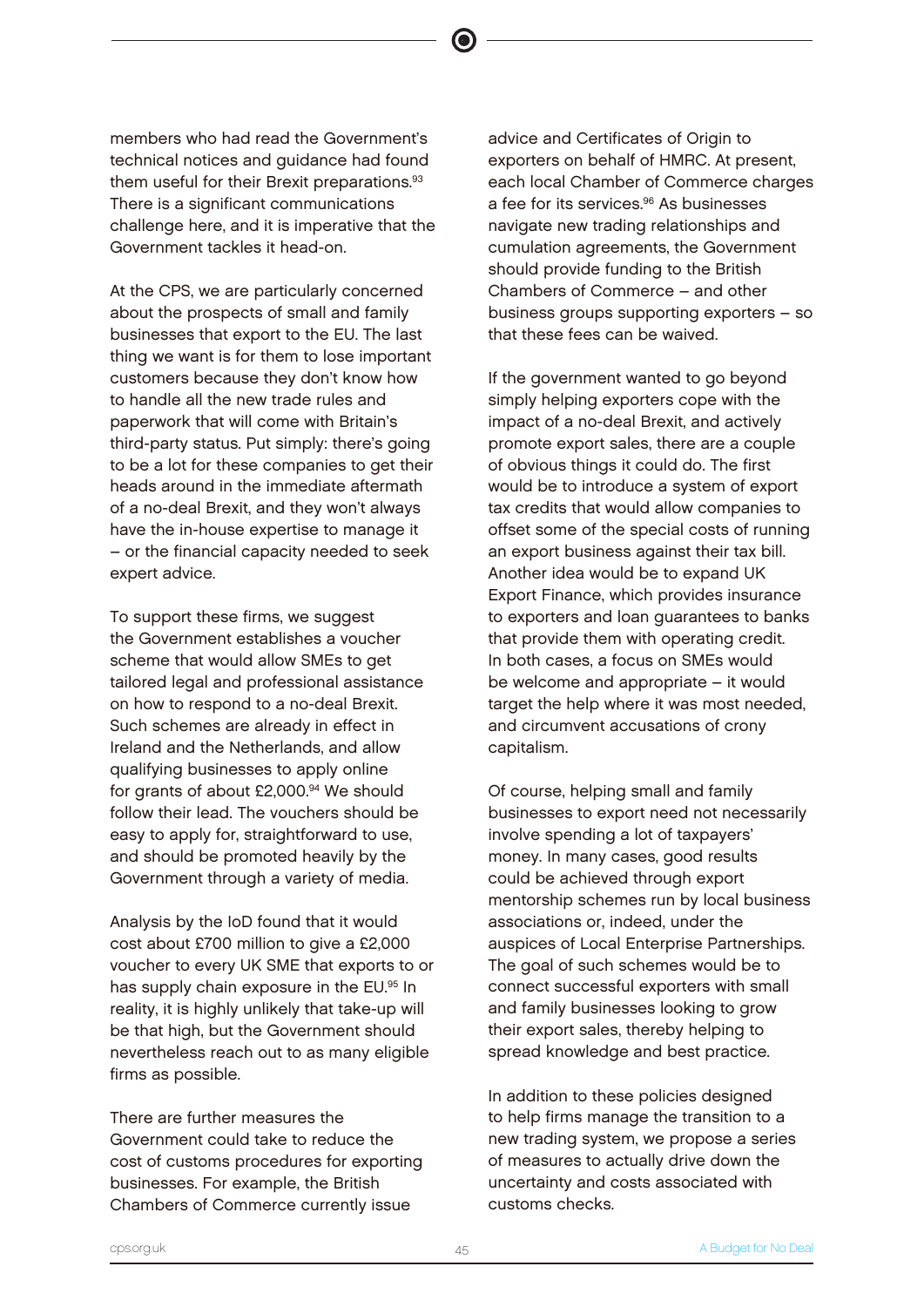First, the UK should update its customs processes in a way that is compatible with the 2016 Union Customs Code (UCC). This would smooth the path towards any future agreements between Britain and the EU. The UCC includes measures like the use of electronic transport manifests and online pre-arrival and departure declarations to speed up queues at the border.

Sadly, it is extremely unlikely that the new online Customs Declaration Service will arrive in time for March 29, 2019. Nevertheless, updating and accelerating this programme while bolstering the existing CHIEF system will be key to easing the administrative burden from day one.

As well as improving online systems, it is important that there are enough boots on the ground, both to help companies comply with the new trading rules, and to physically keep things moving at the border. In October 2018, the Permanent Secretary of HMRC told MPs that it will need 5,300 new customs officials in the case of no deal, but only 2,300 had so far been hired.<sup>97</sup> Fast-tracking the recruitment and training of new customs officials is therefore essential. We might not have the full complement in place before Brexit day, but at least they would be coming on stream as rapidly as possible.

The Government should also look to streamline other parts of the trade process – both to free up its own resources and to reduce the accounting burden on firms. For example, traders should be allowed to claim import VAT as an input credit at the same time as declaring VAT liability – in one simultaneous transaction<sup>98</sup>

Likewise, postponed accounting to make import VAT deductible from a company's tax liabilities could help with the future implementation of centralised clearance systems. Making the UK's VAT regime work for business is vital to ensuring that cash flow and working capital costs do not affect their competitiveness and increase costs for consumers.

Finally, the Government should be prepared to "think big" about the future of the UK's customs system.

Britain currently ranks joint 9th in the World Economic Forum's "Burden of Customs Procedure Index". Many of the topranking countries in this index have used digitisation and simplification to improve the efficiency of their customs procedures. Finland requires just four documents to either import or export, taking under two hours to fill out the paperwork for either process.<sup>99</sup> Likewise, the United Arab Emirates has invested heavily in an advanced online system for integrating trade, supply, and payments.

Within three years, the Government should set itself the goal of topping that World Economic Forum index, and having the most efficient customs procedures in the world for EU and non-EU goods alike. A nodeal Brexit demands nothing less.

Policy Recommendation: The Government should communicate its plans for a no-deal Brexit very clearly to business as soon as possible. It should set up a "one-stop shop" to support exporting businesses, and give eligible SMEs £2,000 "vouchers" to spend on legal and professional advice related to Brexit.

The Government should streamline and digitise its customs procedures, and fast-track the recruitment and training of new customs officials. It should also set itself a three-year target of developing the most efficient customs procedures in the world.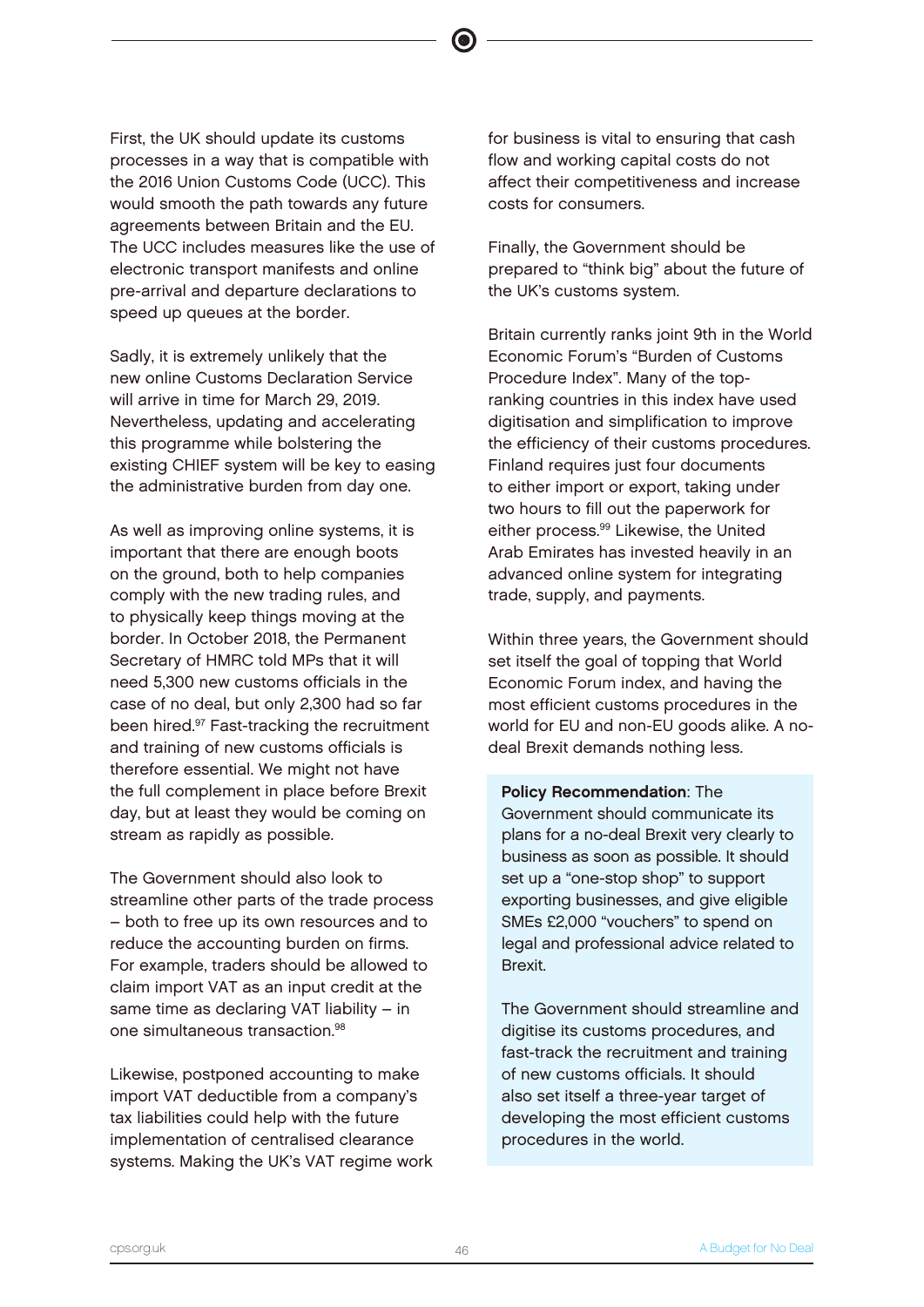# Move ahead with a new generation of free ports

If the proposals on tariffs and customs checks outlined above were implemented in full, they would do a great deal to minimise the impact of a no-deal Brexit on trade, and to reduce the possibility of the UK economy suffering a significant supply shock after March 29.

If the Government was able to go as far as we propose, Britain's customs and tariff arrangements would be among the most convenient in the world, which would doubtless be attractive to international exporters.

But leaving the EU's customs union also enables us to establish a new generation of "free ports" around the UK – as Rishi Sunak MP suggested in a 2016 report for the CPS.<sup>100</sup>

Free ports, or "free trade zones", are geographic areas within a country that are given a special legal status placing them outside the normal customs and tariff arrangements which apply in the rest of the country. Goods can come in and out without incurring the costs and administration they would otherwise have faced. Free ports have been used across the world to attract investment and manufacturing activity, create jobs for local people, and promote greater trade flows.

There are 3,500 free trade zones across the globe, in 135 different countries, employing 66 million people.<sup>101</sup> Perhaps the most famous free port in the world is Jebel Ali in the United Arab Emirates, which now accounts for 20 per cent of the UAE's foreign direct investment. China's "Special Economic Zones" now account for 20 per cent of the country's GDP, and around half of its FDI.<sup>102</sup>

**""**<br>20<br>" **ff There are 3.500 free trade** zones across the globe, in 135 different countries, employing 66 million people. **11** 

Different countries have approached the concept in different ways, and there is huge variation in how Governments have chosen to implement special status for their chosen areas. Broadly, however, free ports fall into four main categories:

- Duty Exemption. Products enter the Zone without incurring import tariffs or duties. This allows the products to be processed, and perhaps combined with other products or engineered into finished goods, for eventual re-export to a third country.
- **Duty Deferral.** For goods that ultimately enter the host country, duty is deferred and payable only when the goods leave the Zone, not when they first arrive. This allows companies to warehouse and process goods in the Zone before incurring duties, improving cash flow cycles and making just-in-time inventory management easier.
- Tariff Inversion. Finished goods often command a lower tariff rate than their component parts. This incentivises importing finished goods rather than importing high tariff components and using domestic manufacturing to create the actual product. A free port allows a company to import components tariff free, manufacture the final product in the Zone, and then pay a lower duty rate on the finished product when it enters the host economy.
- Tax Incentives. Temporary financial support to incentivise beneficial and genuinely new economic activity. Typical examples include lower VAT rates on goods brought in through the Zone, reduced rates of corporation tax for companies located within it, tax credits for local research and development activity, and lower rates of employment tax for newly created jobs. Some regulatory flexibility can also be offered, such as simplified planning processes. These sorts of incentives typify the Special Economic Zones in China.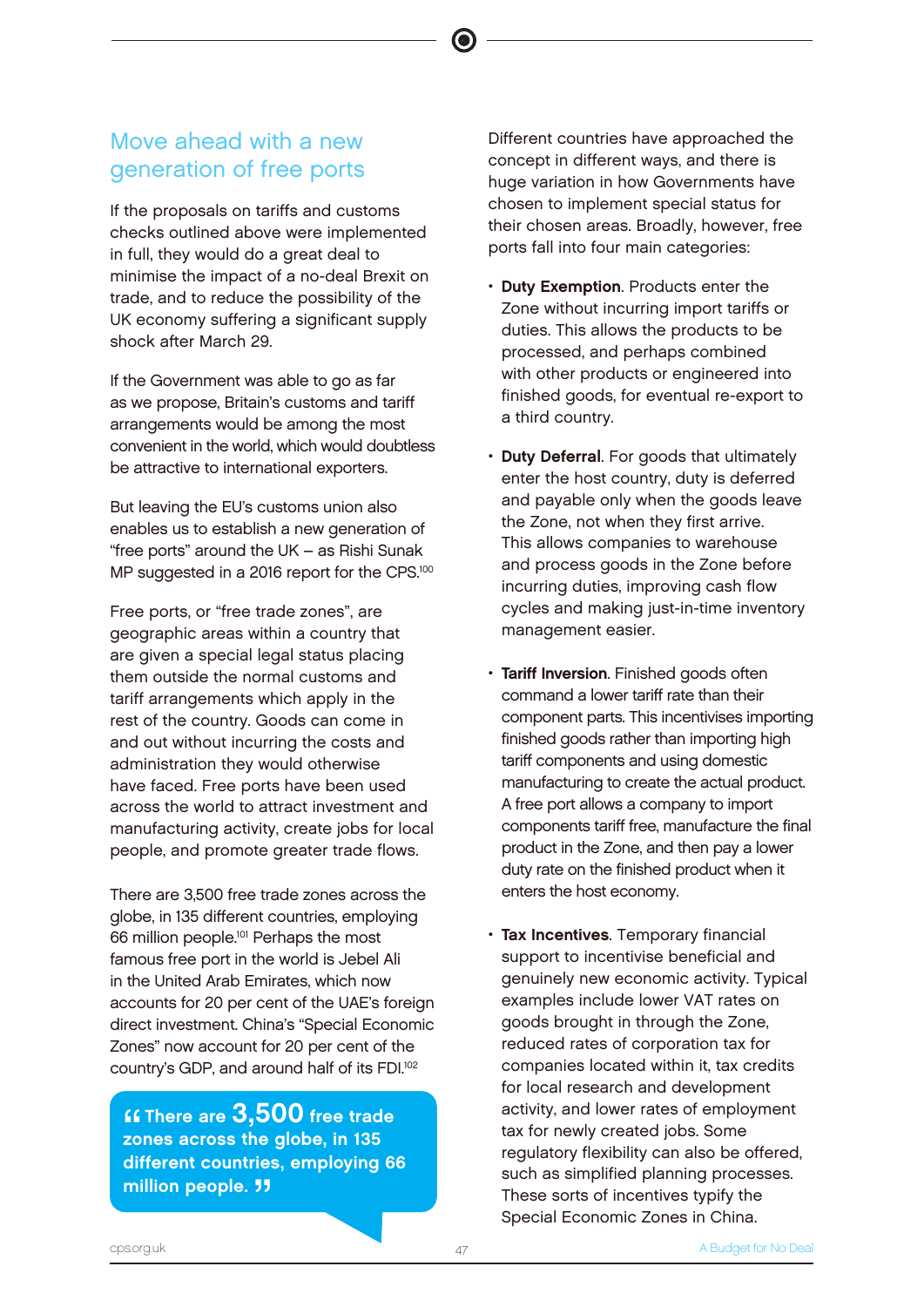In practice, most real-world examples of free ports will not fall neatly into any one of the four categories above, with many utilising a mixture of these policies depending on the particular circumstances and desired impact.

Given our geography, we are especially well-placed in Britain to take advantage of the opportunities free ports can offer. Ports already play a hugely important role in our economy, with 96 per cent of all UK trade by volume, and 75 per cent by value, passing through them.<sup>103</sup> The UK also possesses world-class port infrastructure that is capable of handling and capitalising on the new opportunities a free-trade zone programme would create. UK ports are large enough, competitive enough, and have access to the private capital needed to make the policy a success. Perhaps not surprisingly, the British Ports Association has called on the Government to further consider the free ports concept.<sup>104</sup>

Free ports also present an opportunity to rebalance the UK economy, both in terms of revitalising non-service sectors of the economy, and encouraging investment and growth in regions which have suffered from the decline of traditional industries. Of the UK's 30 largest ports, 17 are in the bottom quartile of local authorities when ranked by the ONS's Index of Multiple Deprivation.<sup>105</sup> One such area is Teesside in the North East of England. The mayor of the Tees Valley, Ben Houchen, has championed the idea of a new free port in his area as a way to attract businesses and regenerate towns like Middlesbrough and Redcar.<sup>106</sup>

Of course, free ports do not necessarily have to be ports. Sunak's original report acknowledged that it would also be possible to pair a free-trade zone with an airport – the Geneva Freeport, perhaps the world's leading storehouse of art and other treasures, is entirely landlocked. There could be significant economic benefits from applying the model to air cargo too – and indeed to railheads at the end of

freight lines, which like our ports are often located in relatively disadvantaged parts of the country. This would have the happy side effect of helping to ease pressure on existing customs posts, since checks and inspections on the cargo would be carried out well away from the border.

 $\bullet$ 

Finally, even if the UK does adopt zero tariffs and streamlined customs more broadly, the free ports concept could be adopted on the Special Economic Zone model, with tax and regulatory incentives used to encourage new economic clusters in Britain's coastal regions, or other deprived areas in need of regeneration.

Policy Recommendation: The Government should consider establishing a new generation of free ports in the UK, using trade, tax, and regulatory incentives to encourage additional economic activity.

# Ensure that Britain continues to attract the world's best and brightest

The final piece in the puzzle when it comes to keeping Britain open is ensuring that we continue to attract the top talent from around the world. We want to make the UK as appealing as possible to people with the ideas, skills, and money needed to build businesses and drive economic growth.

Fundamentally, there are two things we need to do if we want the best and brightest to keep coming to Britain. The first is to improve the existing visa system, so that it is fit for purpose in a post-Brexit world.

As things stand, the Tier 1 visa system is overly complex. The complex and costly sub-visas for investors, graduates, and entrepreneurs routinely receive fewer applications than their annual caps.

After a no-deal Brexit, Britain should make reforming these visas a priority.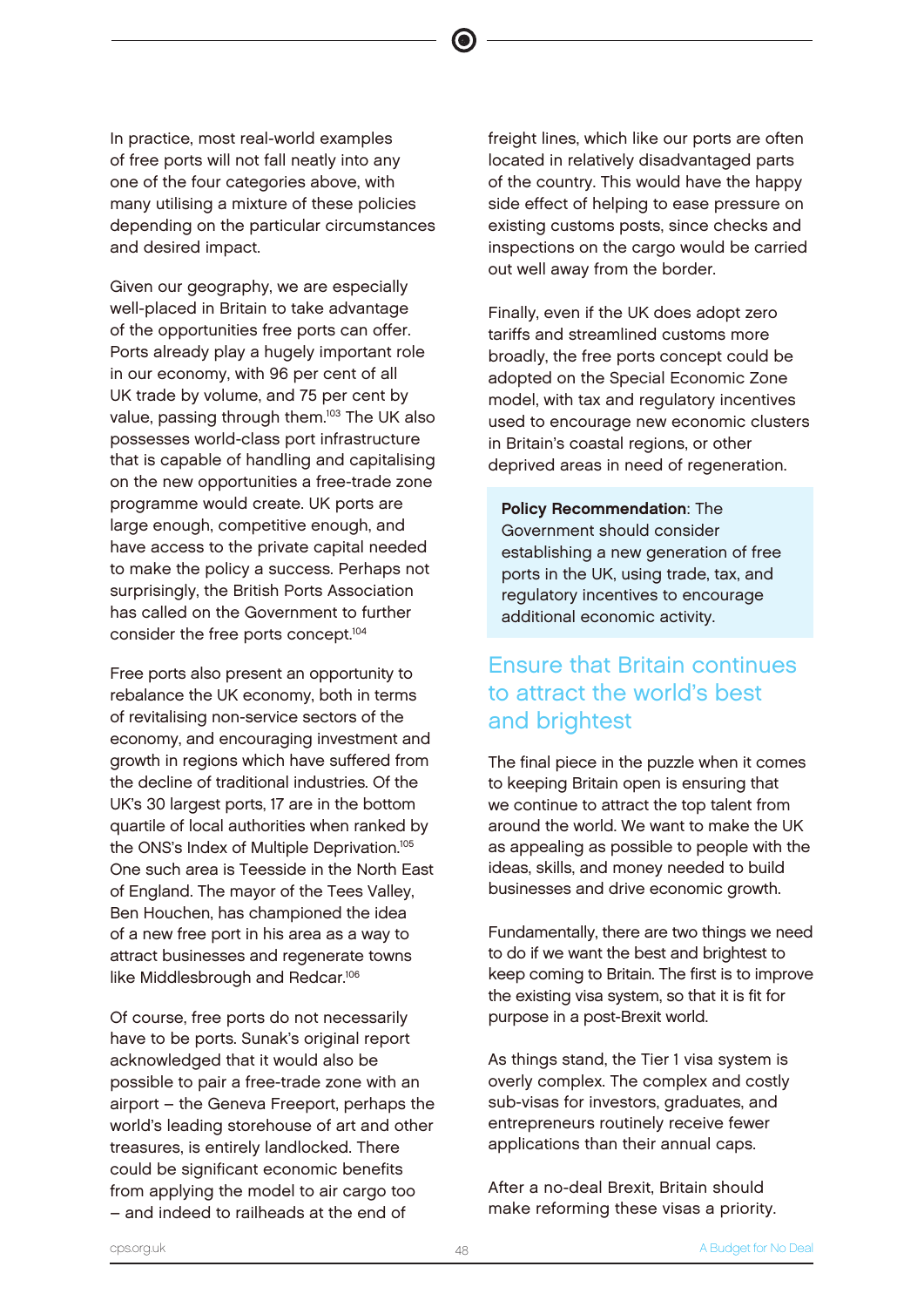They need to be simplified, streamlined, and promoted more effectively. Indeed, it is worth asking whether we really need to have any caps on the highest-skilled immigrants at all – Britain only benefits from such people's presence here.

When it comes to entrepreneurs – the kind of immigrants we should recruit most ruthlessly after Brexit – reform is already on the way in the form of the new Start-Up Visa announced by Home Secretary Sajid Javid in June 2018. Once up and running, the Start-Up Visa will create a legal entry route for budding entrepreneurs who are endorsed by universities, venture capital firms, business accelerators, and other approved organisations.

As the Entrepreneurs Network's Philip Salter has argued, a sensible next step would be to roll the Tier 1 (Entrepreneur) Visa into the Start-Up Visa. As long as the Government keeps a careful watch on the organisations able to provide Start-Up Visa endorsements, it should be able to dispense with the Tier 1 (Entrepreneur) Visa's financial requirements. These simultaneously prevent applications from many genuine entrepreneurs, while attracting unsuitable candidates looking for a 'cheap' alternative to the Tier 1 (Investor) Visa.<sup>107</sup>

Indeed, Salter points out that the Tier 1 (Investor) Visa needs reform too.<sup>108</sup> Right now, it gives people who invest £2 million in the UK the right to live and work here, and eventually to apply for permanent residency. But a lot of this "investment" goes into government bonds – which might help the Treasury, but doesn't do an awful lot for the wider economy. A better approach, says Salter, would be to significantly reduce the size of the required investment (to £500,000, or perhaps even lower) while also restricting it to investments that are eligible for the Enterprise Investment Scheme or for Venture Capital Trusts. Such a move would provide more funding for start-ups and scale-ups, while also attracting more genuine investors to the UK from overseas.

This is, necessarily, not a comprehensive survey of the post-Brexit immigration

system. That would require a lengthy report all of its own. Nevertheless, these policies would be a good place to begin in attracting the world's best and brightest.

 $\bullet$ 

The second thing the government should do to bring top talent to Britain is devise a special tax regime that encourages the highest-paid workers to relocate here in the immediate aftermath of Brexit.

We could follow the example of the Netherlands: when high-skilled workers take jobs there, they can get a fixed taxfree allowance worth up to 30 per cent of their wage for the first five years.<sup>109</sup> The minimum salary to qualify is €37,296 for most workers, and €28,350 for the under-30s. Those figures seem low for the UK, and a permanent scheme might risk simply giving a big tax cut to people who would have moved here anyway. But we could say that anyone who moved here before the end of 2020, on a salary of more than £100,000, would get a special personal allowance equivalent to 30 per cent of their salary for five years. That would give the highest earners a strong financial incentive to relocate here, notwithstanding the inevitable uncertainty that a no-deal Brexit would entail. We could also consider applying a similar principle to companies – perhaps exempting the first £500,000 of annual profit from corporation tax for five years, provided that they relocate here before the end of 2020 and employ at least ten people full-time.

The great thing about both these policies is that – provided they attract people who otherwise would have stayed away – they actually bring money into the Exchequer, while also contributing to the growth and dynamism of the British economy.

Policy Recommendation: Reform the Tier 1 Visa system to make it easier for the highest-skilled workers to move to the UK. Expand the Start-Up Visa. Develop a set of time-limited tax incentives to encourage people and companies to move to Britain in the immediate aftermath of Brexit.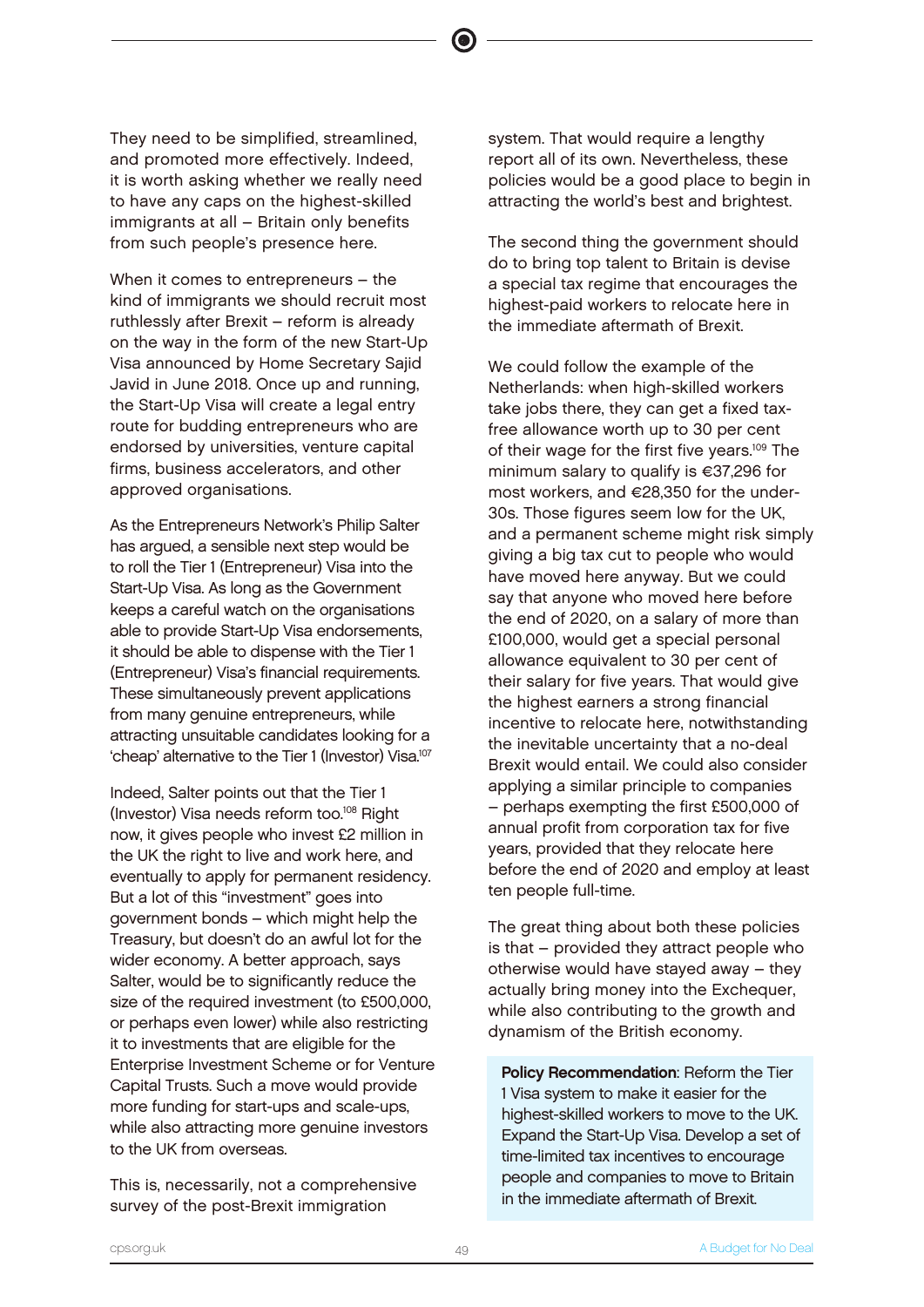# **Conclusion**

# No one should be in any doubt about the challenges that a no-deal Brexit would pose.

Yet no deal is a scenario that we as a country must be prepared for. And although some painful economic disruption is all but inevitable, there are still things the Government can do to mitigate the risks, while also laying the groundwork for a brighter economic future.

We have focused here on three specific challenges: the need to boost businesses in a time of uncertainty; the need to support consumers in a period of rising prices; and the need to keep Britain open and outwardlooking at this critical moment in our long history.

In each case, we have recommended specific policies designed to address the particular, short-term issues associated with a no-deal Brexit. But we have tried to ensure that these are not just panic measures. On the contrary, much of what we recommend here is right for Britain in the long term as well.

For business, we have sought to promote capital investment, boost infrastructure and housebuilding, and reduce regulatory burdens.

For consumers, we have tried to increase disposable incomes – principally by letting people keep more of their own hard-earned cash.

The alignment of short- and long-term interests is perhaps most obvious when it comes to international trade. The very things the Government should do to mitigate the immediate impact of a nodeal Brexit – reducing tariff and non-tariff barriers to trade – will also make the British economy more competitive and productive in the long run.

Taken together, the reforms proposed in this report would, if enacted, send the strongest possible message about the country that Britain wants to be after Brexit. And that message would be one of dynamism and openness – whatever the economic outlook in the short term.

Ultimately, the precise form that Brexit takes will not, by itself, determine Britain's prospects in the 21st century. Whether we prosper or stagnate in the long run will instead be down to the economic policies that the Government and its successors pursue in the years to come. That means advancing enterprise, ownership, and opportunity whenever and wherever we can – and making Britain a country and an economy that is competitive with allies and rivals old and new.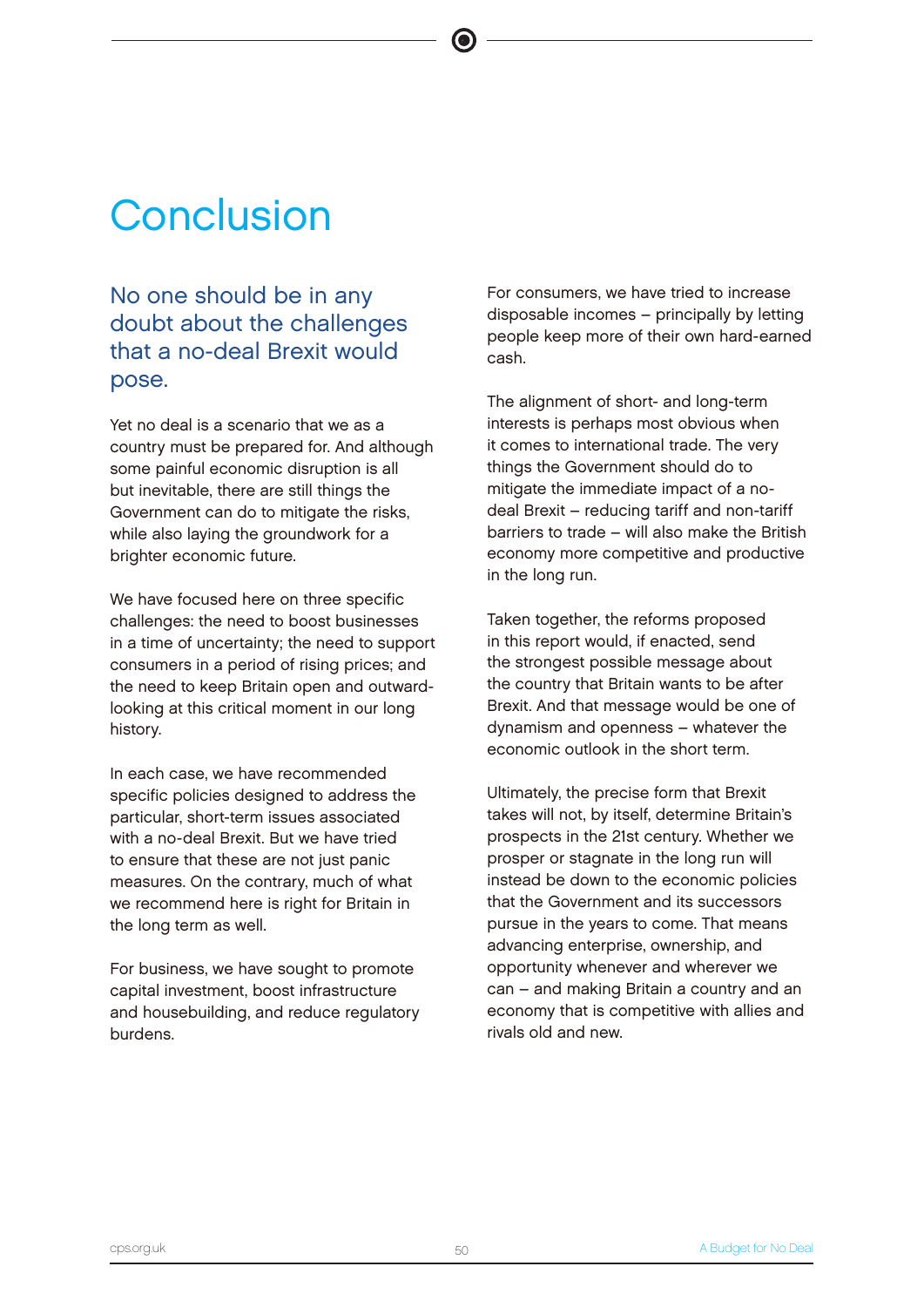# **Notes**

1. Jim Pickard and James Blitz, "UK draws up secret plan to boost economy after no-deal Brexit", Financial Times, February 7, 2018, https://www.ft.com/content/58637ad8-2a31-11e9-a5abff8ef2b976c7.

2. Bank of England, "EU withdrawal scenarios and monetary and financial stability – A response to the House of Commons Treasury Committee", November 2018, https://www. bankofengland.co.uk/-/media/boe/files/report/2018/eu-withdrawalscenarios-and-monetary-and-financial-stability.pdf.

3. See Bank of England, "Inflation Report – August 2016", https:// www.bankofengland.co.uk/-/media/boe/files/inflation-report/2016/ august-2016.pdf

4. House of Commons Treasury Committee, "Oral Evidence: Bank of England Financial Stability Report, HC 681", January 16, 2019, Q127, http://data.parliament.uk/writtenevidence/ committeeevidence.svc/evidencedocument/treasury-committee/ bank-of-england-financial-stability-reports/oral/95093.html.

5. Office for National Statistics, "GDP monthly estimate, UK: December 2018", February 11, 2019, https://www.ons. gov.uk/economy/grossdomesticproductgdp/bulletins/ gdpmonthlyestimateuk/december2018.

6. Office for National Statistics, "Labour market economic commentary, February 2019", https:// www.ons.gov.uk/employmentandlabourmarket/ peopleinwork/employmentandemployeetypes/articles/ labourmarketeconomiccommentary/february2019; and "Public sector finances, UK: January 2019", https://www.ons.gov.uk/ economy/governmentpublicsectorandtaxes/publicsectorfinance/ bulletins/publicsectorfinances/january2019.

7. Arno Hantzsche, Amit Kara, and Garry Young, "Prospects for the UK economy", National Institute Economic Review no. 247, February 2019, p. F23, Fig. B1.

8. Office for Budget Responsibility, "Economic and Fiscal Outlook: October 2018", p. 7, https://obr.uk/efo/economic-fiscaloutlook-october-2018.

9. Hantzsche, Kara, and Young, "Prospects for the UK economy", p. F15, Fig. 4.

10. NIESR's growth forecasts for no deal plus an accommodative monetary response show GDP growth taking a 1 percentage point hit in 2019 (ibid., p. F23).

11. In working out our revised public sector net borrowing figures, we have assumed that the student loan accounting changes will add 0.6 percentage points to the deficit as a percentage of GDP (ibid., p. F17) and followed the IFS's estimate that a 1 per cent smaller economy will increase borrowing by approximately 0.5 per cent of GDP (Carl Emmerson, Christine Farquharson, and Paul Johnson, "The IFS Green Budget – October 2018", Institute for Fiscal Studies, p. 109, https://www.ifs.org.uk/ publications/13508).

12. House of Lords European Union Committee, "Brexit and the EU budget", March 2, 2017, pp. 38–39, https://publications. parliament.uk/pa/ld201617/ldselect/ldeucom/125/125.pdf.

13. See "Withdrawal Agreement: Legal Position" in Hansard 650, December 3, 2018, https://hansard.parliament.uk/ Commons/2018-12-03/debates/67B4BC40-0578-417D-9467- F737BDD5079C/WithdrawalAgreementLegalPosition#contributi on-B25C4564-A337-4341-81B5-971AE3FCC949.

14. Office for Budget Responsibility, "Economic and Fiscal Outlook: October 2018", p. 139.

15. ComRes, "Daily Express Voting Intention and Brexit Poll December 2018", https://www.comresglobal.com/polls/dailyexpress-voting-intention-and-brexit-poll-2018. Eighty-two per cent of Conservative voters, and 80 per cent of Leave voters agreed with the proposition. For Labour and Remain, the figures were 54 and 50 per cent, respectively.

16. S&P Global, "Countdown to Brexit: no deal moving into sight", October 30, 2018, p. 2, https:// www.spglobal.com/\_assets/documents/corporate/ countdowntobrexitnodealmovingintosight\_oct-30-2018.pdf.

17. Office for National Statistics, "An analysis of investment expenditure in the UK and other Organisation for Economic Co-Operation and Development nations", May 3, 2018, https:// www.ons.gov.uk/economy/grossdomesticproductgdp/articles/ ananalysisofinvestmentexpenditureintheukandotherorganisation foreconomiccooperationanddevelopmentnations/2018-05-03.

18. Gemma Tetlow, "Four theories to explain the UK's productivity woes", Financial Times, October 23, 2017, https://www.ft.com/ content/b6513260-b5b2-11e7-a398-73d59db9e399.

19. "The IFS Green Budget – October 2018", pp. 65–66.

20. Daniel Bunn, Kyle Pomerleau, and Scott A. Hodge, "International Tax Competitiveness Index 2018", Tax Foundation, October 23, 2018, https://taxfoundation.org/publications/ international-tax-competitiveness-index.

21a. See Erica York, "The TCJA's expensing provision alleviates the tax code's bias against certain investments", Tax Foundation, September 5, 2018, https://taxfoundation.org/tcja-expensingprovision-benefits. The modelling suggests that permanent full expensing along these lines would create more than 170,000 fulltime equivalent jobs in the United States. Given the UK's much smaller working-age population, a similar effect here would mean around 30,000 new jobs.

21b. Kyle Pomerleau, "Why full expensing encourages more investment than a corporate rate cut", Tax Foundation, May 3, 2017, https://taxfoundation.org/full-expensing-corporate-rateinvestment.

22. Eric Ohrn, "The effect of tax incentives on US manufacturing: evidence from state accelerated depreciation policies", Grinnell College, September 2017, http://www.cs.grinnell.edu/~ohrneric/ files/State\_Bonus/State\_Bonus\_9\_2017.pdf.

23. Giorgia Maffini, Jing Xing, and Michael P. Devereux, "The impact of investment incentives: evidence from UK corporation tax returns", Oxford University Centre for Business Taxation, January 2016, http://eureka.sbs.ox.ac.uk/6145/1/WP1601.pdf.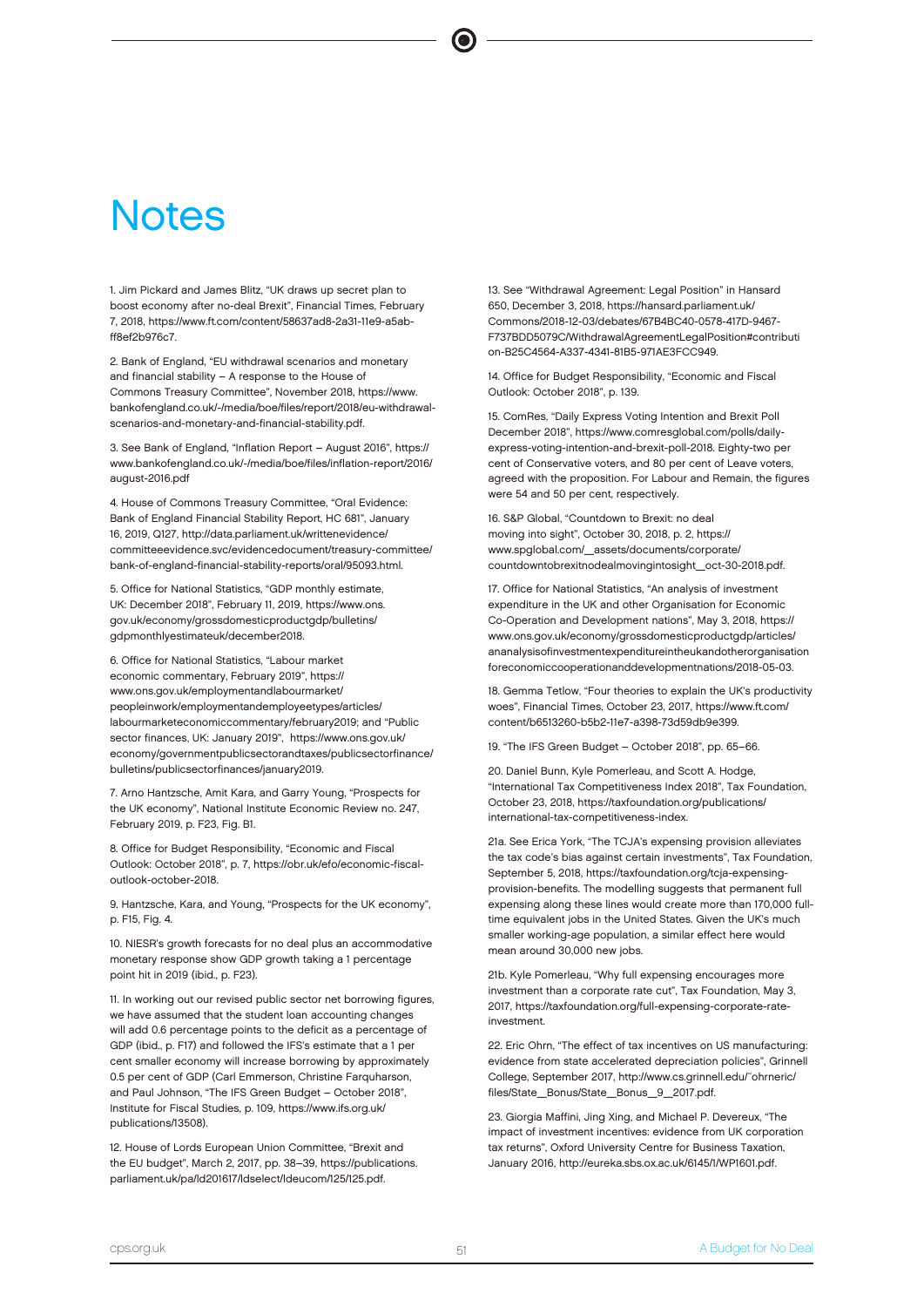24. Figures taken from Chris Rhodes, "Business Statistics", House of Commons Library, December 12, 2018, p. 5, https:// researchbriefings.files.parliament.uk/documents/SN06152/ SN06152.pdf.

25. Federation of Small Businesses, "FSB data shows the need for the Chancellor to act on Business Rates at the Spring Budget", https://www.fsb.org.uk/regions/greater-london/ london-policy-and-lobbying/fsb-data-shows-the-need-for-thechancellor-to-act-on-business-rates-at-the-spring-budget.

26. British Independent Retailers Association, "Business Rates Manifesto – Sept 2018", https://bira.co.uk/wp-content/ uploads/2018/09/bira-rates-manifesto-030918.pdf.

27. Office of Tax Simplification, "The closer alignment of income tax and national insurance", March 2016, pp. 90–92, https://www. gov.uk/government/publications/closer-alignment-of-income-taxand-national-insurance-contributions.

28. Federation of Small Businesses, "Independent Review Set to Clarify Costs of Quarterly Tax Reporting", March 27, https://www. fsb.org.uk/media-centre/press-releases/independent-review-setto-clarify-costs-of-quarterly-tax-reporting.

29. HMRC, "Making Tax Digital: Monitoring Businesses' Awareness of MTD", February 2019, https://assets.publishing.service.gov. uk/government/uploads/system/uploads/attachment\_data/ file/779956/HMRC\_research\_report\_519.pdf.

30. House of Lords Economic Affairs Committee, "Making Tax Digital for VAT: Treating Small Businesses Fairly", November 22, 2018, p. 14, https://publications.parliament.uk/pa/ld201719/ldselect/ ldeconaf/229/229.pdf.

### 31. Ibid., p. 6.

32. World Economic Forum, "Pillar 2: Infrastructure", The Global Competitiveness Report 2018, https://wef.ch/2OX9YUm.

33. Laura Gardner Cuesta and William James, "UK must speed up infrastructure plans to cope with Brexit hit – BCC", Reuters, September 12, 2016, https://uk.reuters.com/article/uk-britain-euemployers-idUKKCN11H0S7.

34. Infrastructure and Projects Authority, "National Infrastructure and Construction Pipeline 2018," https://www.gov.uk/Government/ publications/national-infrastructure-and-constructionpipeline-2018.

35. Emma Salmon, "Brexit uncertainty and infrastructure delays lead to downgrade in construction forecasts", October 18, 2018, https://www.constructionproducts.org.uk/news-media-events/ news/2018/october/brexit-uncertainty-and-infrastructure-delayslead-to-downgrade-in-construction-forecasts.

36. BDO UK LLP, "What now? A new economy", November 2018, p, 11, https://neweconomy.bdo.co.uk/wp-content/uploads/2017/01/ New-Economy-BDO-2018.pdf.

37. Sir Rod Eddington, "The Eddington Transport Study", December 2006, p. 6, https://webarchive.nationalarchives. gov.uk/20081230093524/http://www.dft.gov.uk/about/strategy/ transportstrategy/eddingtonstudy.

38. Andy Bounds and Chris Tighe, "Northern ports prepare for freight boost after Brexit," Financial Times, September 5, 2018, https://www.ft.com/content/cb5bafd8-af7a-11e8-8d14- 6f049d06439c.

### 39. Ibid.

40. Department for Digital, Culture, Media & Sport, "5G testbeds and trials programme", https://www.gov.uk/Government/ collections/5g-testbeds-and-trials-programme.

41. Cabinet Office, "New 'social value' contracts to revolutionise Government procurement", https://www.gov.uk/Government/ news/new-social-value-contracts-to-revolutionise-Governmentprocurement.

42. Centre for Policy Studies, "Britain set for worst decade of housebuilding since WW2", January 1, 2019, https://www.cps.org. uk/press/press-releases/q/date/2019/01/01/britain-set-for-worstdecade-of-housebuilding-since-ww2.

43. David Cameron, "Letter from the Prime Minister on cutting red tape", April 7, 2011, https://www.gov.uk/Government/news/ letter-from-the-prime-minister-on-cutting-red-tape.

44. National Audit Office, "The Business Impact Target: cutting the cost of regulation", report by the Comptroller and Auditor General, June 27, 2016, p. 6, https://www.nao.org.uk/wp-content/ uploads/2016/06/The-Business-Impact-Target-cutting-the-cost-ofregulation.pdf.

45. Better Regulation Task Force, "Regulation – Less is More", March 2005, p. 12, https://www.regulation.org.uk/library/2005\_ less\_is\_more.pdf.

46. Department for Environment, Food & Rural Affairs, "Environment Secretary sets out plans to enhance environmental standards", https://www.gov.uk/Government/ speeches/environment-secretary-sets-out-plans-to-enhanceenvironmental-standards.

47. Owen Bennett, "May to give MPs vote on Labour workers' rights plans after Brexit", City AM, February 12, 2019, http://www. cityam.com/273158/may-give-mps-vote-labour-plans-workersrights-after-brexit.

48. Pickard and Blitz, "UK draws up secret plan to boost economy after no-deal Brexit".

49. Richard Harries and Katy Sawyer, "How to run a country – the burden of regulation", Reform, December 2014, https://www. regulation.org.uk/library/2014-Reform-How\_to\_Run\_a\_Country-The\_burden\_of\_regulation.pdf.

50. Raoul Ruparel, Stephen Booth, and Vincenzo Scarpetta, "Where next? A liberal, free-market guide to Brexit", Open Europe, April 13, 2016, pp. 45–50, https://openeurope.org.uk/ intelligence/britain-and-the-eu/guide-to-brexit.

51. See, for example, Chris Newlands, "FCA chief backs Carney's call for review of banker bonus", Financial News, December 1, 2017, https://www.fnlondon.com/articles/fca-chief-backs-markcarneys-call-for-banker-bonus-review-20171201.

52. ICSA: The Governance Institute, "Do you think the Market Abuse Regulation (MAR) has had a positive impact on the market?", July 25, 2018, https://www.icsa.org.uk/knowledge/ governance-and-compliance/indepth/comment/quick-question/ do-you-think-the-market-abuse-regulation-mar-has-had-apositive-impact-on-the-market.

53. For more on the EU's approach to these issues, see John Davison, "GM plants: science, politics and EC regulations", Plant Science 178 (2), February 2010, pp. 94–98, https://www. sciencedirect.com/science/article/pii/S0168945209003112; and Court of Justice of the European Union, Press Release 111/18, July 25, 2018, https://curia.europa.eu/jcms/upload/docs/application/ pdf/2018-07/cp180111en.pdf.

54. See Layla Katiraee, "10 times science challenged 'studies' suggesting GMOs are harmful", Genetic Literacy Project, January 25, 2019, https://geneticliteracyproject.org/2019/01/25/10-timesscience-challenged-studies-suggesting-gmos-are-harmful.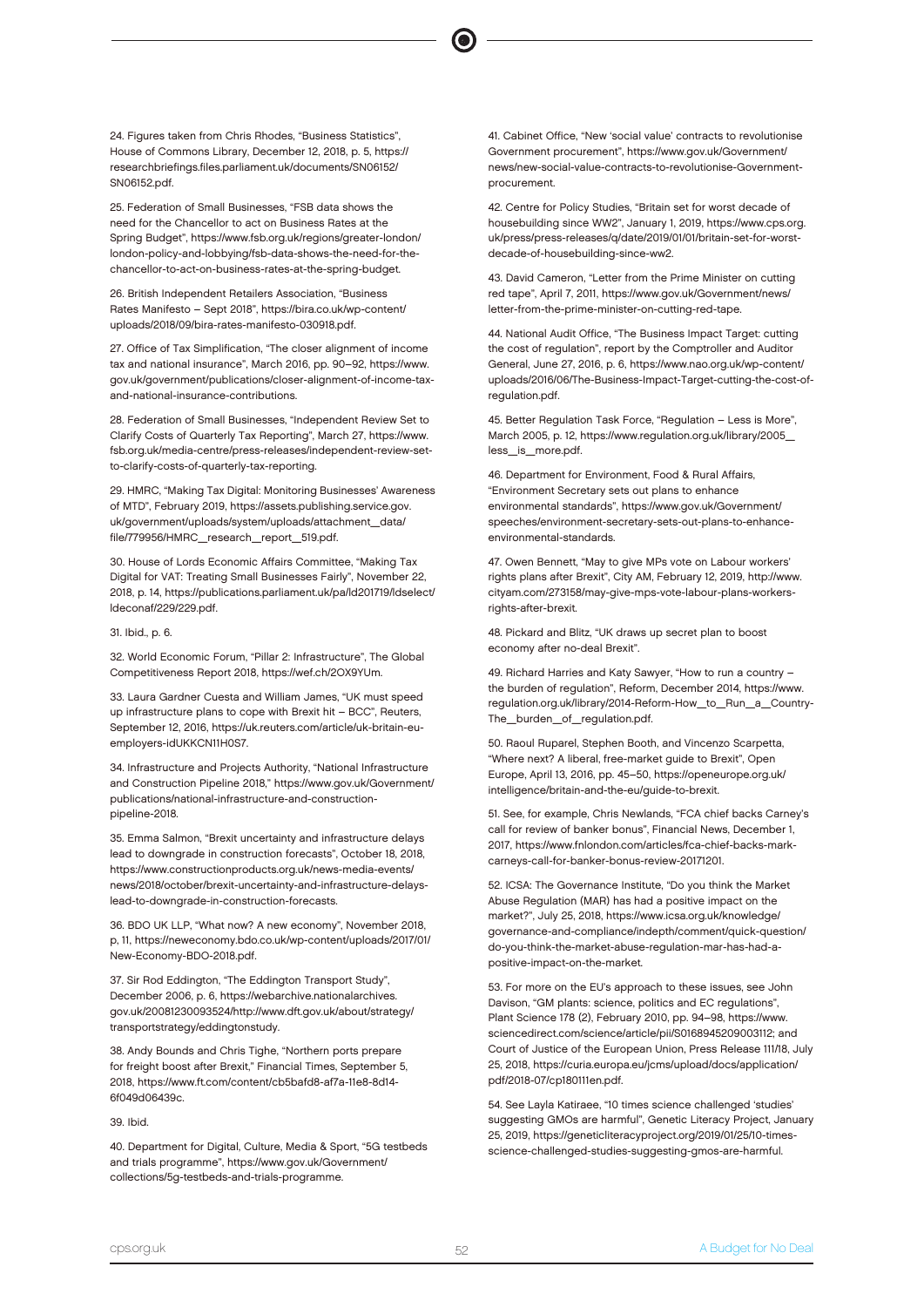55. David Milliken, "UK consumer morale stuck at lowest since 2013 as Brexit nears", Reuters, January 31, 2019, https:// uk.reuters.com/article/uk-britain-economy-consumersentiment/ uk-consumer-morale-stuck-at-lowest-since-2013-as-brexit-nears**idUKKCN1PP0UK** 

56. Ryan Bourne, "Low pay and the cost of living: a supply side approach", Institute of Economic Affairs, September 2014, p. 73, https://iea.org.uk/publications/research/low-pay-and-the-cost-ofliving-a-supply-side-approach.

57. See, for example, Philip Aldrick, "Rescuing the economy in the wake of a no-deal Brexit won't come cheap", The Times, December 15, 2018, https://www.thetimes.co.uk/article/rescuingthe-economy-in-the-wake-of-a-no-deal-brexit-won-t-comecheap-0lxp8f9b2.

58. Thomas Crossley, Hamish Low, and Cath Sleeman, "Using a temporary indirect tax cut as a fiscal stimulus: evidence from the UK", Institute for Fiscal Studies, July 24, 2014, https://www.ifs.org. uk/publications/7310.

### 59. Ibid.

60. Maurice Saatchi and Peter Warburton, "Poor People! Stop Paying Tax!", Centre for Policy Studies, July 2001, https://www. cps.org.uk/files/reports/original/111220140409-poorpeoplestoppay ingtaxjul2001PeterWarburtonandMauriceSaatchi.pdf.

61. Tom Clougherty, "Make Work Pay: a new agenda for fairer taxes", Centre for Policy Studies, November 6, 2018, p. 15, https:// www.cps.org.uk/publications/make-work-pay.

62. See Office for National Statistics, "Annual Survey of Hours and Earnings", 2018 Provisional – Table 1.7a, https://www. ons.gov.uk/employmentandlabourmarket/peopleinwork/ earningsandworkinghours/datasets/allemployeesashetable1.

63. Clougherty, "Make Work Pay", pp. 46-47

### 64. Ibid., p. 55.

65. Will Dahlgreen, "25 years on, many Tories remain supportive of poll tax", YouGov, March 31, 2015, https://yougov.co.uk/topics/ politics/articles-reports/2015/03/31/many-tories-still-tend-supportpoll-tax.

66. Andy Bounds, "English councils' request for additional funding rebuffed," Financial Times, January 29, 2019, https://www. ft.com/content/8e725ac4-23db-11e9-b329-c7e6ceb5ffdf.

67. Local Government Association, "Moving the conversation on: LGA budget submission 2018", https://www.local.gov.uk/movingconversation-lga-budget-submission-2018.

68. James Brokenshire MP, "Written Statement – Local Government Update: HCWS1279", January 28, 2019, https://www. parliament.uk/business/publications/written-questions-answersstatements/written-statement/Commons/2019-01-28/HCWS1279.

### 69. Ibid.

70. Resolution Foundation, "Austerity continues for low income families who are set for a further £210 cut in support next year", October 13, 2018, https://www.resolutionfoundation.org/media/ press-releases/austerity-continues-for-low-income-families-whoare-set-for-a-further-210-cut-in-support-next-year.

71. Roderick McInnes, "Benefits Uprating 2019", House of Commons Library, December 5, 2018, p. 13, https:// researchbriefings.parliament.uk/ResearchBriefing/Summary/ CBP-8458.

72. Becky Holloway, "Methods briefing: removing the benefits freeze a year early", Joseph Rowntree Foundation, November 19, 2018, https://www.jrf.org.uk/report/methods-briefing-removingbenefits-freeze-year-early.

73. Office for Budget Responsibility, "Welfare Spending: Universal Credit", https://obr.uk/forecasts-in-depth/tax-by-tax-spend-byspend/welfare-spending-universal-credit.

74. Adam Corlett, "Despite 'the end of austerity', April promises another deep benefit cut," Resolution Foundation, October 17, 2018, https://www.resolutionfoundation.org/media/blog/despitethe-end-of-austerity-april-promises-another-deep-benefit-cut.

75. See Jim Pickard, "Liam Fox weighs cutting UK import tariffs to zero in no-deal Brexit", Financial Times, February 5, 2019, https:// www.ft.com/content/d97854c2-2941-11e9-a5ab-ff8ef2b976c7; and Ed Conway, "Brexit: Government to slash up to 90% of trade tariffs if UK leaves EU with no deal", Sky News, March 6, 2018, https://news.sky.com/story/brexit-government-to-slash-up-to-90 of-trade-tariffs-if-uk-leaves-eu-with-no-deal-11656093.

76. Ilze Jozepa, "No-deal Brexit and WTO: Article 24 explained", House of Commons Library, February 4, 2019, https:// commonslibrary.parliament.uk/brexit/no-deal-brexit-and-wtoarticle-24-explained.

77. Stephen Clarke, Ilona Serwicka, and L. Alan Winters, "Changing lanes: The impact of different post-Brexit trading policies on the cost of living", Resolution Foundation and the UK Trade Policy Observatory, October 2017, pp. 19–24, https://www. resolutionfoundation.org/app/uploads/2017/10/Changing-Lanes. pdf.

78. See Joseph Francois and Laura Baughman, "The unintended consequences of US steel import tariffs: a quantification of the impact during 2002", p. 2, http://www.tradepartnership.com/ pdf\_files/2002jobstudy.pdf.

79. Rachel Wearmouth, "Secret no-deal Brexit plan to slash tariffs on all imports", Huffington Post, February 5, 2019, https://www. huffingtonpost.co.uk/entry/exclusive-secret-plan-to-slash-tariffson-all-post-brexit-imports\_uk\_5c587b08e4b00187b553da30.

80. Ryan Bourne, "If Remainers like free trade with the EU, why not with the rest of the world?", Daily Telegraph, February 8, 2019, https://www.telegraph.co.uk/business/2019/02/07/remainers-likefree-trade-eu-not-rest-world.

81. Wearmouth, "Secret no-deal Brexit plan".

82. Dan Lewis, "The essential guide to EU import tariffs 2016", Economic Policy Centre, October 2016, http://www.eutariffs.com/ system/assets/Import-Tariff-Report-noannex-1stOctober2016.pdf.

83. Office for National Statistics, "Five facts about… The UK service sector", September 29, 2016, https://www.ons.gov.uk/ economy/economicoutputandproductivity/output/articles/ fivefactsabouttheukservicesector/2016-09-29.

84. Paul Johnson, "Costs of leaving customs union will inevitably outweigh the benefits", The Times, April 30, 2018, https://www. thetimes.co.uk/article/costs-of-leaving-customs-union-willinevitably-outweigh-the-benefits-xbc395jsg.

85. These figures come from written evidence given by the Port of Dover to the House of Commons Public Accounts Committee on October 23, 2017: http://data.parliament.uk/writtenevidence/ committeeevidence.svc/evidencedocument/public-accountscommittee/brexit-and-the-future-of-customs/written/71385.pdf.